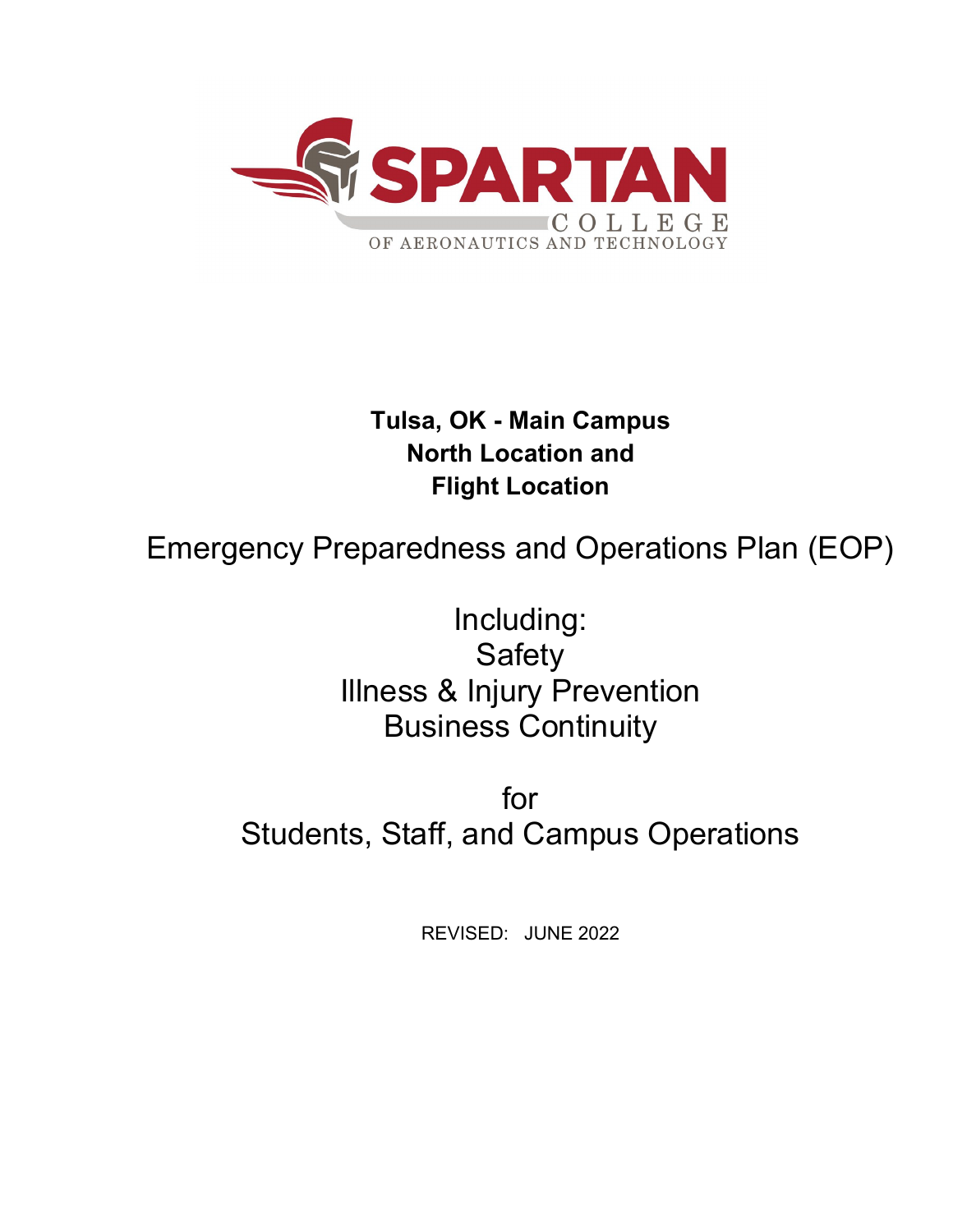# **Table of Contents**

| <b>MANUAL OVERVIEW</b>                                | $\overline{3}$  |  |
|-------------------------------------------------------|-----------------|--|
| <b>SAFETY COMMITTEE</b>                               |                 |  |
| ROLES AND RESPONSIBILITIES                            |                 |  |
| CAMPUS SECURITY AND SAFETY PROGRAM                    | 9               |  |
| EMERGENCY OPERATIONS/ACTION PLAN (EOP/EAP)            |                 |  |
| <b>EMERGENCY RESPONSE TEAM</b>                        | 11              |  |
| <b>MEDICAL EMERGENCY</b>                              | 12              |  |
| <b>FIRST AID</b>                                      | 13              |  |
| <b>BLOOD BOURNE PATHOGENS</b>                         | 14              |  |
| CPR / AED                                             | 17              |  |
| <b>MEDICAL FACILITIES</b>                             | <u>18</u>       |  |
| <b>FIRE RESPONSE</b>                                  | <u>19</u>       |  |
| SEVERE WEATHER AND NATURAL DISASTERS                  | $\overline{24}$ |  |
| <b>PANDEMIC OR EPIDEMIC</b>                           | $\overline{29}$ |  |
| UNAUTHORIZED PERSON ON CAMPUS                         | 30              |  |
| THREATENING, VIOLENT BEHAVIOR / MENACING              | 30              |  |
| <b>ACTIVE SHOOTER / INTRUDER / CAMPUS THREAT</b>      | 32              |  |
| <b>BOMB THREATS AND EXPLOSIONS</b>                    | 35              |  |
| <b>CHEMICAL SPILL</b>                                 | 37              |  |
| TIMELY NOTIFICATION AND ALERT SYSTEMS                 | $\frac{38}{2}$  |  |
| <b>FIRE SAFETY PLAN</b>                               | <u>39</u>       |  |
| <b>SEXUAL ASSAULT</b>                                 |                 |  |
| WORK RELATED INJURY AND ACCIDENT REPORTING PROCEDURES |                 |  |
| <b>HAZARD COMMUNICATIONS PLAN</b>                     |                 |  |
| UTILITY CART AND SERVICE VEHICLE SAFETY               | 44              |  |
| <b>FORKLIFT SAFETY AND OPERATION</b>                  | 47              |  |
| LADDER SAFETY AND FALL PROTECTION PLAN                |                 |  |
| PERSONAL PROTECTIVE EQUIPMENT PLAN                    |                 |  |
| <b>LOCKOUT / TAGOUT POLICY</b>                        |                 |  |
| <b>VEHICLE SAFETY POLICY</b>                          |                 |  |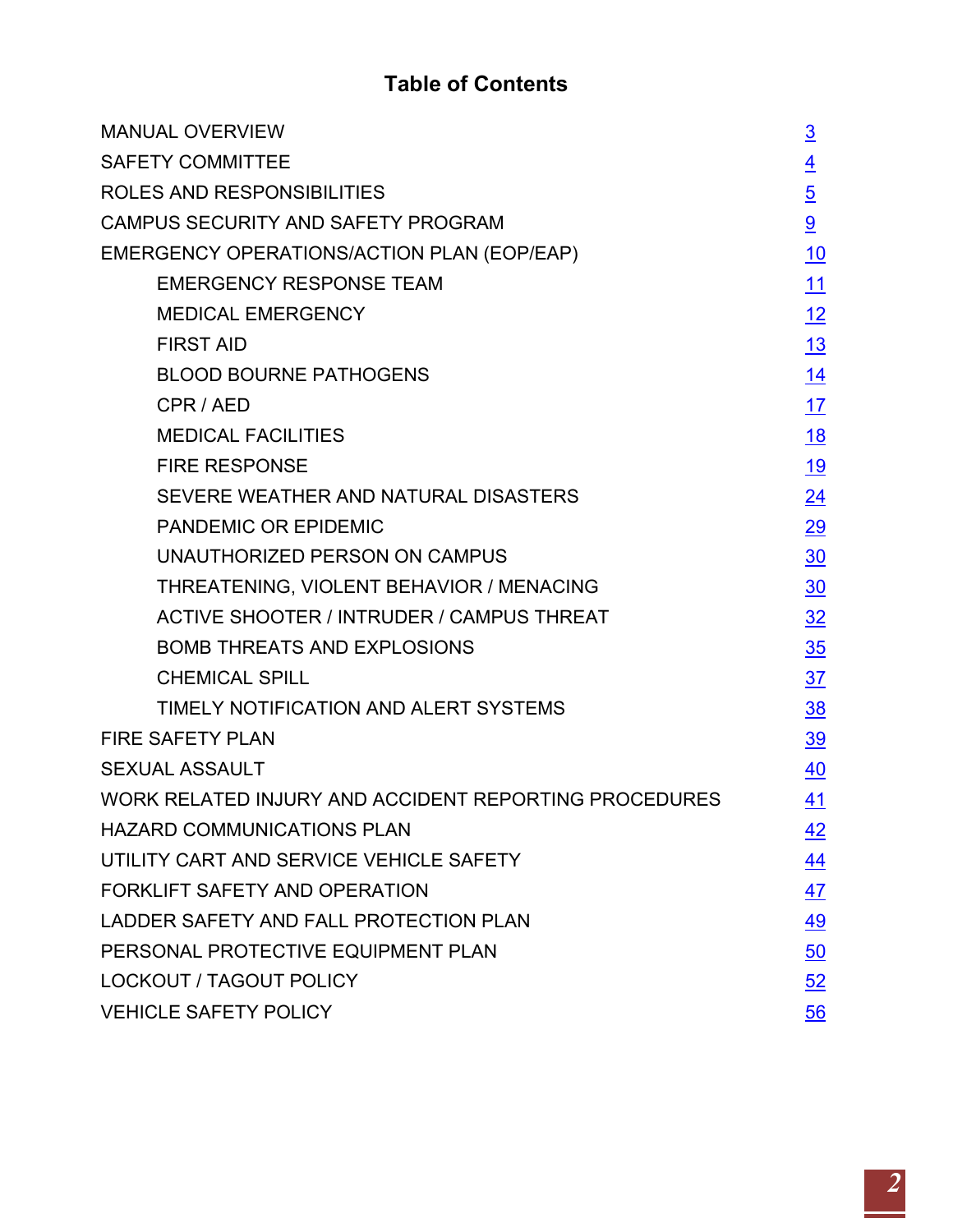# <span id="page-2-0"></span>**MANUAL OVERVIEW**

## **PURPOSE**

- To provide policies, organizational structure, and appropriate administrative practices for the protection of the life and health of Spartan personnel as well as promote sound environmental injury and illness prevention practices.
- To ensure compliance with the Requirements for Safety and Security, Spartan College provides a healthful, safe, and secure environment for all members of the campus community.
- To ensure Spartan gives special attention to the requirements and use of safety equipment in various campus shops, laboratories, and other hazardous areas.
- To provide prompt response in the event of a fire, weather, medical or other emergencies.
- To train all building occupants proper emergency evacuation procedures.
- To assure compliance with Federal and State legislation, including the Federal Occupational Safety and Health Act (OSHA).

## **SCOPE**

The safety procedures apply to all operations, properties, faculty, employees, and students at all locations while on official college business.

## **POLICY**

The ultimate responsibility for establishing and maintaining health and safety rests with the Dean of Campus Operations. However, the responsibility to provide and maintain a healthy and safe campus environment on a day-to-day basis lies at the operational department level. The Safety Committee is the means to facilitate the safety issues through meetings and to enforce the established safety rules and regulations.

Everyone on campus is responsible for compliance outlined in the Spartan Injury and Illness Prevention Program on a day-to-day basis. Noting that all requirements shall take precedence over any conflicting instructions.

Due to the wide diversity of operations within Spartan College and the differences in campus operations and their various departments, certain responsibilities and expressed procedures cannot be uniformly applied. Some requirements may be irrelevant, impossible, or impractical to implement; therefore, a program of study, department, or campus has the latitude to implement alternative methods when necessary, if the health and safety objectives are met and have the approval of the Spartan Safety Committee.

Accident reports and written complaints about unsafe practices or conditions should be directed to Spartan's Safety Officer or any committee member. The Safety Officer is responsible for recording and investigating all safety issues, injuries or occupational illness and complaints within a timely manner.

If it is not feasible due to financial or technical reasons to correct a safety hazard, or if someone refuses for other reasons to correct a safety hazard after having been notified to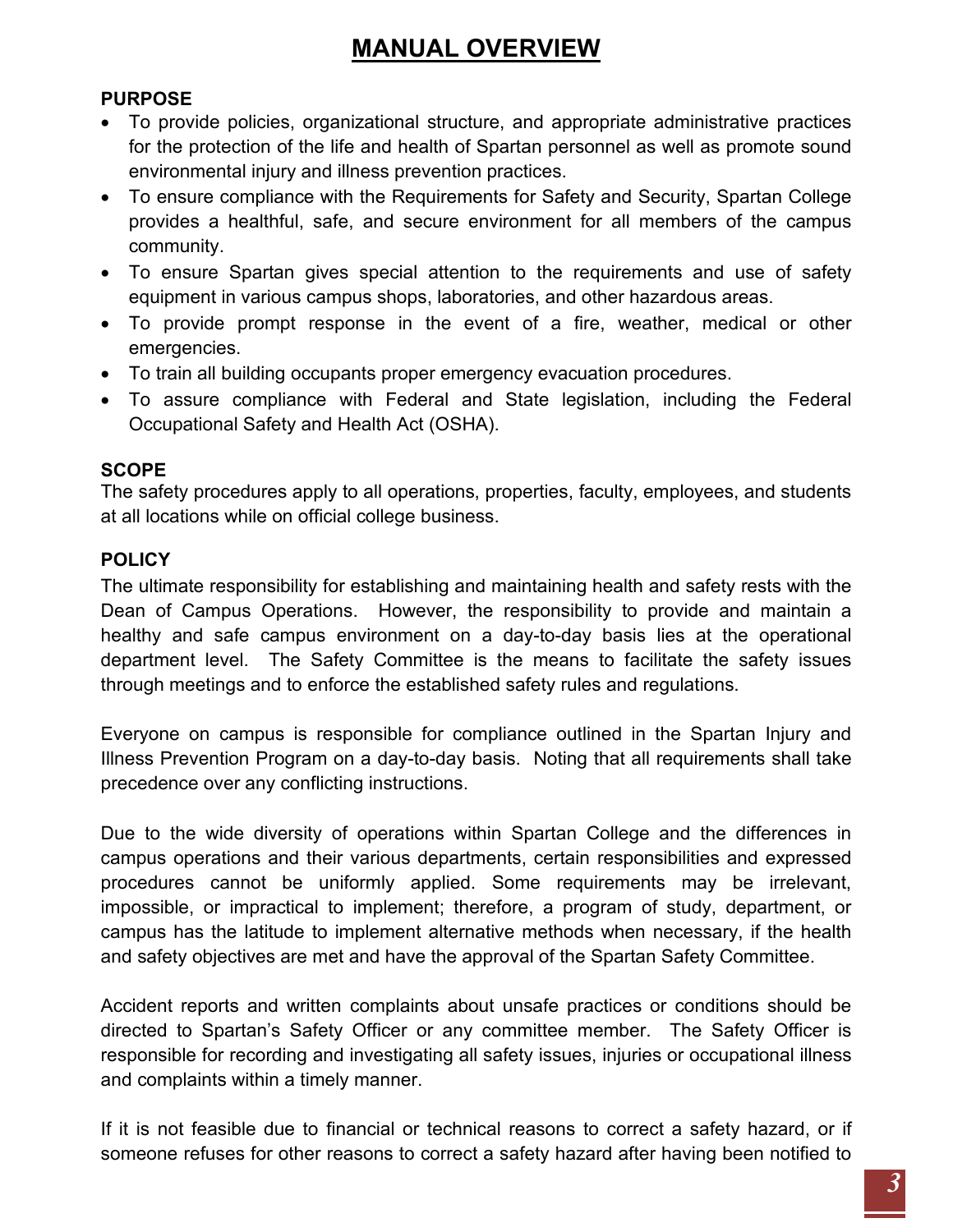do so in writing, Spartan's Safety Officer will write a letter of noncompliance to the Campus President of Spartan College. The letter of noncompliance will describe all the details, including the personnel, space, equipment, and any other relevant details regarding the noncompliance. The Safety Officer will make recommendations to the Campus President.

# **SAFETY COMMITTEE**

<span id="page-3-0"></span>The Spartan College Safety Committee shall be appointed by and report to the Campus President. It shall have all rights and authority to act and protect the safety of all personnel of Spartan College of Aeronautics and Technology. The Safety Committee shall include one Safety Officer.

The safety committee is to provide a healthful, safe and secure environment for all members of the campus community. Administrative responsibility for environmental health and safety programs must be assigned. A comprehensive safety plan must be developed, implemented, and evaluated regularly. The plan should give special attention to the adequate provision and use of safety equipment in classrooms, shops, and laboratories and other hazardous areas; for easy exit in the event of fire or other emergency; and to familiarizing all building occupants with emergency evacuation procedures.

The safety committee will provide a forum and clearing house for the common discussion and mutual coordination of the activities of all the campus committees concerned with the campus environment in matters that affect personal health, safety, or physical security, including but not limited to on-going safety arrangements and matters of general maintenance and operations that effect safety and security. It will publish information to enable members of the campus community to direct complaints and recommendations regarding safety matters to the Safety Officer and committee members. It will serve as a resource for informal committees that the administration may form to consider plans for new facilities. It will review, evaluate, and make recommendations concerning the College Security and Safety Program and monitor its implementation.

Spartan's Safety Committee will hold at least one regular meeting (quarterly) but may also delegate to subcommittees or other working units as it may see fit to focus on specific issues. The purpose of the regular meeting is to review any difficulties that may have arisen since the previous meeting, evaluate complaints and suggestions, and formulate and implement new safety issues.

Additional meetings will be called by the Safety Officer when necessary to address items which need immediate attention and action by committee members.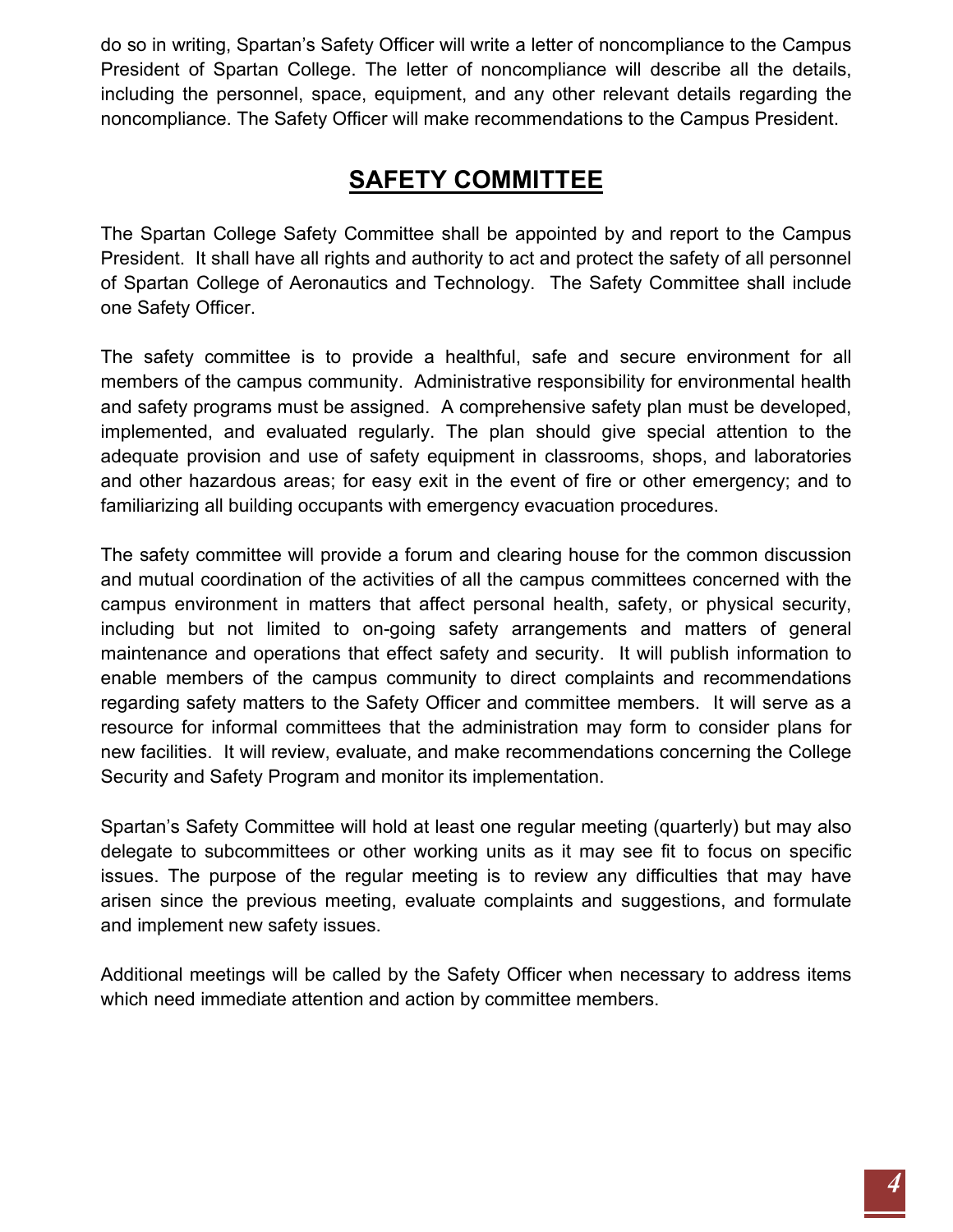# **SPARTAN SAFETY COMMITTEE MEMBER CHART**



# **ROLES AND RESPONSIBILITIES**

## <span id="page-4-0"></span>**Campus President**

Spartan College's Campus President is responsible for:

- A. Directing compliance with the requirements of the policies and procedures in this manual.
- B. Providing support for required safety improvements.
- C. Providing final authority on all safety issues related to school locations and school personnel.

## **The Safety Chair**

Spartan's Safety Officers will:

- A. Administer the safety program including correspondence, record keeping and required reports to comply with Federal and/or State regulations.
- B. Assist the responsible committee members to establish, organize, and maintain comprehensive safety training programs within the Spartan Campuses.
- C. Keep current on safety techniques, keep updated on any new applicable State and Federal regulations, and notify the Campus President of new requirements.
- D. Collect chemical inventories and compile a master list by shops.
- E. Conduct semi-annual safety committee meetings.

## **The Safety Officer**

Spartan's Safety Officers will:

- F. Assist the administration, faculty, and students in the avoidance, control, and reduction of risk exposures.
- G. Initiate safety recommendations to expedite corrective action for safety and health hazards that are immediate problem areas, make recommendations to the Campus President and the safety committee personnel, and follow up on recommendations to assure all situations are investigated and remedied.
- H. Prepare reports of safety discrepancies with recommendations for corrective actions, routing all reports to responsible supervisors and the Campus President of Spartan College.
- I. Ensure the contents of first aid kits are complete and maintained.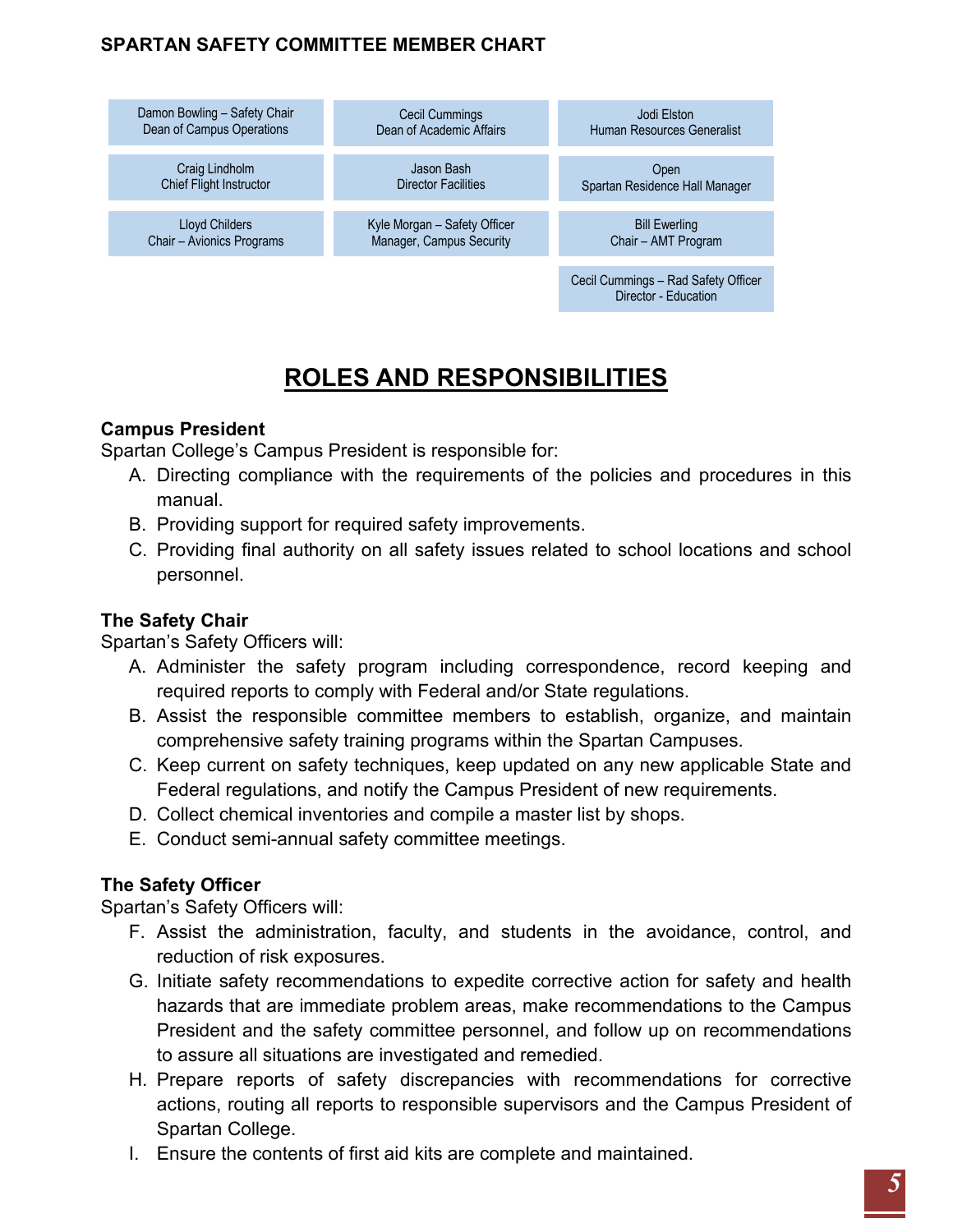- J. Maintain the system of accident/incident investigation and reporting.
- K. Maintain up-to-date listing of the names and telephone numbers within this manual of individuals responsible for assigned safety issues.
- L. Conduct or arrange for safety training seminars as appropriate.
- M. Review accidents involving Spartan personnel and provide written documentation and proposed corrective action to the Campus President.

## **Vice Presidents, Deans, Chairs, Directors and Supervisors**

Spartan's Vice Presidents, Deans, Directors and Supervisors are required to:

- A. Provide detailed training for employees prior to assignment of duties and equipment.
- B. Explain to employees, safety procedures relevant to their specific duties and enforce compliance with the standards in this manual.
- C. Instruct personnel under their direction in the procedures required to ensure facilities and equipment are maintained in a safe condition.
- D. Conduct regularly scheduled training meetings for all employees to ensure safe operation of equipment.
- E. Provide personnel with appropriate safety equipment, devices, and clothing, and demonstrate proper usage prior to operation of equipment or performance of hazardous tasks.
- F. Control unsafe practices and actions of employees.
- G. Inspect work areas for hazardous conditions and initiate prompt corrective action(s).
- H. Maintain good housekeeping practices in work areas.
- I. Report unsafe conditions, equipment, and practices observed to the Safety Officer or committee member.
- J. Investigate accidents promptly and complete necessary forms.
- K. Seek prompt medical treatment, including transportation, if necessary, for employees who are injured.
- L. Ensure employees are familiar with police and fire emergency procedures.
- M. Notify the immediate supervisor if any employee appears to be physically or emotionally incapable of performing duties in a safe manner.
- N. Provide and explain location of Material Safety Data Sheets (MSDS) to all persons who may potentially be exposed to hazardous materials.
- O. Enforce the College's Designated Tobacco Use Areas.
- P. Enforce the College's I.D. Badge requirements. Everyone is required to wear and clearly display a Spartan-issued identification badge while on campus. All staff and students are expected to wear and clearly display their photo badges.
- Q. Encourage recommendations from employees to the department for improving safety and commend employees who maintain a safe environment and accidentfree work record or who develop unique safety devices or practices for their work area.
- R. Review, understand and follow Spartan College Spill Prevention Countermeasure and Containment Plan.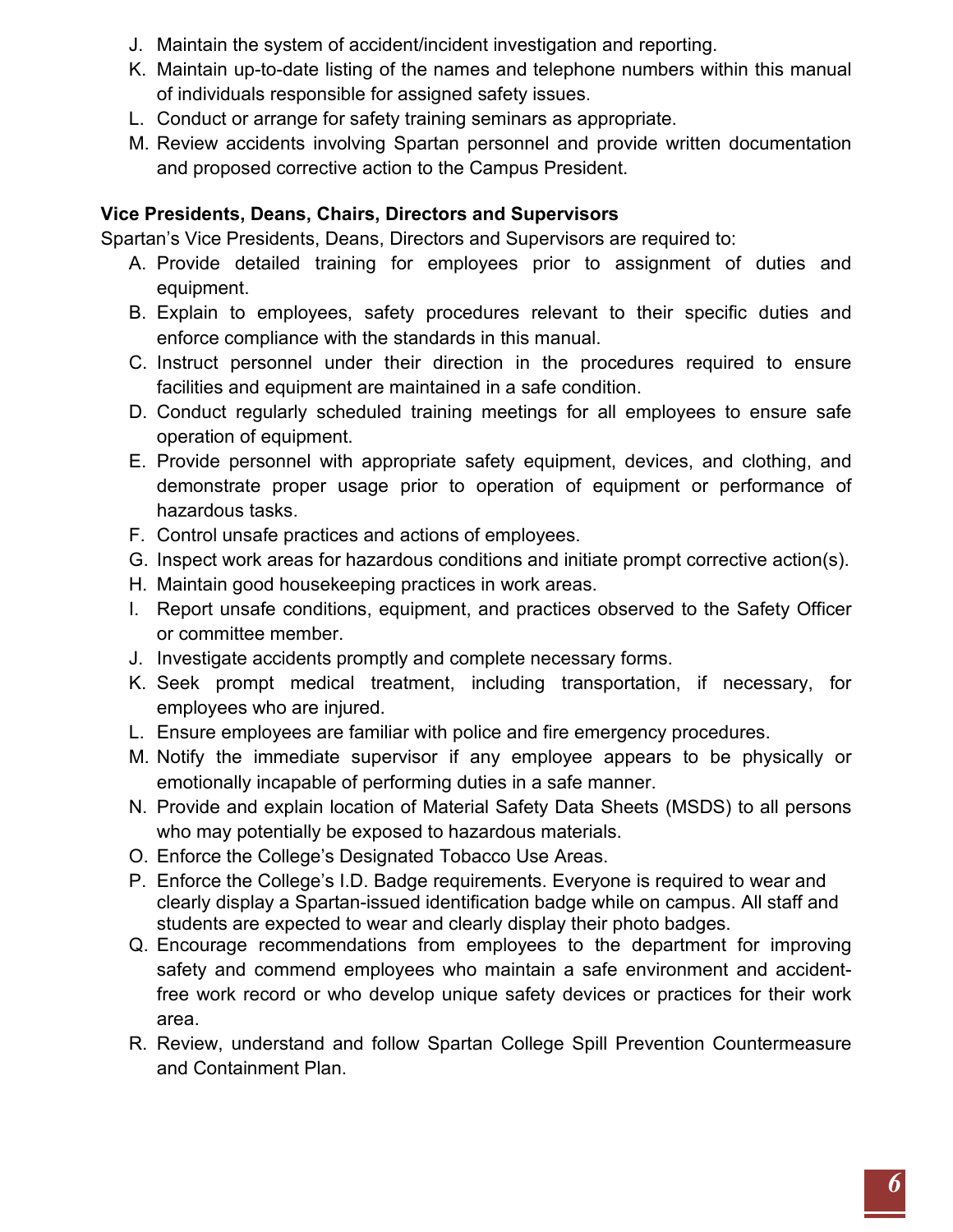## **Instructors**

Spartan's instructors are required to:

- A. Distribute safety information as appropriate and necessary to students under their supervision.
- B. Ensure the proper use of manual and powered equipment by first demonstrating the correct operation, then providing personal training, and thereafter maintaining periodic surveillance of individual user's safety performance.
- C. Ensure students use required personal protective equipment (PPE) and clothing for the proposed instruction or activity.
- D. Ensure equipment is in good repair and functional.
- E. Inspect instructional areas for identification of, and prompt elimination of, unsafe practices and conditions.
- F. Enforce the College's Designated Tobacco Use Areas.
- G. Enforce the College's I.D. Badge requirements. Everyone is required to wear and clearly display a Spartan-issued identification badge while on campus. All staff and students are expected to wear and clearly display their photo badges.
- H. Seek prompt medical treatment for an injured person and complete accident report and notify respective Department Head.
- I. Ensure students are familiar with police and fire emergency procedures and any work procedures and safety policies unique to each student's academic activities.
- J. Obtain permission from the Nondestructive Testing Safety Officer before purchasing or using radioactive materials or sources.
- K. Maintain and monitor the chemical inventories and properly label and protect from hazardous exposure to students.
- L. Ensure a copy of the Spartan Emergency Operations Plan is in their classroom.

## **Employees**

Spartan's employees are required to:

- A. Understand and comply with Spartan College and departmental safety instructions, whether written or oral, when performing assigned duties.
- B. Use only tools and equipment approved or provided by the supervisor.
- C. Use appropriate safety equipment, and work within established safety procedures.
- D. Use Material Safety Data Sheets (MSDS) provided to all persons who may potentially be exposed to hazardous materials.
- E. Report unsafe conditions, practices, or equipment to the supervisor when such deficiencies are observed.
- F. Inform supervisor immediately of injuries or accidents.
- G. Enforce the College's Designated Tobacco Use Areas.
- H. Enforce the College's I.D. Badge requirements. Everyone is required to wear and clearly display a Spartan-issued identification badge while on campus. All staff and students are expected to wear and clearly display their photo badges.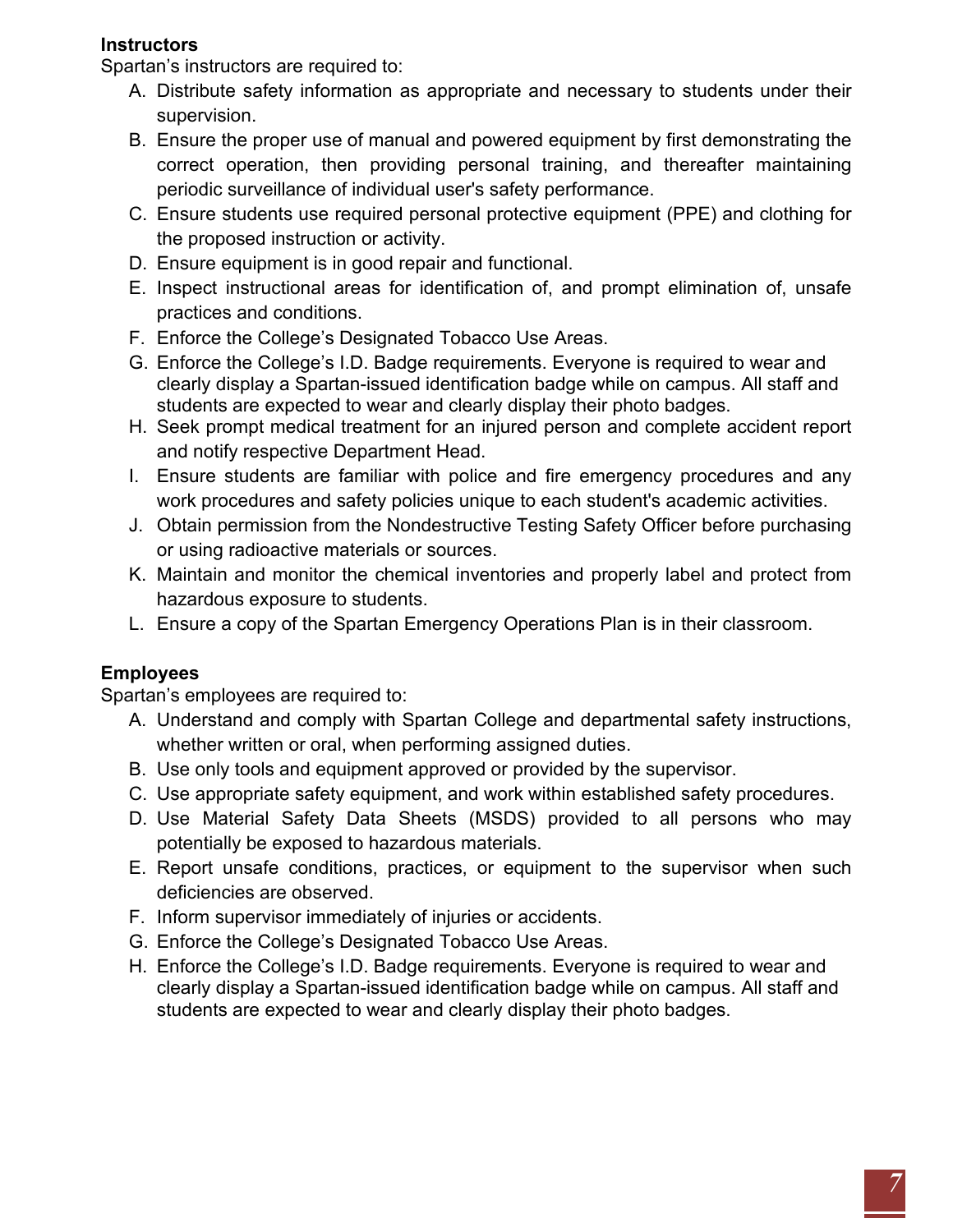# **Students (This information is provided in the Student Safety Handbook)**

Spartan's students are required to:

- A. Consult with their instructor about safe operating procedures before performing any function or operation which is considered hazardous.
- B. Understand and comply with Spartan College and departmental safety instructions, whether written or oral, when performing assigned duties.
- C. Use only tools and equipment approved or provided by the Instructor.
- D. Use appropriate safety equipment and guards, Personal Protective Equipment (PPE) and work within established safety procedures.
- E. Know the location and use of Material Safety Data Sheets (MSDS); understand the proper handling of hazardous materials and the risk to exposure.
- F. Report unsafe conditions, practices, or equipment to the instructor when such deficiencies are observed and as often as necessary to assure their correction.
- G. Inform the instructor immediately of injuries or accidents.
- H. Observe the College's Designated Tobacco Use Areas.
- I. Observe the College's I.D. Badge requirements. Everyone is required to wear and clearly display a Spartan-issued identification badge while on campus. All staff and students are expected to wear and clearly display their photo badges.

## **Facilities Employees**

Spartan's Facilities employees are required to:

- A. Implement safety procedures as outlined in this manual and seek remedies when problems are encountered.
- B. Promote compliance with all relevant local, State, and Federal health and safety regulations.
- C. Ensure annual fire protection inspections are completed.
- D. Ensure periodic inspections of fire extinguishers and related safety devices.
- E. Repair or replace facilities or equipment, as necessary, to ensure safe working conditions.
- F. Conduct, in conjunction with the Safety Officer and his committee, annual safety inspections to identify deficiencies requiring correction.
- G. Ensure appropriate employees assigned to Facilities are briefed on safety procedures related to their jobs.
- H. Ensure procedures are in place to obtain prompt medical treatment upon notification that someone is injured.
- I. Review accident reports and the safety committee's recommendations and implement corrective actions as directed.
- J. Ensure attendance by appropriate Facilities staff at safety training seminars and document training completed by staff.
- K. Enforce the College's Designated Tobacco Use Areas.
- L. Review, understand and follow Spartan College Spill Prevention Countermeasure and Containment Plan.

# **The Radiation Safety Officer**

The Radiation Safety Officer is appointed by Spartan's Safety Officer and approved by the State of Oklahoma. The Radiation Safety Officer will: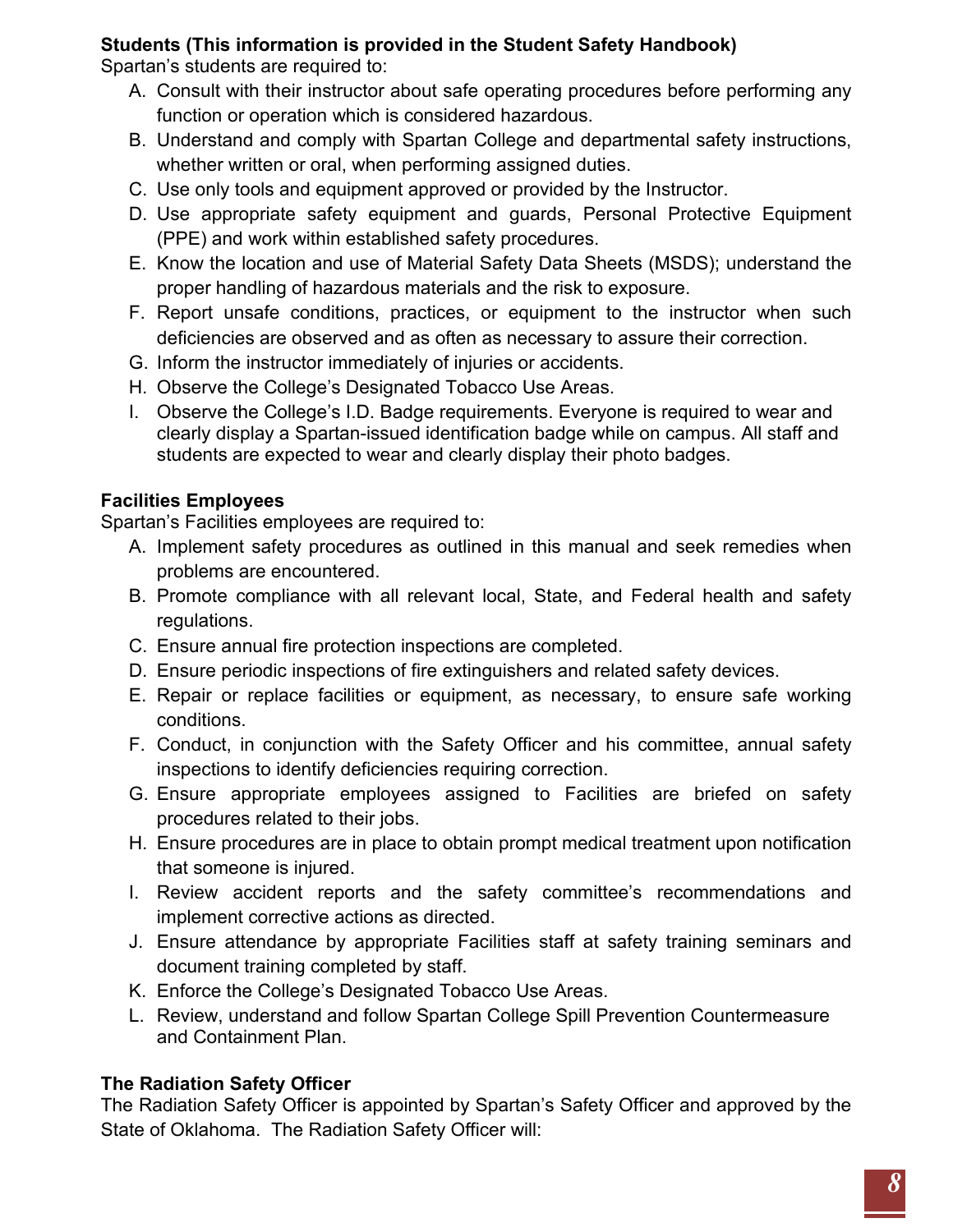- A. Review all proposals for the use of radioactive material on Spartan Campuses.
- B. Prepare license applications, amendment applications, and required reports as well as act as the contact point for all correspondence with State and Federal radiation health agencies.
- C. Prescribe special conditions and requirements as necessary for safe and proper use of all radiation sources.
- D. Prepare and distribute information on radiation safety for use by staff and students.
- E. Provide personnel monitoring services (including the reviewing and recording of commercially processed dosimeter reports).
- F. Ensure radiation safety guidelines and requirements are followed in Spartan's laboratories.
- G. Investigate with the help of the Spartan Safety Officer, unusual radiation exposures, incidents, and accidents.
- H. Maintain records of receipt, use, transportation, and usage of radioactive source.
- I. Perform radiation surveys and monitor all facilities in which radioactive materials are used or where radiation-producing equipment resides.
- J. Perform or arrange for leak tests on all registered sealed sources if applicable.
- K. Act as consultant in the design of all new facilities that will use radioactive material or that will be constructed for the purpose of providing protection against radiation exposure.

# **CAMPUS SECURITY AND SAFETY PROGRAMS**

<span id="page-8-0"></span>Campus security and safety has taken on additional emphasis since the September 11, 2001 attacks and the recent shootings at several colleges and universities. What was taken for granted several years ago by school officials regarding student safety, now has a "heightened awareness" by parents, students and concerned administration. In the past, security and safety was left to law enforcement and a few campus policies. But, today, everyone must be involved in safeguarding students, staff, and faculty from the threat of violence and enforcing safety policies to protect their property and lives. Safety must be a proactive endeavor by all persons rather than reactive when accidents, acts of terrorism or natural weather phenomenon occurs.

Each student entering the educational programs at Spartan College is provided with safety and campus security information prior to and during their first day of class. Students are provided with:

- Campus Security and Clery Act
- Up with Life Drug Abuse Education and Prevention Guide
- Student Safety Handbook

The Safety Officer provides an orientation for each new class to emphasize the safety and security issues and the importance of compliance.

## **New employees are also provided with:**

• Campus Security and Clery Act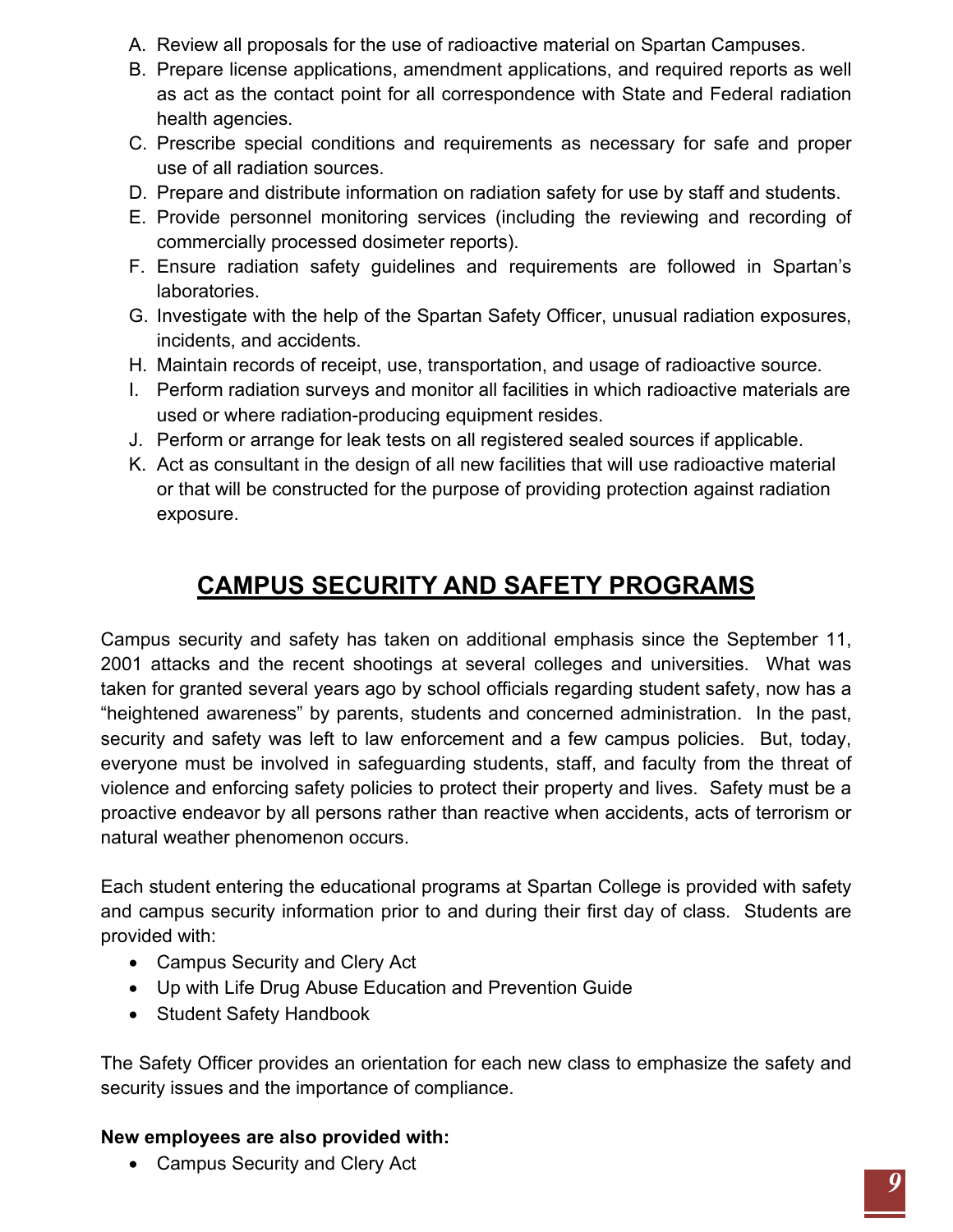- Up with Life Drug Abuse Education and Prevention Guide
- Emergency Operations Plan

During new employee orientation, the Human Resources Department will administer the Flight School Security Awareness Training and Test.

In addition, Flight Campus employees and students use additional safety manuals for matters appropriate for flight safety and airport security.

# **Each employee of Spartan College must be familiar with the following programs:**

- EMERGENCY OPERATIONS PLANS
- FIRE SAFETY PLAN
- ACTIVE SHOOTER CAMPUS THREAT RESPONSE PLAN
- SEVERE WEATHER/NATURAL **DISASTERS**
- BOMB THREAT AND EXPLOSIONS
- CHEMICAL SPILL
- UNAUTHORIZED PERSON ON **CAMPUS**
- EXTENDED POWER LOSS
- LOCKOUT/TAGOUT POLICY
- HAZARD COMMUNICATION PROCEDURES
- WORK RELATED INJURY, ILLLNESS AND ACCIDENT REPORTING PROCEDURES
- UTILITY CART AND SERVICE VEHICLE SAFETY
- BLOODBORNE PROTECTION EQUIPMENT
- LADDER SAFETY AND FALL PROTECTION
- PERSONAL PROTECTIVE EQUIP

General guidelines for each topic are provided within this manual. The appendix contains additional information related to safety and is referenced throughout the remaining portions of this safety manual. Should an incident or mishap occur; immediate response actions and notification procedures are provided and outlined with follow-on actions and steps, contained in Spartan's Emergency Operations Plan.

# **EMERGENCY OPERATION PLAN**

<span id="page-9-0"></span>All Spartan College employees must be notified of the elements of the Emergency Procedures contained in Emergency Operation Plan. All Spartan College employees are required to fulfill those elements.

The emergencies outlined in this section are to identify Spartan College procedures and serve as a guide for all departments when developing their specific plans. These potential emergencies are no more important than any other crisis events listed in the Emergency Procedures, however they are more likely to occur or affect every department within Spartan.

The purpose of analysis is to establish the probability of a fire occurring in a department or building. Once hazards have been identified, preventive actions can be taken to ensure the safety of Spartan College students and employees. Additionally, to ensure operational capability, Spartan Facility Maintenance personnel will conduct a visual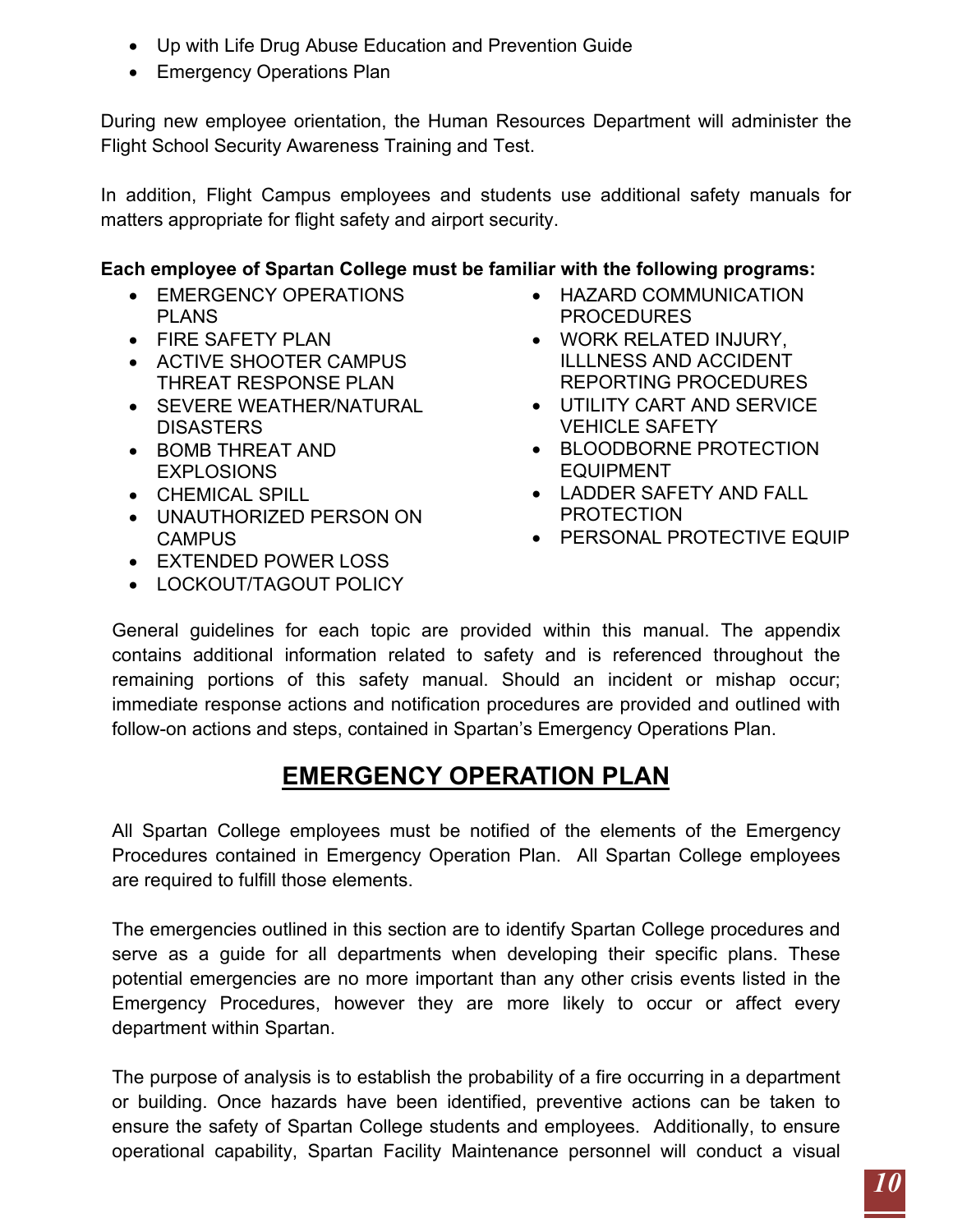inspection of all College fire extinguishers each month. Spartan College Department Chairs will ensure that personnel conduct inspections and periodic evaluations of departments and buildings to assess their fire emergency readiness and prevention status.

All employees are expected to read and understand the information presented in the Emergency Operations Plan, particularly their responsibilities regarding identifying building exits, knowing when to activate a fire alarm and what action to take following activation of an alarm, i.e., identifying to the responding emergency response personnel the location of the alarm station activated and the location of the fire/smoke.

Spartan College will conduct a formal annual inspection for deficiencies found in a department or building will be noted. Each deficiency is prioritized based on severity in a pre-established time frame ranging from immediate to thirty days. Corrective orders will then be issued to the appropriate Spartan College personnel. Department Heads in the affected area shall coordinate with their personnel to ensure that corrective actions are completed in a timely manner.

The following individuals are responsible for the execution of this plan.

| Primary   | Damon Bowling | Dean of Campus Operations |
|-----------|---------------|---------------------------|
| Secondary | Kyle Morgan   | <b>Safety Officer</b>     |
| Training  | Kyle Morgan   | <b>Safety Officer</b>     |

## <span id="page-10-0"></span>**EMERGENCY RESPONSE TEAM**

Each location will identify Emergency Response Team members to act as first responders for each location. All effort is made to ensure a minimum of one ERT member is available on each location during normal operating hours. In extreme circumstances, substitutes can be identified to cover absences. Each ERT member will be trained to follow appropriate procedures and protocols to respond to campus emergencies. ERT members will only provide evacuation directions, fire response, first aid, CPR and other services in which they are appropriately trained and qualified.

## **Current ERT Members identified by primary location of operations:**

## **Main Campus**

Damon Bowling, Dean of Campus Operations Kyle Morgan, Manager Campus Security Jason Bash, Director College Facilities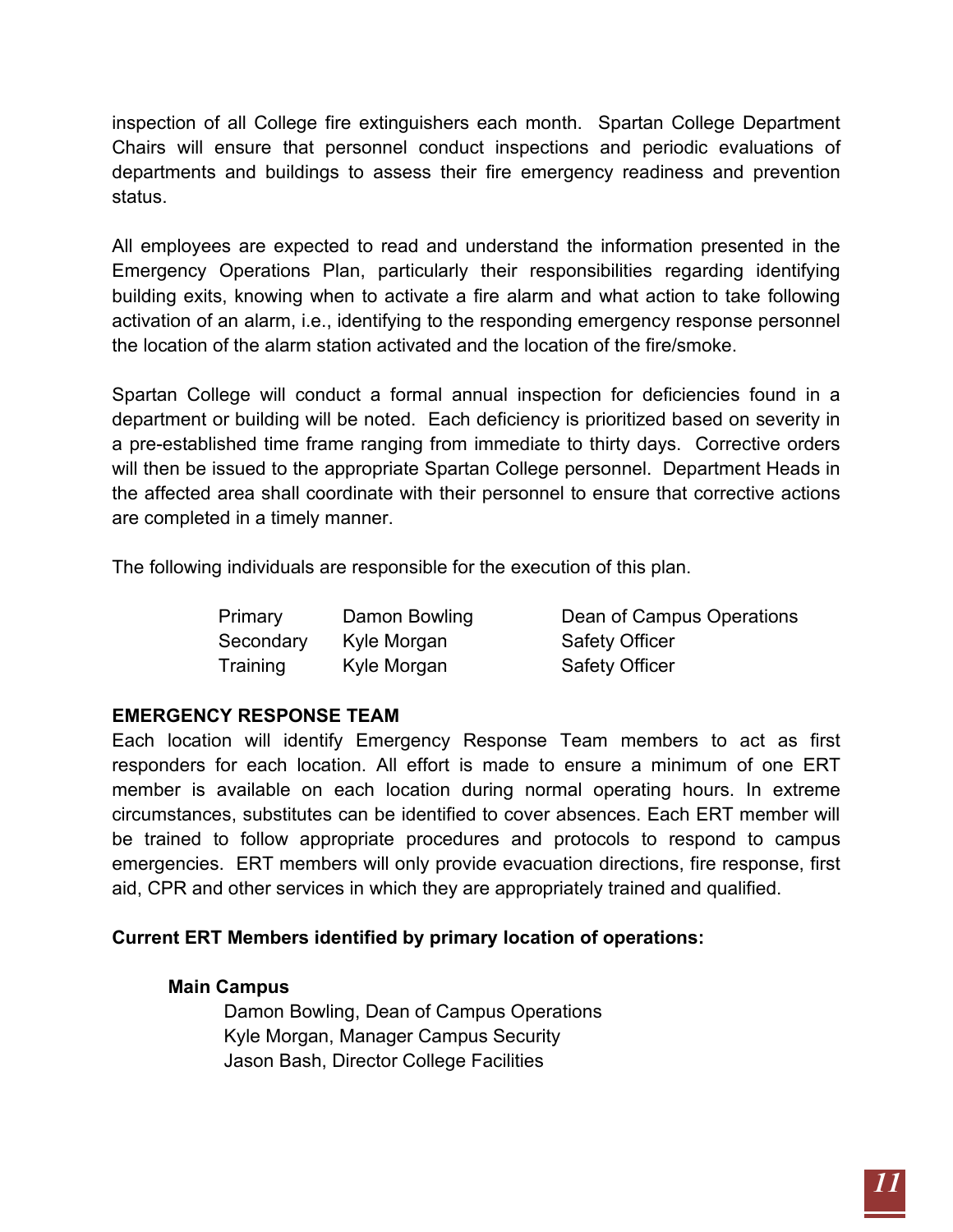#### **North Location**

Cecil Cummings, Dean of Academic Affairs (Radiation Safety Officer) Bill Ewerling, Lead Instructor Jason Bash, Director College Facilities

#### **Flight Location**

Beau Schrader, Sr. Vice President Flight Operations Aldo Ferrari, Director Aircraft Maintenance

#### **Spartan Residence Hall**

Ken Kliesen, Campus Security Officer Damon Bowling, Dean of Campus Operations Kyle Morgan, Manager Campus Security

#### <span id="page-11-0"></span>**MEDICAL EMERGENCIES**

In many cases of medical emergencies, appropriate actions taken within the first few moments can help mitigate further injury. The following information about bleeding, burns, breathing, and heart failure should serve as a quick- reference guide to help you respond to the more common medical situations. Your fast action is most important and may save a life.

#### **ALL SERIOUS MEDICAL EMERGENCIES: DO NOT MOVE VICTIM UNLESS ABSOLUTELY NECESSARY.**

1. **CALL 911** to request emergency medical response.

Provide the following information:

- Nature of medical emergency
- Your name and phone number from which you are calling
- Location of the emergency:
	- ▶ North Location 7304 E. Apache Street
	- Main Campus 8820 E. Pine Street
	- Flight Location 123 W. Cessna Drive
	- $\triangleright$  The Residence Hall 1310 N. 89<sup>th</sup> E. Ave.
- 2. Call appropriate location to report the emergency.
	- North Location **918-831-5324 or 918-831-5357**
	- South (Main) Location **918-760-4082 or 918-240-3699**
	- Flight Location: **918-831-5345 or 918-831-5334**
- 3. Then notify Spartan College Campus Security.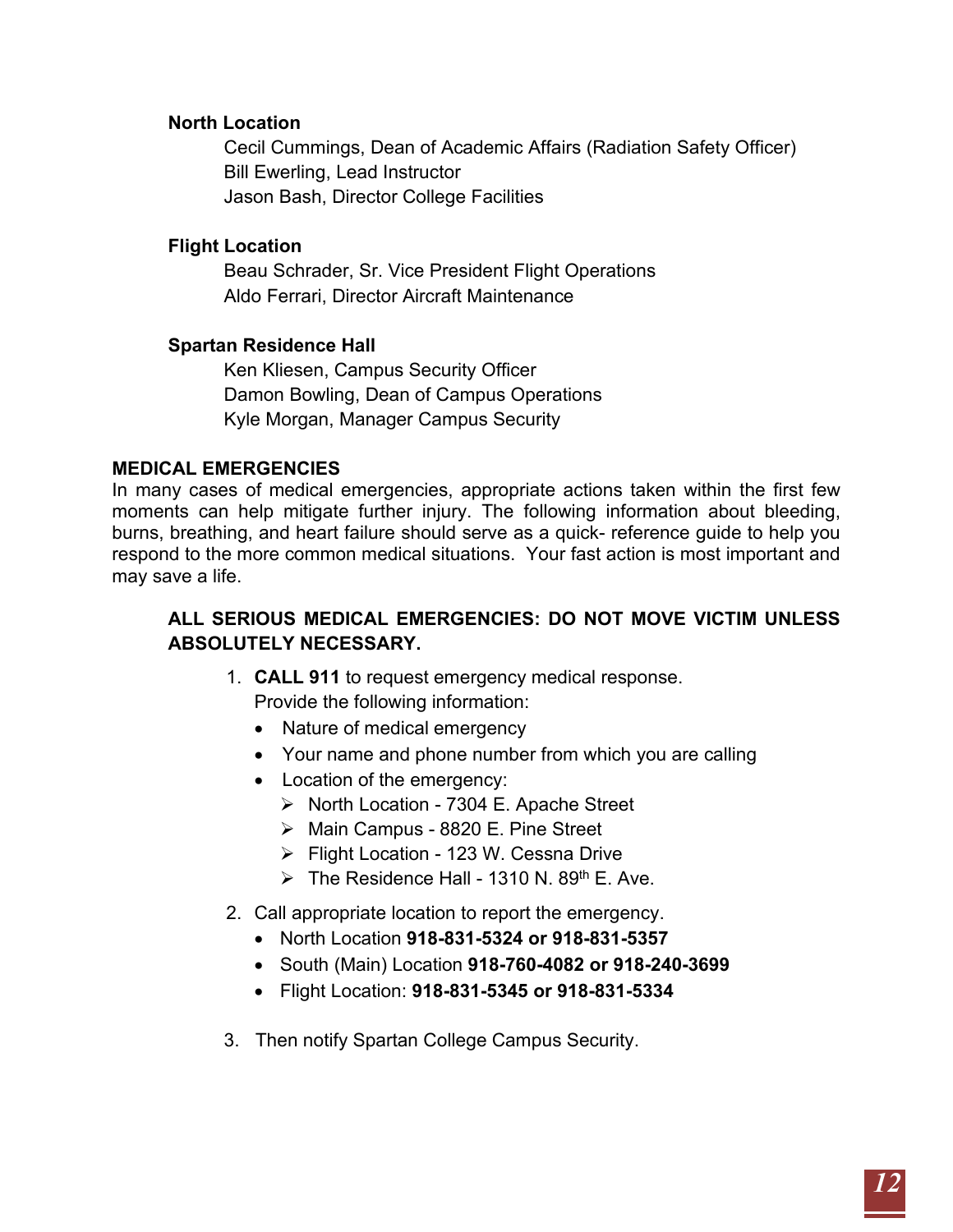## <span id="page-12-0"></span>**FIRST AID**

The following treatments are meant to provide you with emergency procedures to apply until qualified medical help arrives.

#### **Bleeding - Deep / Extensive Wounds …Life-Threatening**

- 1. Always use non-latex rubber gloves (stored in first aid kits). Latex gloves are not allowed on Spartan premises due to the danger of allergic reaction.
- 2. Apply direct pressure, using a clean, thick pad or cloth to stop bleeding.
- 3. If there are no indications of a fractured bone and it does not cause pain, elevate the wound while you attempt to stop the bleeding.
- 4. Firmly apply bandage to further stop or control the bleeding. Do not remove this bandage and apply additional dressings.
- 5. Squeeze artery against the bone.
- 6. If bleeding is from the leg, press with the heel of your hand where the leg bends at the hip.
- 7. If the victim has been impaled, DO NOT remove the object.
- 8. Keep injured person lying down with the injured parts elevated. Cover with a blanket or coat only to keep the person from losing body heat.
- 9. Obtain immediate professional medical care.

CAUTION: Communicable diseases may be transmitted by the exchange of body fluids. Be sure to use protective gloves and practice universal precautions.

#### **Chemical Burns of the Skin**

- 1. Flood burn with running water for at least five minutes and as much as twenty minutes. **Do Not Scrub or use Soap**.
- 2. Remove clothing where chemical has spilled; also clothing that is touching the burn.

**Do Not** use ointments, cream, butter, etc. on burns. Encourage that the injured person receives immediate professional medical care.

## **Second Degree (Shallow) Burn**

- a) Use cool water immediately or Immerse in water if possible. **Do Not Apply Ice to Burn.**
- b) Cool the burned area with water until pain subsides.
- c) Pat area dry. Cover area with dry, sterile dressing.
- d) Obtain immediate professional medical care.

## **Third Degree (Deep) Burn**

- a) **Do Not Put Water or Ice Directly on an Open Burn Wound**.
- b) Cover wound with a thick, dry, sterile dressing.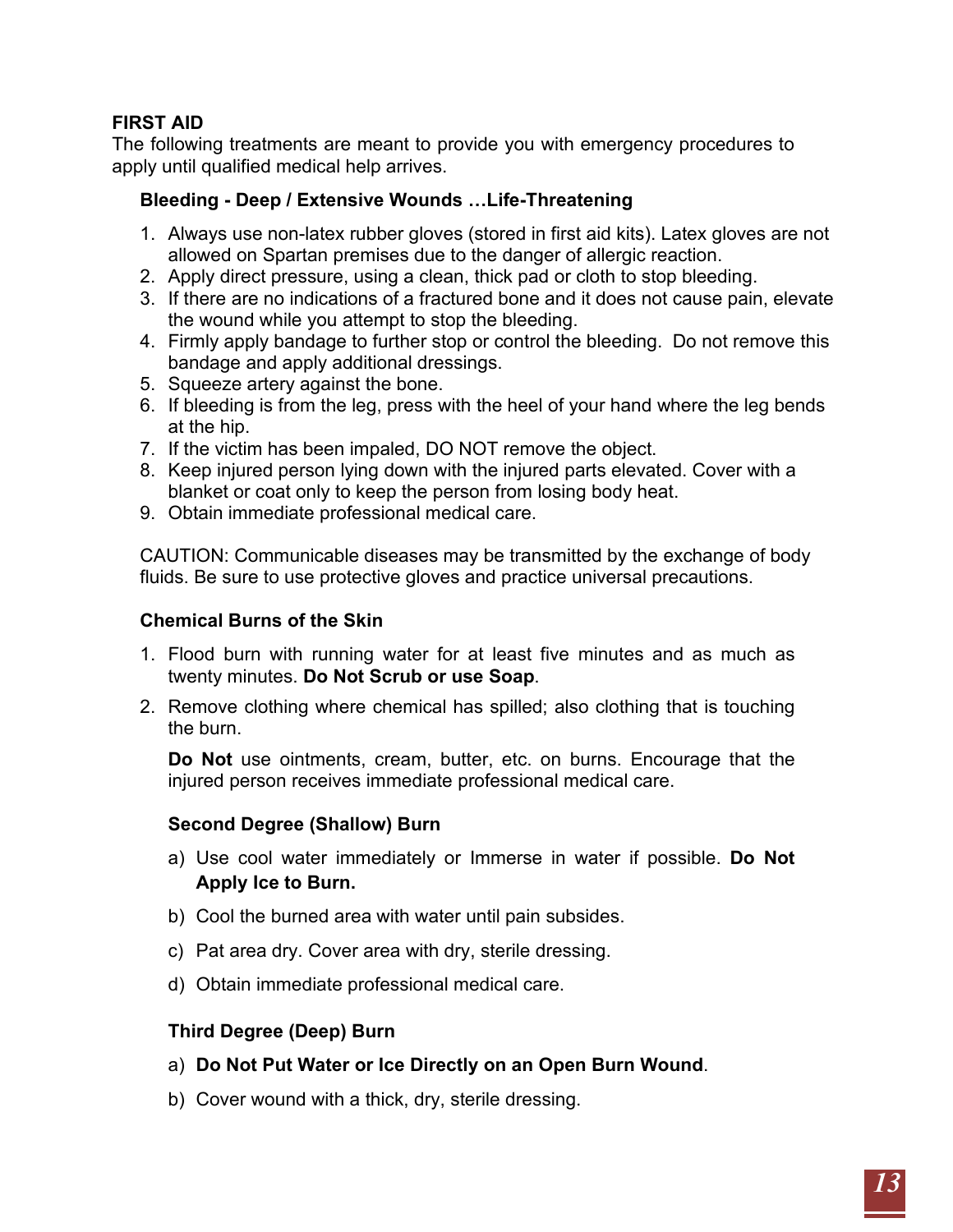- c) Only if it does not cause pain, insulated dry cold packs may be used over dressing. Keep dressing dry.
- d) Ensure that the injured person receives immediate professional medical care.

In case of rendering assistance to personnel exposed to hazardous materials, consult the Material Safety Data Sheets (MSDS) and wear the appropriate personal protective equipment. Attempt First Aid **ONLY** if trained and qualified.

## <span id="page-13-0"></span>**BLOODBORNE PATHOGENS**

OSHA does not consider "Good Samaritan" acts, such as assisting a co-worker or student with a nosebleed or administering a Band-Aid for small cut as occupational exposure. Therefore, a Blood borne Pathogen Standard is not necessary. However, it is necessary to be informed about Blood borne Pathogens and how to protect yourself if by chance you may be exposed to potential infectious material.

#### **Precautions:**

Body fluids, which are directly linked to the transmission of HBV, and/or HIV to which Standard Precautions apply are blood, blood products, semen, vaginal secretions, cerebrospinal fluid, synovial fluid, pleural fluid, peritoneal fluid, pericardial fluid, amniotic fluid, saliva in dental procedures and concentrated HIV and/or HBV viruses. Standard Precautions also apply to body tissues and any other human body fluids visibly contaminated with blood.

If a procedure or situation is likely to generate splashing, splattering and generation of droplets of blood and/or body fluids beyond the protective barrier provided by gloves, then it is left to the individual employee's discretion to obtain the needed protective equipment prior to undertaking the procedure.

Injured Person

- 1. If there is an injured or ill person who is the source of the blood spill. Have the injured person stay in one place, preferably over a surface that is easy to clean, like a tile floor, instead of on a rug or carpet.
- 2. Secure the contaminated area to prevent exposure to others. People who do not notice the spill can step in it and track the blood to other places.
- 3. If you contact blood or other bodily fluids, wash all contacted surfaces with soap and water. Take care not to contaminate sinks, faucet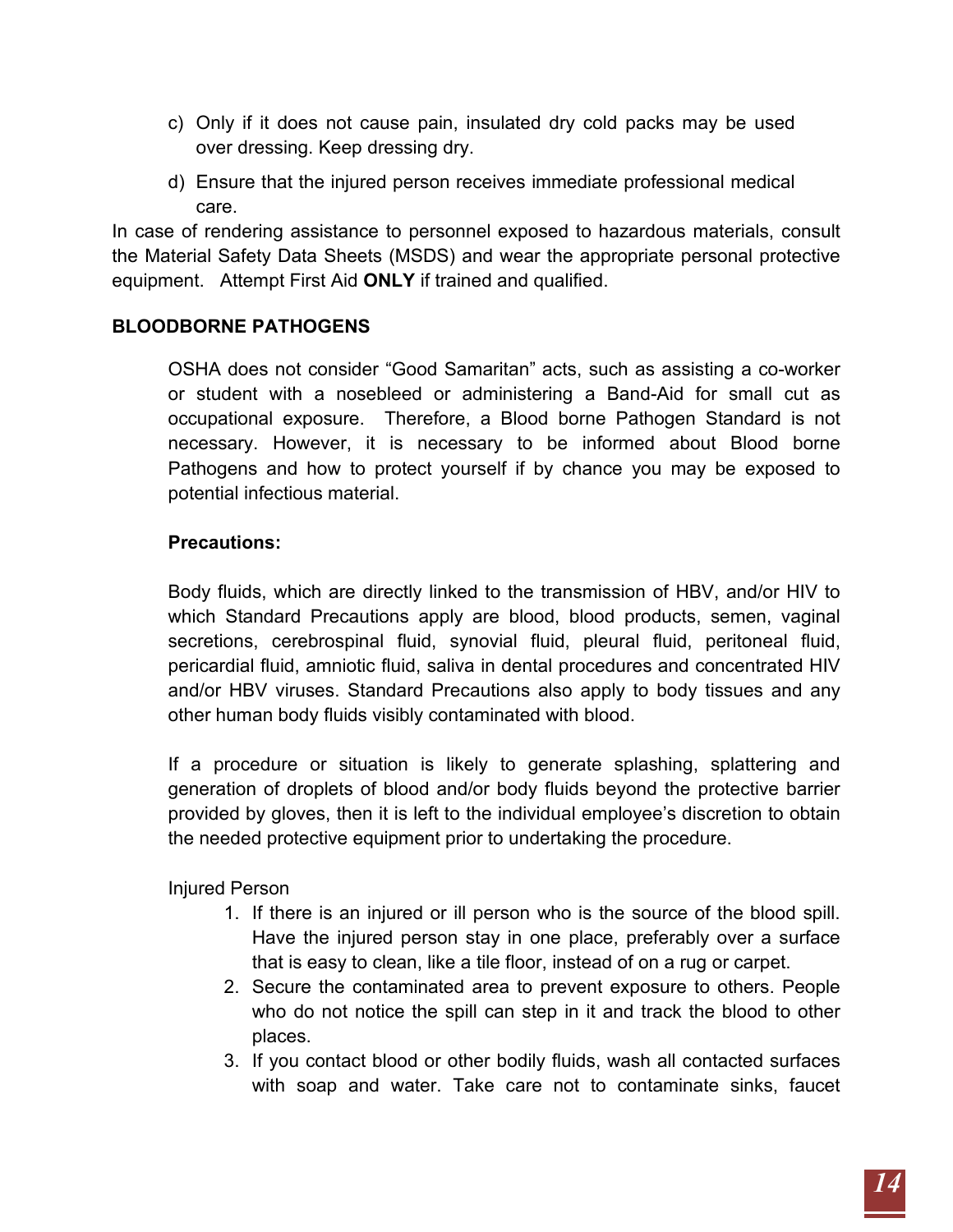handles, and other washing facility surfaces. Use universal precautions and assume that the bodily fluids contain pathogens. Do not accidentally contaminate other parts of your body by scratching an itch before washing.

- 4. If clothing gets contaminated, change as soon as possible. Put clothing in a plastic bag to transport, and wash clothing in a separate load with a germicidal cleaner.
- 5. The Campus Emergency Response Team can do small cleanups, or they can call the Dean of Campus Operations to arrange for a third party who specializes in cleanup procedures.

A Blood borne Pathogen kit that contains a face shield, apron and gloves is available in the following locations on campus:

> North Location - AMT Office Main - Campus Security Office Flight Location - Dispatch & Hangar

Hands and other skin surfaces shall be washed immediately and thoroughly if contaminated with blood or other body fluids. Hands shall be washed immediately after gloves are removed. It is not acceptable to wash gloves instead of removing gloves, washing hands, and applying clean gloves.

All situations involving the use of the Pathogen kit as any exposure to bodily fluids as mentioned above must be reported to the Dean of Campus Operations immediately. A person exposed to Blood borne Pathogens will be provided blood testing and Hepatitis B vaccination paid for by Spartan College.

## **CHOKING**

- If victim can speak or cough effectively, DO NOT interfere with his/her attempt to expel foreign objects.
- Check victim's mouth and clear any foreign matter.
- Use abdominal thrusts

## **ELECTRIC SHOCK**

• Do not touch the person who has been in contact with the electrical current until you are certain that the electricity has been turned off. This must be done at a plug, circuit breaker, or fuse box.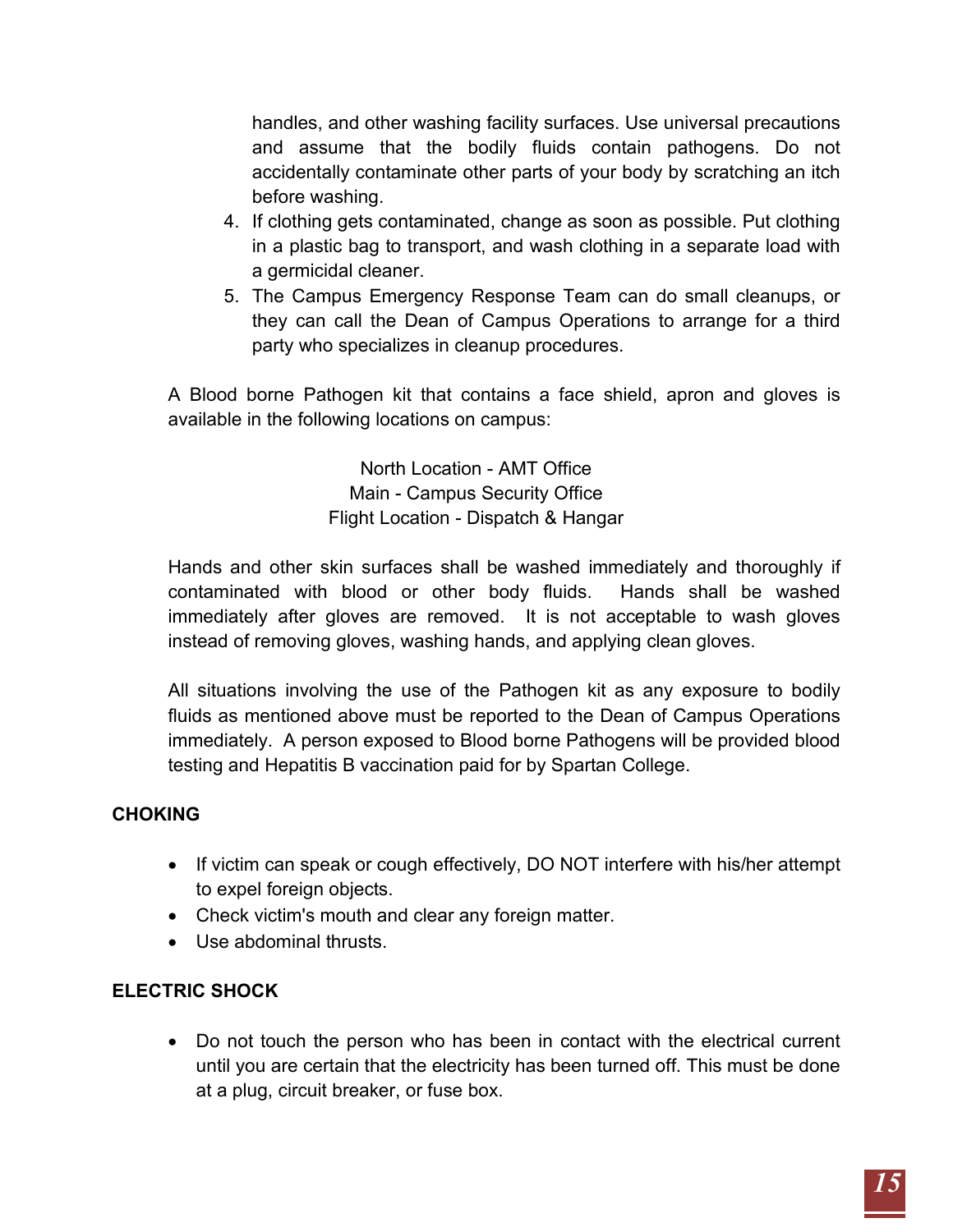- If the victim is in contact with a wire or a downed power line, use a dry stick to move it away.
- Check for breathing. If the victim's breathing has stopped or is very weak, start mouth-to-mouth resuscitation immediately (if certified).
- Call for help.
- While you are waiting for help to arrive:
	- o Keep the victim warm, covered with a blanket or coat.
	- o Do not give the victim anything to eat or drink until he/she has seen a doctor.
- Give the victim assurance that help is on the way.

## **FAINTING, UNCONSCIOUSNESS, AND SHOCK**

- Have the victim lie or sit down and rest.
- Keep the victim comfortable, not too hot, or too cold, until help arrives.
- Ask for a medical emergency I.D.
- Treat other injuries, as necessary.

## **FRACTURES AND SPRAINS**

- Keep the victim still.
- Keep injured area immobile.

CAUTION: If a victim is suspected of having head, neck, or back injuries, keep him/her still. Treat for shock, as necessary, and keep warm.

## **HEAD INJURIES**

- If there is bleeding from an ear, it might mean there is a skull fracture.
- Special care must be taken when trying to stop any scalp bleeding if a skull fracture is suspected. Bleeding from the scalp can be very heavy, even when the injury is not serious.
- Do not press too hard. Be extremely careful when applying pressure over the wound so that bone chips from the potential fracture will not be pressed into the brain.
- Try not to move the injured person or bend his/her neck, because it may be fractured.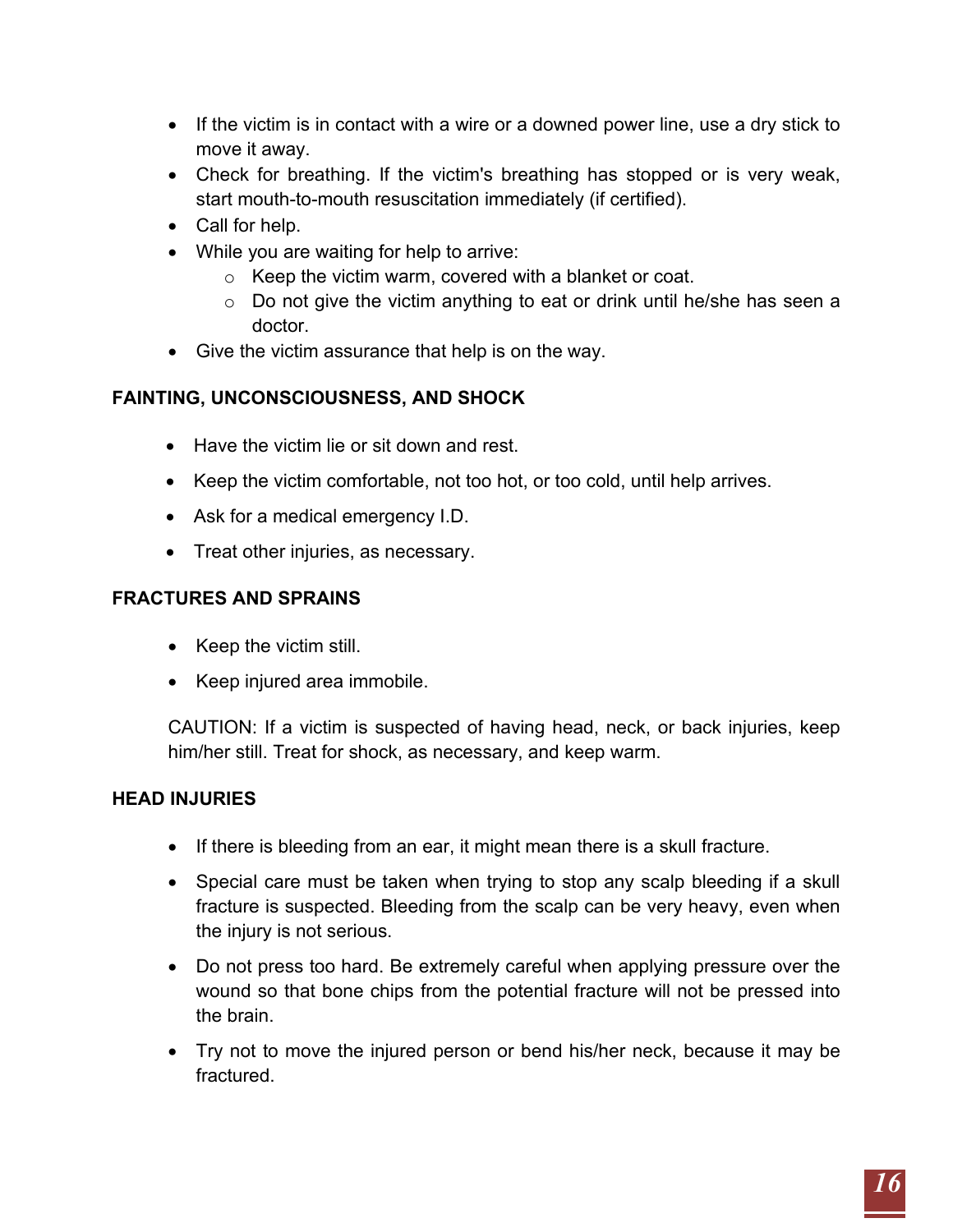• Call 911. Let a professional medical person clean the wound and stitch it if necessary. Do not give the victim alcohol. It may mask important symptoms.

## **HEART ATTACK**

- If the victim is conscious, he/she may be more comfortable sitting up.
- Place the victim lying on his/her back.
- Give resuscitation or CPR as necessary, if trained.
- Keep the victim comfortable, not too hot or too cold, until help arrives.
- Ask or look for a medical emergency I.D.
- Treat for shock

#### <span id="page-16-0"></span>**CARDIOPULMONARY RESUSCITATION**

#### *CPR - No Pulse - Life Threatening Emergencies Only*

**If you or someone in your group is trained or certified in CPR have them perform the following procedure. If no one present is trained, the following steps are intended to aid in the administering of CPR until qualified personnel arrive!**

- 1. Have someone call 911.
- 2. Place victim on their back on firm surface, place hand position on about the center of the breastbone, position your shoulders over your hands.
- 3. Rock forward exerting pressure down to force blood out of heart (About 2" of compression). Release pressure. Compress chest thirty times.

#### **AED - Automate External Defibrillator**

An **automated external defibrillator (AED)** is a portable electronic device that automatically diagnoses the life-threatening cardiac arrhythmias of ventricular fibrillation and ventricular tachycardia in a patient, and can treat them through defibrillation, the application of electrical therapy which stops the arrhythmia, allowing the heart to reestablish an effective rhythm.

With simple audio and visual commands, AEDs are designed to be simple to use for the layperson.

AEDs are inspected monthly and replacements made as required.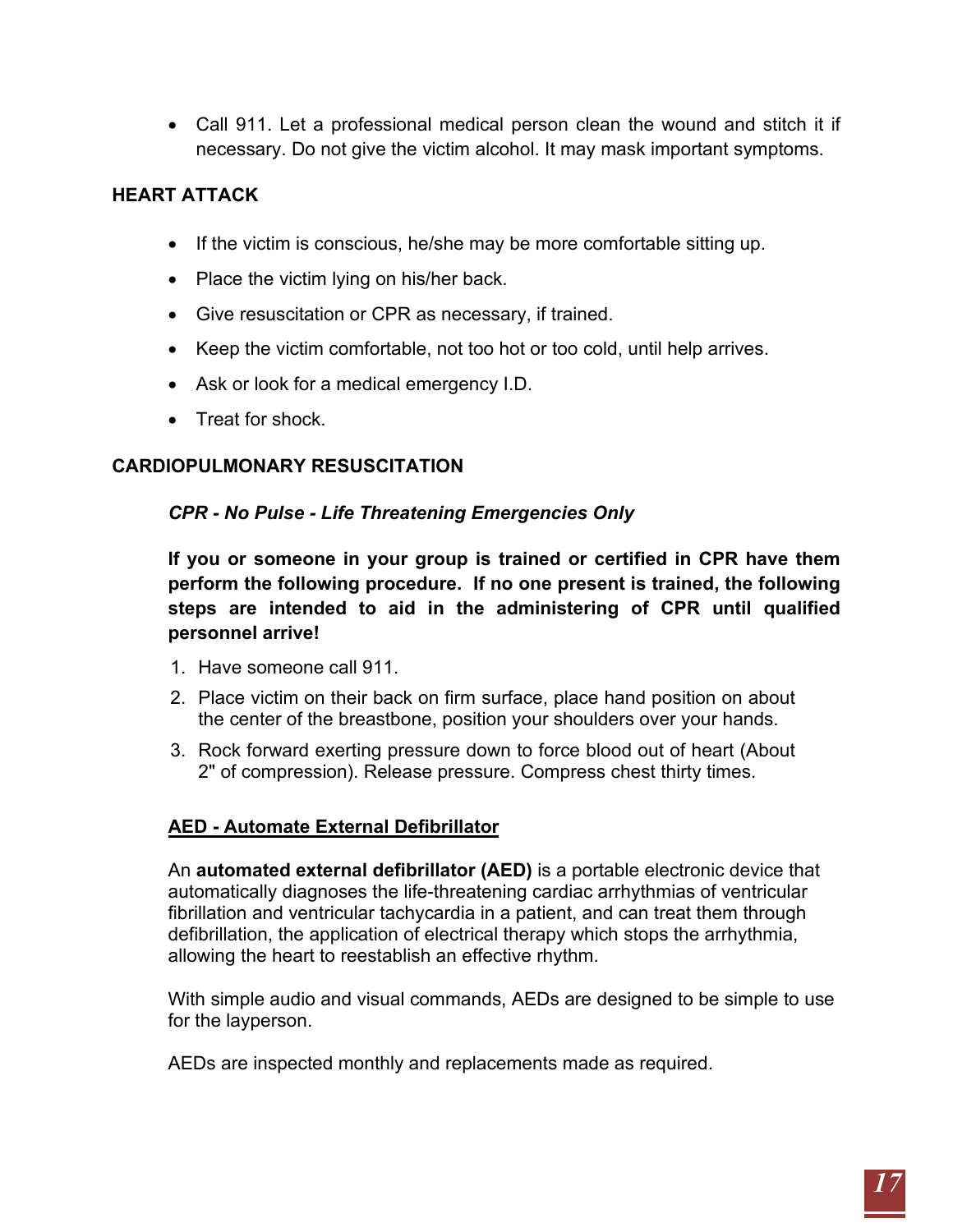## **Locations of the AEDs on Campus:**

Main Campus, Library & Building 8 North Location, A.M.T. Office Flight Location, Dispatch Office

#### **INTERNAL BLEEDING**

- If the victim is coughing or vomiting blood or "coffee ground" material, he/she may have internal bleeding.
- Have the victim lie flat and breathe deeply.
- Call 911. Do not let the victim take any medication until a professional medical person arrives.

#### **SEIZURES**

- During the seizure:
	- $\triangleright$  Let the seizure run its course.
	- $\triangleright$  Help the victim lie down to avoid injury.
	- $\triangleright$  Loosen restrictive clothing.
	- $\triangleright$  Do not try to restrain a seizure victim.
- After the seizure:
	- $\triangleright$  Check to see if the victim is breathing; if not, give mouth-to-mouth resuscitation (if certified).
	- $\triangleright$  Check to see if the victim is wearing a medical emergency alert or similar communication of medical emergency requirement.
	- $\triangleright$  Check to see if the victim has any burns around the mouth, this might indicate poison.
	- $\triangleright$  Stay with the victim. The victim of a seizure or convulsion may be conscious but not talkative when the intense movement stops.
	- $\triangleright$  Be certain that breathing continues.
	- $\triangleright$  When the victim seems able to move, get help.

#### <span id="page-17-0"></span>**MEDICAL FACILITIES**

**Main Campus, North Location and Residence Hall:** 

**Concentra Medical Center:** 1541 North Sheridan Road, Tulsa, OK. The phone number is (918) 836-5406. Hours are Monday through Friday 8:00 am to 7:00 pm.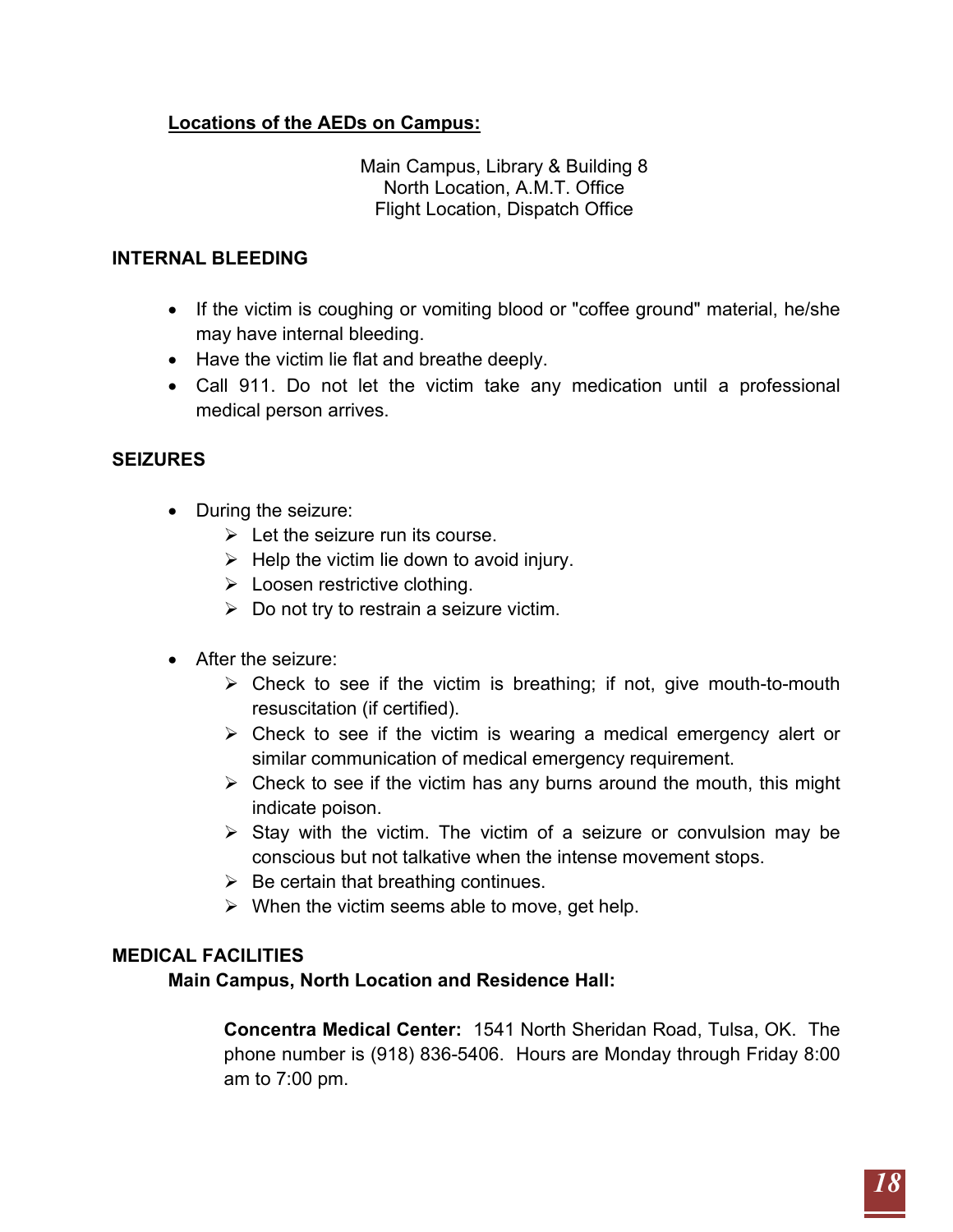**Hospital: St. John's Medical Center Emergency Room:** 1923 S. Utica, Tulsa, OK. The phone number is (918) 744-2345. They are open 24 hours.

#### **Flight Location:**

**Urgent Care:** 9645-C Riverside Parkway, Tulsa, OK. The phone number is (918) 299-4333. Hours are Monday through Saturday 10:00 am to 10:00 pm.

**Hospital: St. Francis Hospital Emergency Room:** 6161 S. Yale, Tulsa, OK. The phone number is (918) 494-2200. They are open 24 hours.

#### <span id="page-18-0"></span>**FIRE RESPONSE**

#### **Fire: Fire Discovered**

## **STAY CALM ACTIVATE THE ALARM EVACUATE THE BUILDING ASSEMBLE AND SIGN-IN WITH EMERGENCY RESPONSE TEAM**

- 1. Activate the nearest fire alarm. Location of fire alarms and fire extinguishers are identified by each location. Students living in the Spartan Residence Hall should be familiar with the emergency fire and evacuation procedures.
- 2. **CALL 911** and provide the following information:
	- Your name and phone number from which you are calling.
	- Location of the fire:
		- **Main Campus- 8820 E. Pine Street**
		- **North Location - 7304 E. Apache Street**
		- **Flight Location - 123 W. Cessna Drive**
		- **Spartan Residence Hall - 1310 N. 89th E. Ave**.
- 3. If a fire alarm is not available, notify the following departments about the fire emergency:
	- **Main Campus - Security - (918) 760-4082**
	- **North Location - AMT Office – (918) 831-5357**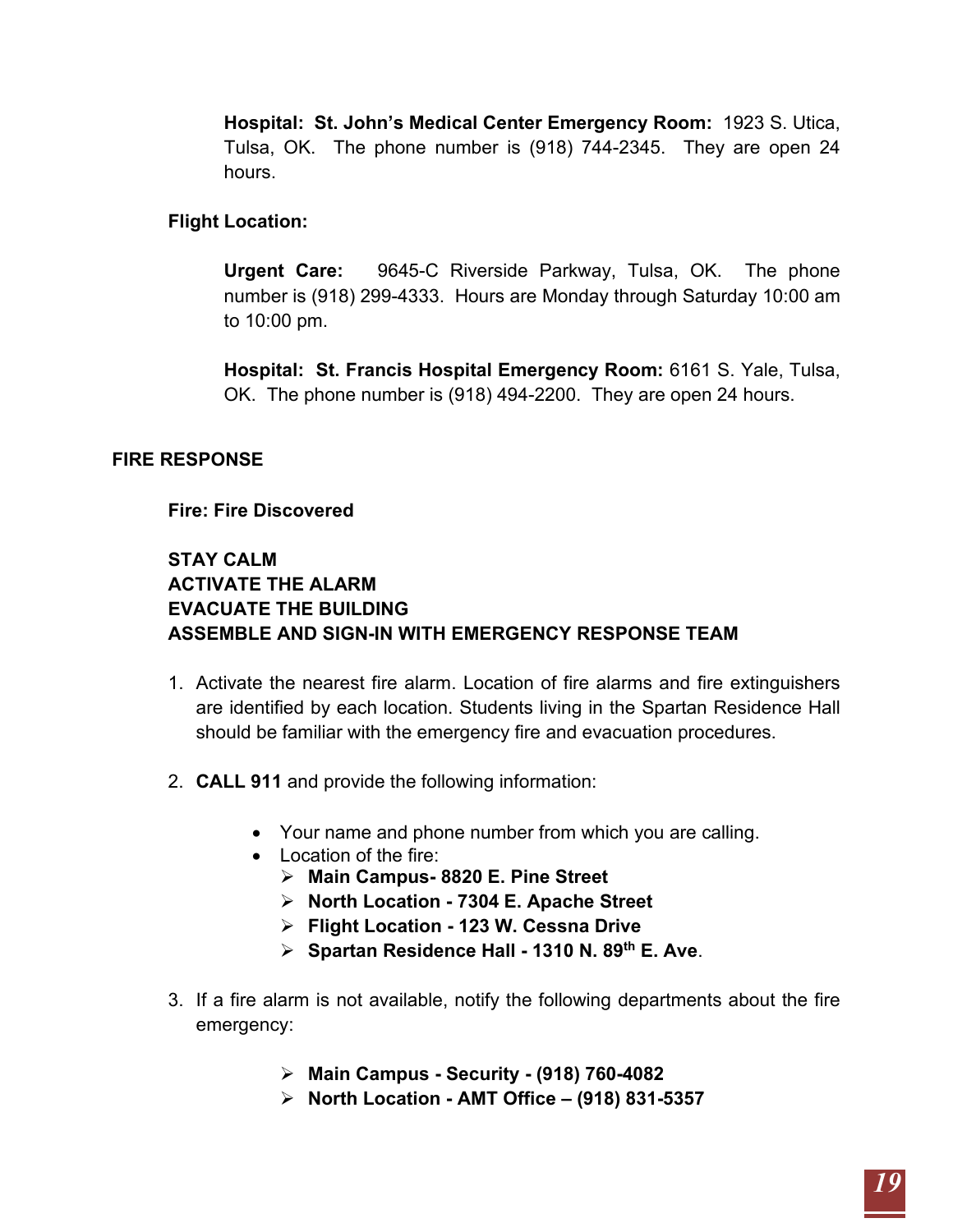## **Flight Location - Dispatch – (918) 831-5345**

- 4. Be aware of all marked exits from your area and building. Know the routes from your work area or residence. Lit and marked exit signs are installed in all buildings on campus.
- 5. Take note of physically handicapped individuals in your area who may need assistance and either help them or notify someone who can.
- 6. DO NOT USE ELEVATORS during an emergency evacuation. The fire department may use an elevator for the evacuation after reviewing the circumstances.
- 7. When the building fire alarm is sounded or when told to leave by a designated emergency official, gather your personal effects, turn off equipment, if possible, and walk quickly to the nearest marked exit and ask others to do the same. Once outside, move to an area that has been designated as your assembly area.
- 8. Check in with your Emergency Response Team, Supervisor, or Instructor.
- 9. DO NOT return to an evacuated building until the ALL-CLEAR signal is given.

#### **Emergency Response Team, Supervisor, or Instructor:**

- 1. Coordinate an orderly evacuation of personnel.
- 2. Disconnect utilities and equipment unless doing so jeopardizes safety.
- 3. Perform an accurate head count of personnel at the designated area.
- 4. Provide Fire Department personnel with information about the facility.
- 5. Ensure that all employees and students have evacuated the area/floor.
- 6. Report any problems to the Department Chair at the assembly area.
- 7. Assist all physically challenged employees in emergency evacuation.

#### **Fire: Employee Responsibilities**

1. **Fighting incipient stage fires in Spartan College buildings**: All Spartan personnel, who have received the required fire extinguisher training, are authorized to respond to and fight an incipient fire located on any of Spartan's three locations. If a Spartan employee has NOT received the required training in using portable fire extinguishers, he/she is responsible for activating the nearest fire alarm and immediately exiting the building in the event of a suspected or observed fire. Under no circumstances should the employee attempt to extinguish the fire.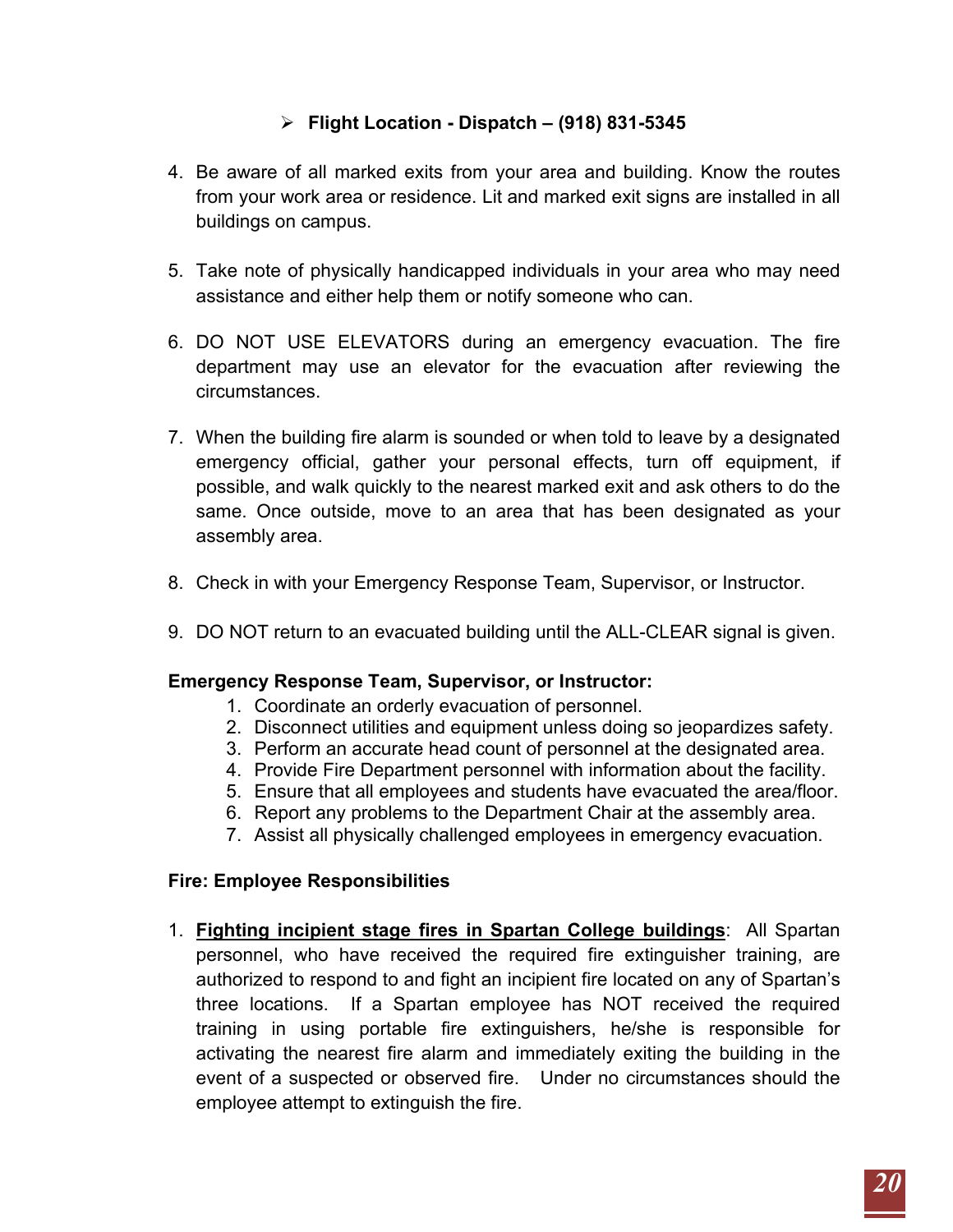- 2. **Emergency procedures and escape route assignment:** Spartan College employees are responsible for determining the location of the closest exit from the work area that leads to the outside of the building. This is the primary emergency exit. Spartan College employees also are responsible for determining the location of a secondary exit from the work area, if the primary exit is not accessible. All outer doors will be marked as an EXIT. Evacuation route plans are posted. Alternate routes should be planned in case primary route is blocked.
- 3. **Procedures to be followed by employees who remain in a building to conduct critical plant operations:** Employees who are required and permitted by the responding fire department to remain in a building to conduct critical plant operations should perform their duties only if they are not in the smoke/fire area. Employees should never risk injury when performing work related duties.
- 4. **Procedures to account for all employees after emergency evacuation:** Supervisors or employees in lead positions are required to develop a procedure to account, to the maximum degree possible, for all employees, students, and visitors after an emergency evacuation has been completed. The procedure includes a designated area outside the building to which employees, students, and visitors should report during an emergency evacuation.
- 5. **Rescue and medical duties:** Rescue and medical treatment for injured employees will be provided by the responding fire department and ambulance services. Spartan personnel will provide emergency First Aid if properly trained.
- 6. **Preferred means for reporting fires:** The preferred means for reporting a fire is by using the fire alarm system in a building. As quickly as possible after activating a fire alarm pull station, employees are responsible for meeting responding police officers and/or fire department personnel and identifying the location of the alarm activated and the location of smoke and/or fire.
- 7. **Safe and orderly evacuation of building occupants:** The following procedures represent acceptable guidelines for ensuring the safe and orderly evacuation of building occupants. Fire evacuation route plans are posted in all buildings.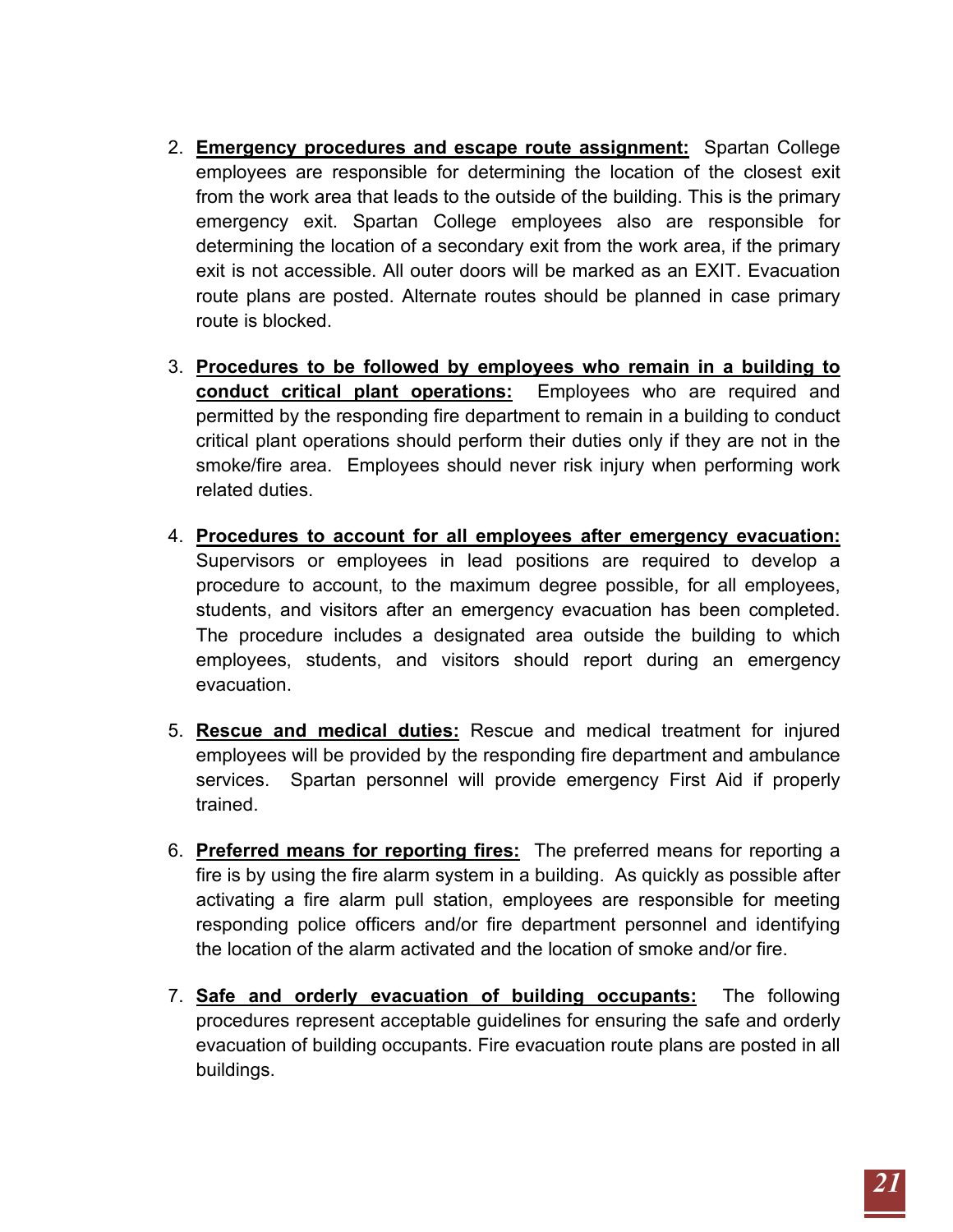- a) Building occupants are not to use elevators (if present) in the building.
- b) Building occupants are to use the primary emergency exit whenever accessible. When the primary emergency exit is not accessible, building occupants are to use the secondary emergency exit. Occupants evacuating the building should go immediately to the designated meeting point away from the building. Supervisors or employees in lead positions should account, to the maximum degree possible, for employees, students, and visitors.
- c) Building occupants are to assist individuals with disabilities (nonwheelchair) in exiting the building.
- d) Building occupants who use wheelchairs and are on floors above ground level are to go to the closest enclosed stairwell. A faculty or staff member shall remain with building occupants who use wheelchairs until a rescue is completed or the emergency is terminated. Faculty or staff shall assign three (3) individuals to assist in this evacuation, one assisting in the front and one on each side. **Obtaining information from the wheelchair person, as to the best way to assist him/her, is important.**
- e) Responding fire department personnel or law enforcement officers are to be informed immediately of the number and location of building occupants who use wheelchairs.
- f) Building occupants are not to reenter affected building(s) until permitted to do so by fire department personnel or by the responding law enforcement officers. Doors should be secured to keep personnel/students from reentering the building or a faculty member may be located at each door to stop individuals from entering buildings.

## **Fire: Building Fire Alarm System**

- 1. All Spartan College owned facilities of general occupancy are either equipped with fire alarm systems or smoke detectors. Personnel discovering the fire are responsible for immediately notifying the Tulsa Fire Department, which has jurisdiction for Spartan College location.
- 2. Using a building fire alarm system normally is restricted to situations where smoke and/or fire has been observed. In situations where only an odor (i.e., chemical, electrical, natural gas, etc.) is detected, employees/students should observe the following procedures.
	- a) During normal work hours, Spartan College employees will notify Spartan's Facility Director, (918) 812-1342 or Dean of Campus Operations (918) 629-7948, of the location and type of odor (i.e., chemical, electrical,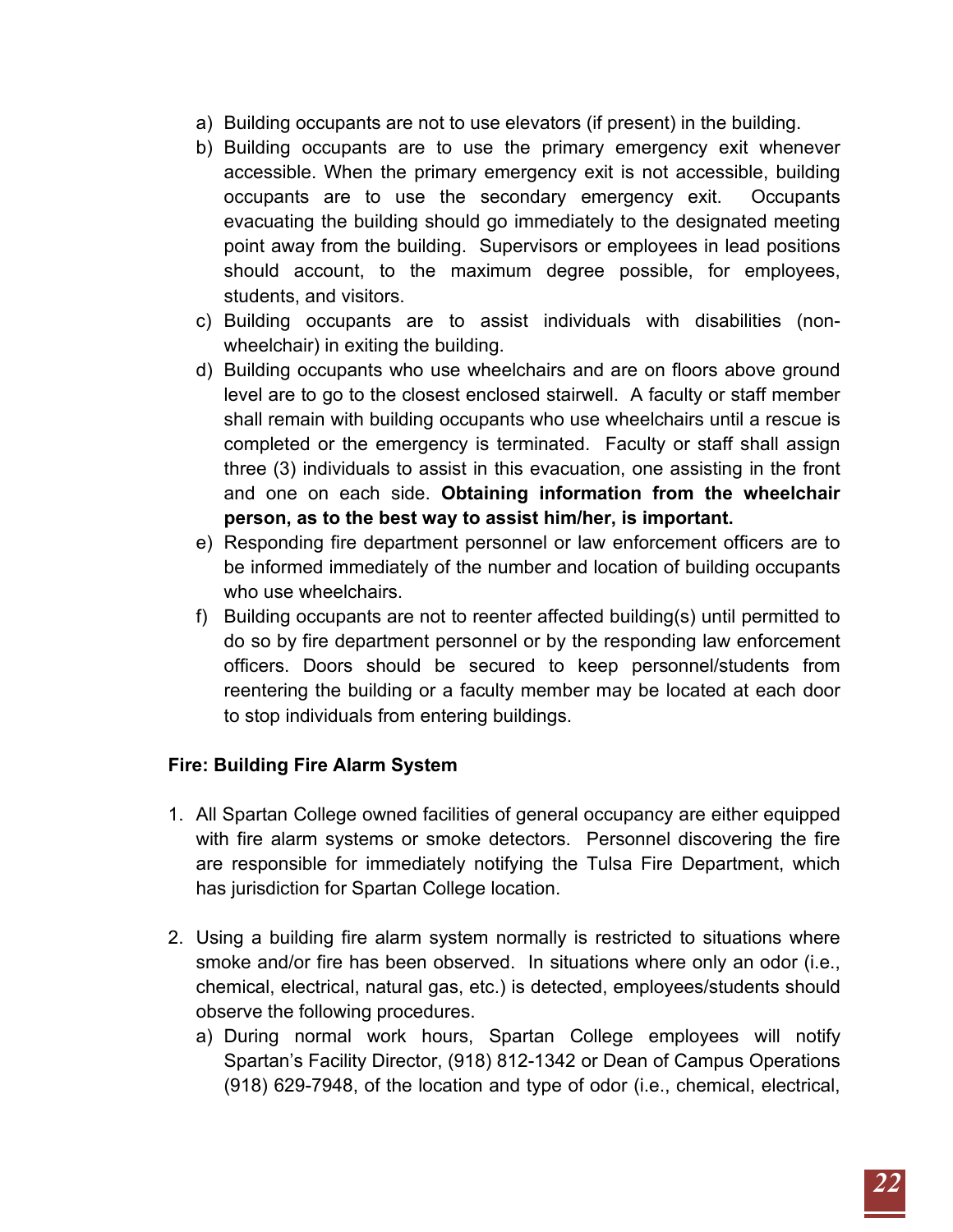natural gas, etc.). Maintenance / security personnel are responsible for conducting a search of the building and for making the determination whether to notify the Tulsa fire department and to activate the fire alarm system. If any questions arise as to the seriousness of the situation, maintenance / security personnel are not to hesitate in ordering an immediate evacuation of the building. If there should be any concerns about an explosive mixture from chemical or natural gas concentrations in the air, the fire alarm is not to be activated.

b) Outside normal work hours, employees are responsible for notifying the Spartan employee designated in charge. If unable to contact the designated Spartan supervisor, immediately evacuate the building and alert the Tulsa Fire Department and notify the Dean of Campus Operations.

#### **BUILDING EVACUATIONS**

## **STAY CALM ACTIVATE THE ALARM EVACUATE THE BUILDING ASSEMBLE AND SIGN-IN WITH EMERGENCY RESPONSE TEAM**

Upon hearing a building fire alarm, all occupants must evacuate the building immediately. Faculty members and instructors are required to cease instruction and assist students in exiting the building. The only exception for remaining in the building applies to "designated personnel" who are required to operate or shut down critical systems. If smoke and/or fire are in the area of a critical system, "designated personnel" will immediately evacuate the building and report to their respective supervisor.

The individual(s) activating the fire alarm is responsible, after evacuating the building, for meeting responding fire department personnel and identifying the location of the smoke and/or fire. Spartan College personnel are to notify the Dean of Campus Operations of any known areas within a building where the fire alarm appears not to be working or cannot be heard over ambient noise. Any system that is not operating properly is to be repaired immediately.

When faced with a fire emergency Spartan College's first concern is life safety. All employees and students are instructed to evacuate the building or area involved in the fire emergency. Each department and area have specific routes of egress and rally points once clear of danger. These specific routes and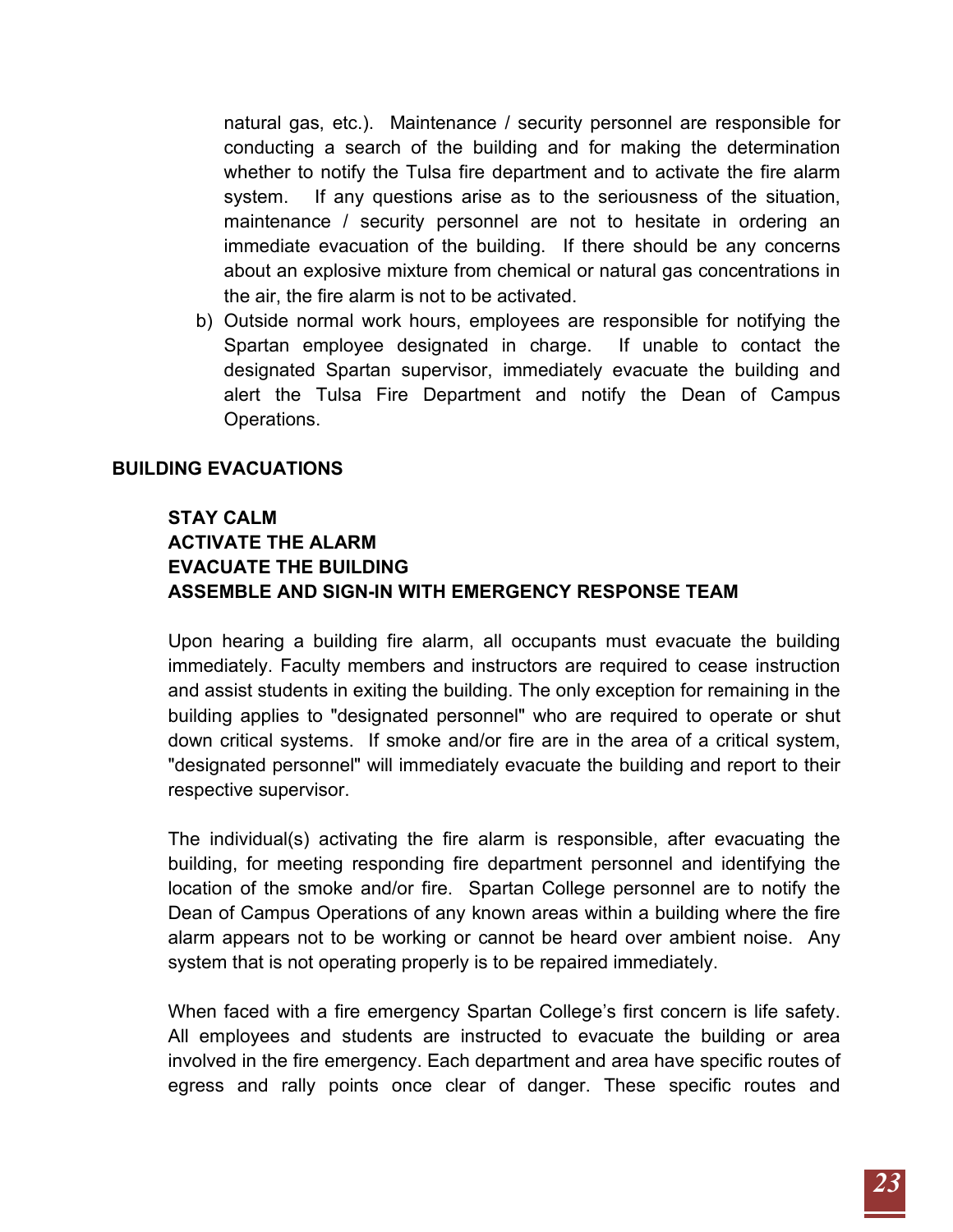procedures are outlined in each individual departmental plan. When following these routes and procedures during an evacuation it is important to remember these guidelines:

- Know at least two ways out of a building.
- Use enclosed stairwells, if available.
- Continue evacuating even if the alarm stops before you are out of the building.
- DO NOT USE ELEVATORS during an emergency evacuation. Fire department personnel may use an elevator for the evacuation after reviewing the circumstances.
- Completely leave the building; do not gather in the lobbies or entrances.
- Avoid passing through smoke if there is an alternate route available.
- Make sure you feel the door before opening it. If it's hot, explore alternate evacuation routes and call 911.
- If there is smoke, get as close to the floor as possible, follow walls to the nearest exit and evacuate with a wet cloth over your mouth and nose, if possible.
- If you are trapped:
- Close as many doors and windows as possible between you and the fire.
- Call 911 and give them your location.
- Place Cloth under the doors, if possible, to prevent smoke from entering

#### *It is crucial that all employees and students proceed to the designated rally points so that instructors, supervisors, and department chairs can account for those in their building or area.*

## <span id="page-23-0"></span>**SEVERE WEATHER AND NATURAL DISASTERS**

Spartan College Campus Security will monitor all bulletins from the NOAA Service. . If a watch or warning is issued, Department Chairs, Deans and Campus President will be notified. Based upon the severity of the storm, early class dismissal may be warranted. Follow these procedures. Instructors and department chairs will take roll call at the designated storm shelter areas and report the status to the Campus Security.

## **TORNADOS or SEVERE WEATHER**

1. Listen for city or campus tornado sirens or other warnings; monitor weather conditions.

#### **Watch and Warning Definitions:**

• Tornado Watch: Indicates conditions are favorable for tornado development.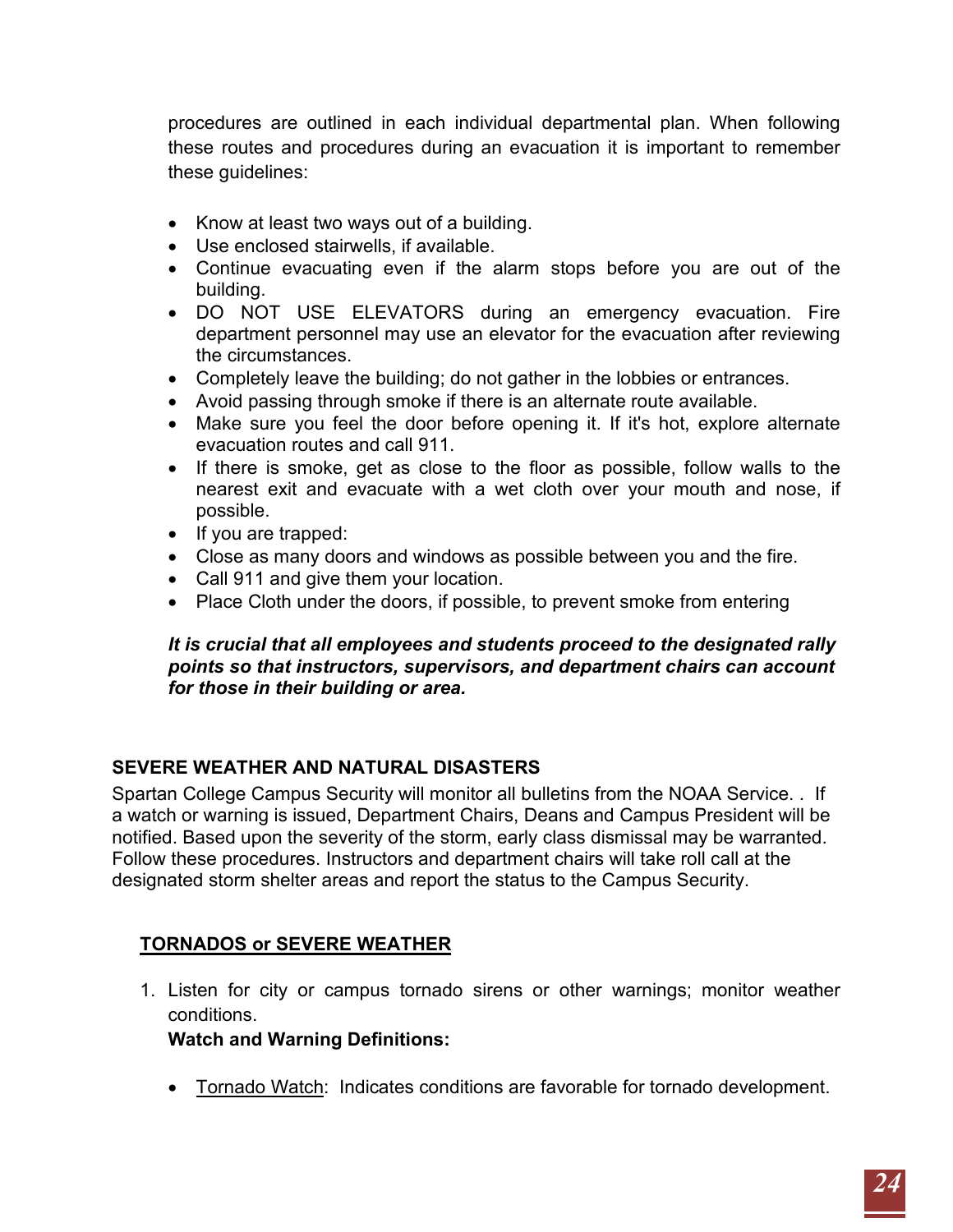- Tornado Warning: Indicates a tornado has been sighted or indicated by Doppler weather radar.
- Severe Thunderstorm Watch: Indicates conditions are favorable for the development of severe thunderstorms.
- Severe Thunderstorm Warning: Indicates severe thunderstorm is occurring.
- 2. If time allows, move to a designated tornado-safe area in the building or move to an interior room or windowless corridor on the lowest level of the building; take cover and stay low.
- 3. If possible, stay away from doors and windows. Try to put a heavy barrier between you and the window or doorway.
- 4. Avoid lecture halls, labs, and hazmat storage areas.
- 5. Do not go outdoors to get to a shelter.
- 6. Remain sheltered until given the ALL-CLEAR signal.
- 7. Report injuries according to campus procedures and refer to FIRST AID section for more information.

## **DESIGNATED SHELTER AREAS**

#### **MAIN CAMPUS**

Building 1 (Administration Building):

Dean of Student Affairs outer office and internal hallway by ladies restroom.

Buildings 2, 3, 4, 5, and 9:

Evacuate offices and classrooms via the nearest exit and assemble in classrooms 202, 203, 204 and 205 of **building 2** away from exterior doors and windows.

Buildings 6, 7, 8, 10, 11 and 13:

Evacuate offices and classrooms via the nearest exit and assemble between block wall and main wall in **building 8** away from exterior doors and windows.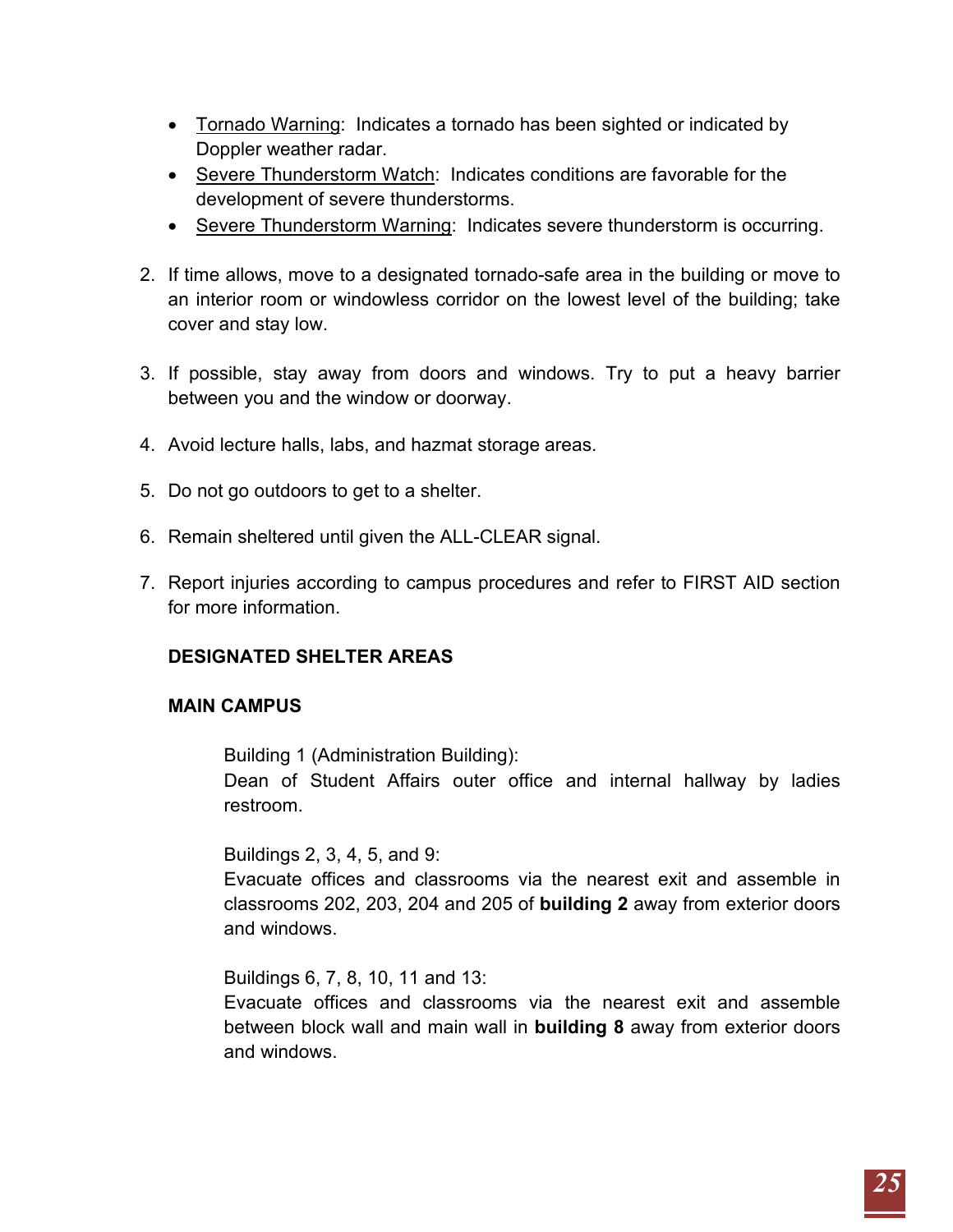#### **SPARTAN RESIDENCE HALL**

Evacuate offices and rooms via the nearest exit and assemble in an interior bathroom on the ground floor away from exterior doors and windows. If unable to evacuate downstairs, then assemble in the interior bathroom of the dorm room.

#### **NORTH FACILITY**

Building 8 and 9:

Evacuate offices and classrooms via the nearest exit and assemble in the interior hallway of building 8 away from exterior doors and windows.

#### Building 10:

Evacuate classrooms via the nearest exit and assemble in classrooms 1002 and 1003.

#### Building 11:

Evacuate offices via the nearest exit and assemble in the interview room.

#### **FLIGHT FACILITY**

#### Hangar:

Evacuate offices and classrooms via the nearest exit and assemble inside the Maintenance Office in the Hangar away from exterior doors and windows.

Classroom and Offices 17 – 28 and Trailers:

Evacuate offices and classrooms via the nearest exit and assemble in the interior hallway away from exterior doors and windows.

#### **FLOODS**

- Secure vital equipment, records and chemicals.
- Shut off all electrical equipment.
- **Move to higher, safer ground as instructed by the Campus Safety** Authority.
- **Follow your Evacuation procedures.**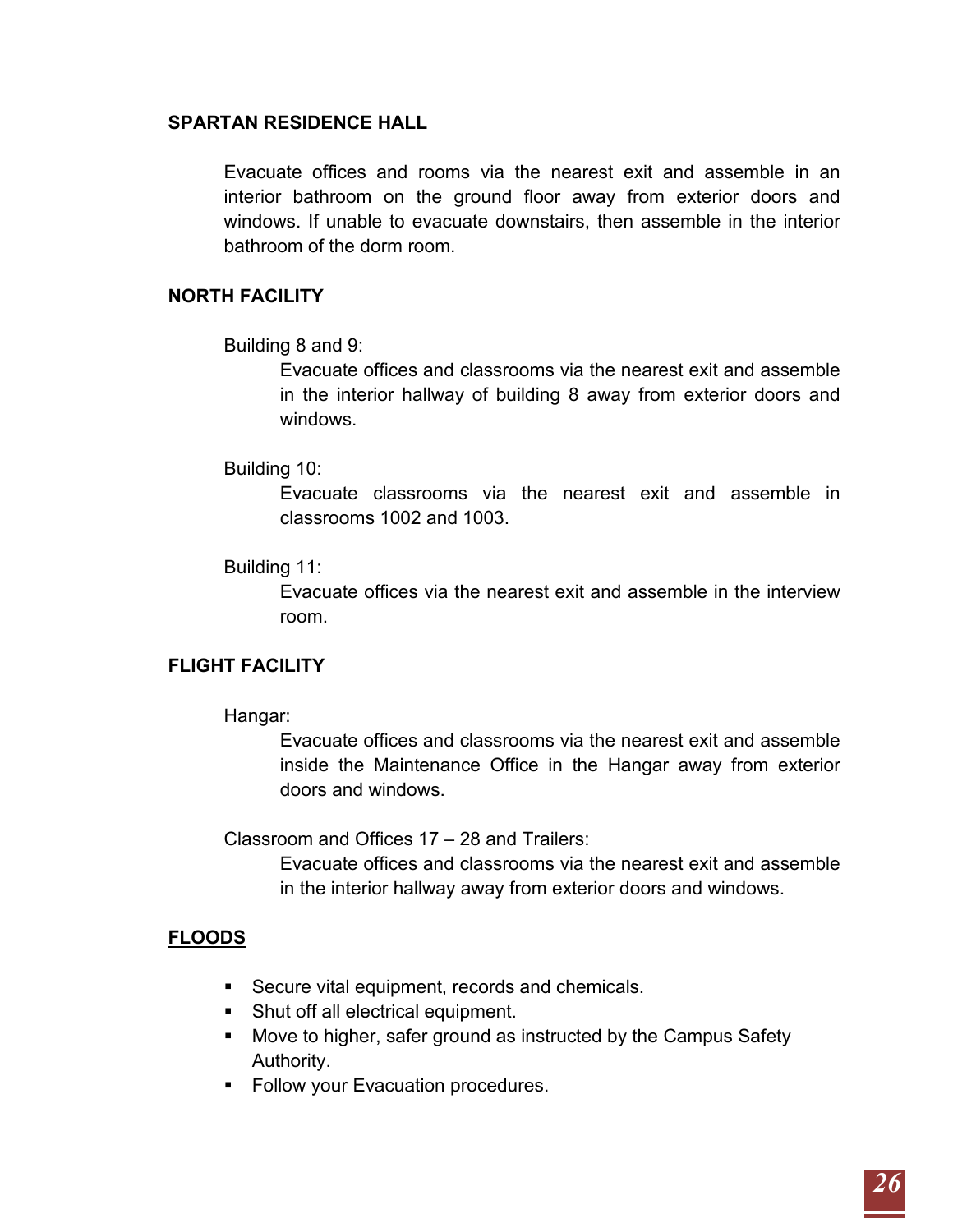- Do not return to your building unless you have been instructed to do so by Campus Authorities.
- If flood water rises, do not attempt to wade or travel through the water. Even small amounts of water can be very dangerous.

## **GAS LEAK/UNUSUAL ODORS**

- Cease all operations immediately.
- Notify Campus Security.
- Do not use mobile phones or other electronic equipment.
- Do not switch lights on or off.
- If instructed, evacuate as soon as possible.

## **EARTHQUAKE**

Unlike other emergencies, the procedures to deal with an earthquake are much less specific. Since earthquake magnitude cannot be predetermined, everyone must initiate emergency precautions within a few seconds after the initial tremor is felt, assuming the worst possible case. The best earthquake instruction is to take precautions before the earthquake (e.g., secure or remove objects above you that could fall during the earthquake).

- Earthquakes are sudden and unexpected, and they can be lifethreatening. It is important not to panic during an earthquake.
- Do not flee right away. Take cover underneath a sturdy table or desk, against a wall away from windows and furniture that might fall, or in a strongly supported doorway.
- Stay where you are until the shaking stops, then carefully try to get outdoors.
- Avoid things that may have fallen or broken.
- Look out for fires caused by damaged electrical wiring and leaking gas lines.
- Once outside, stay outside. Try to move away from buildings, trees, streetlights, power lines or anything else that may fall on you.

After the Initial shock:

- Be prepared for aftershocks. Aftershocks are usually less intense than the main quake but can cause further structural damage.
- Always protect yourself.
- If the building fire alarm is sounded, walk quickly to the nearest marked exit, and ask others to do the same, taking your belongings with you, if possible.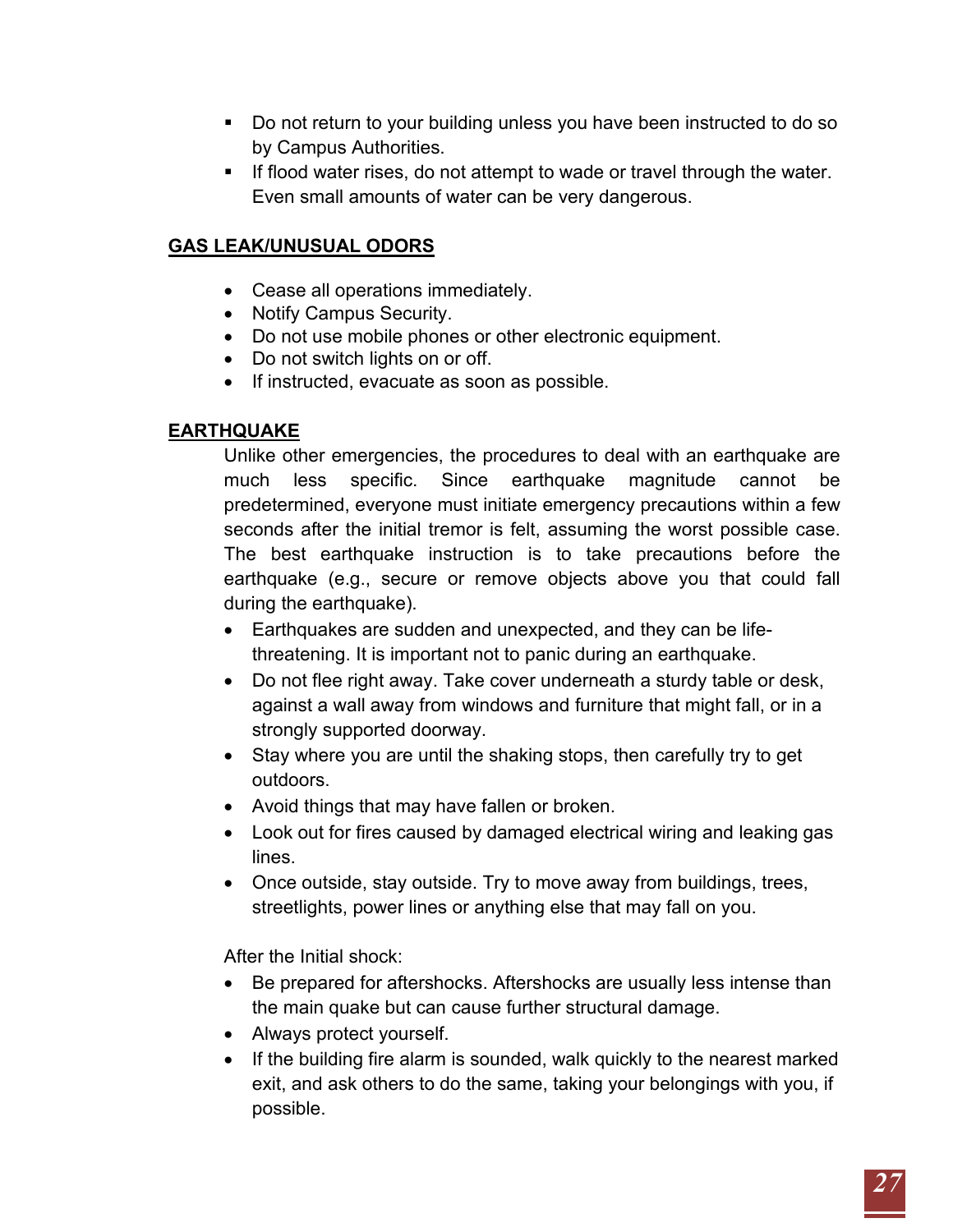- Once outside, move to an open area clear of overhead powerlines or other structures that may fall. Keep fire lanes, hydrants, and walkways clear for emergency crews and equipment.
- Do not use elevators.
- Be cooperative and follow the instructions of emergency personnel.
- Do not return to an evacuated building until the ALL-CLEAR signal is given. Assembly areas will be designated when a survey is completed.
- Campus Safety will search all buildings after a major earthquake.
- Should you become trapped in a building, DO NOT PANIC. Priority is given to classrooms and buildings with elevators. If a window is available, place an article of clothing outside the window as a marker for emergency personnel. If there is no window, tap on the wall at regular intervals to alert emergency crews.
- A medical station will be set up in cases of emergencies.
- Do not use lanterns, torches, lighted cigarettes, or open flames, since gas leaks could be present.
- Open windows, etc. to ventilate the building. Watch out for broken glass. Do not open the windows if a fire is present.
- If a fire is caused by the earthquake, implement fire procedures.
- Determine whether anyone has been caught in the elevators or was trapped by falling objects. If so, notify the Campus Emergency Response Team so that an emergency rescue operation can be initiated.
- Check water, gas, and sprinkler valves for leaks. If there are any leaks, report them to Campus Safety personnel immediately.
- If the structural integrity appears to be deteriorating rapidly, evacuate the building immediately.

## **EXTENDED POWER LOSS**

In the event of extended power loss to a facility certain precautionary measures should be taken depending on the geographical location and environment of the facility:

- Unnecessary electrical equipment and appliances should be turned off to prevent damage to electronics and sensitive equipment when power is restored.
- Facilities with freezing temperatures should turn off and drain the following lines in the event of a long-term power loss:
	- $\triangleright$  Fire sprinkler system
	- $\triangleright$  Standpipes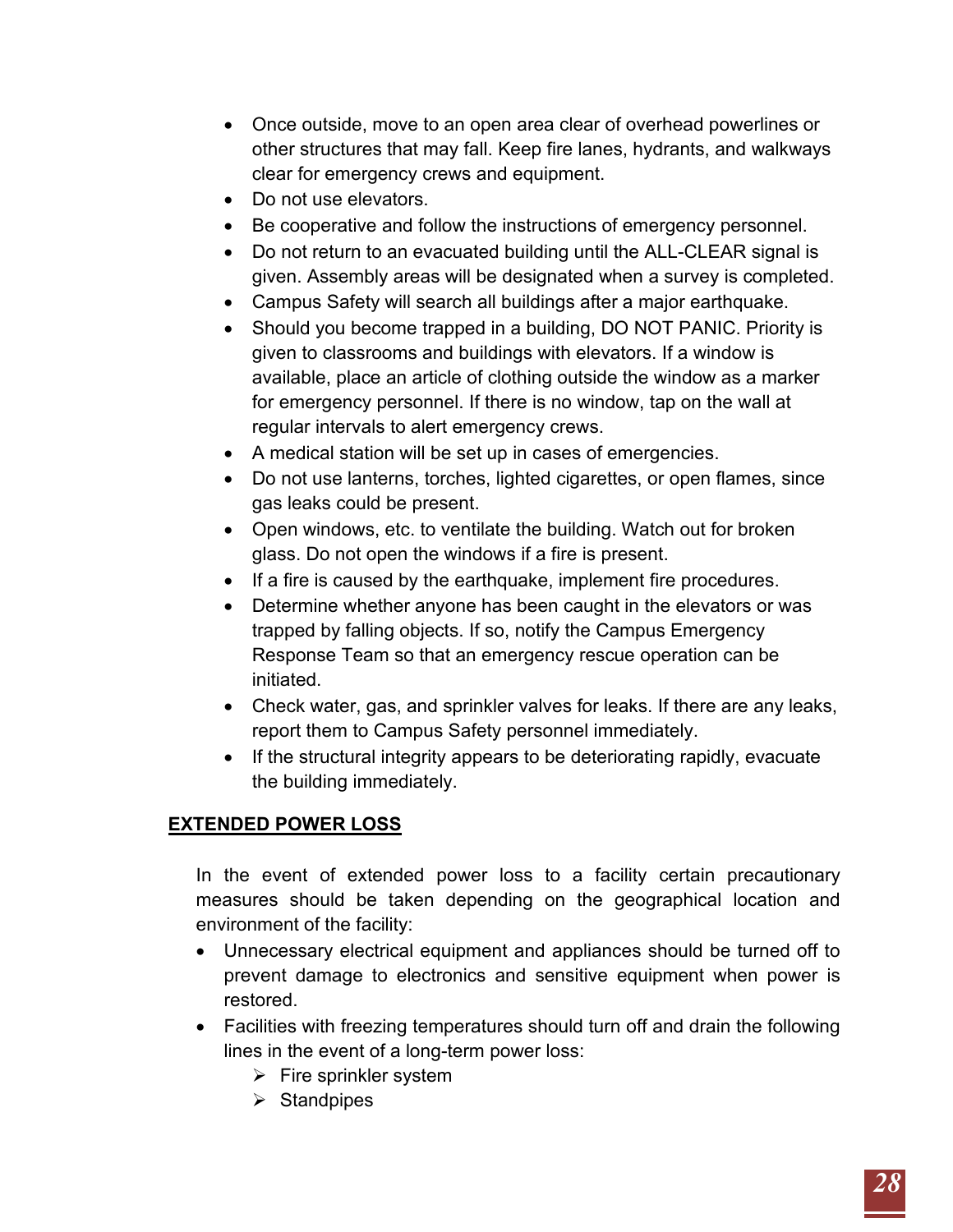- $\triangleright$  Potable water lines
- $\triangleright$  Toilets
- Add propylene-glycol to drains to prevent traps from freezing
- Equipment that contains fluids that may freeze due to long-term exposure to freezing temperatures should be moved to heated areas, drained of liquids, or provided with auxiliary heat sources.

## **Upon restoration of heat and power:**

Electronic equipment should be brought up to ambient temperatures before energizing to prevent condensation from forming on circuitry. Fire and portable water piping should be checked for leaks from freeze damage after the heat has been restored to the facility and the water supply has been turned back on.

## <span id="page-28-0"></span>**PANDEMIC OR EPIDEMIC**

In the event the college or community becomes exposed to a pandemic or epidemic such as COVID-19, the college leadership will determine appropriate steps to respond based on the severity, location of the outbreak and recommendations by local, state, and federal health agencies.

## **See Addendum COVID19 for Specific COVID19 Details.**

The following minimum measures will be taken:

- Local, state, and national health departments and experts will be contacted for consultation.
- Student/staff communications will be completed through RAVE Mobile Alert system. The Rave Mobile Alert system provides timely notifications via email, voice, and text messaging simultaneously. Updates will continue as appropriate.
- Increased cleaning of high-touch surfaces and restrooms will be performed in college buildings, campus housing and transportation.
- Disbursement of additional supplies such as antibacterial hand gels or wipes, cleaning wipes, Kleenex.

Further actions that may be required depending on the severity of outbreak:

- Group activities and events including graduations cancelled.
- Incoming student health screening.
- Incoming student start delays.
- College based travel may be cancelled or suspended.
- Classes cancelled or moved to an online only delivery method.
- On-campus housing quarantine or closure.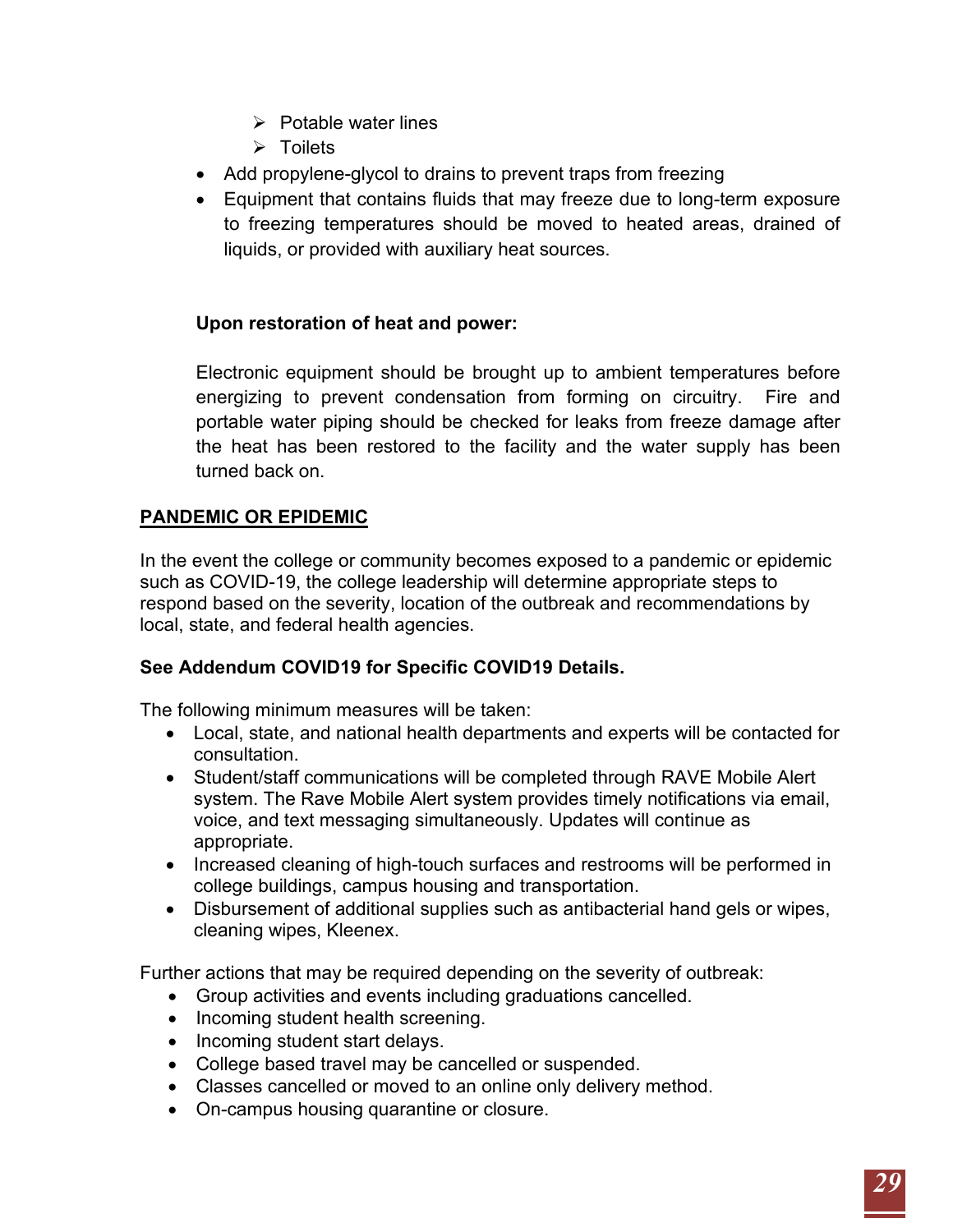• Any further measures deemed appropriate to protect the health and safety of college students and staff.

Preventative Actions for Students and Staff:

- Wash your hands often with soap and water for at least 20 seconds.
- Avoid touching your eyes, nose, and mouth with unwashed hands.
- Avoid close contact with people who are sick.
- Stay home when you are sick.
- Use antibacterial wipes to clean hand tools, equipment, mobile phones, etc.
- Cover your cough or sneeze with a tissue, then discard tissue.
- Clean and disinfect frequently touched objects and surfaces.

Local, State and Federal Health Department Sites for Updates:

- Tulsa, Oklahoma Health Department: <https://www.tulsa-health.org/>
- Oklahoma Health Department: <https://www.ok.gov/health/>
- Centers for Disease Control and Prevention: <https://www.cdc.gov/>

## <span id="page-29-0"></span>**UNAUTHORIZED PERSONS ON CAMPUS**

Everyone is required to wear and clearly display a Spartan-issued identification badge while on campus. All staff and students are expected to wear and clearly display their photo badges.

All campus visitors (defined as vendors, prospective students, family, and friends) during normal business hours are required to check in with the receptionist in the lobby at the Main Campus and show photo identification to receive a dated, temporary visitor badge. The visitor badge is without a photo but should be worn and clearly displayed. All visitors are required to have an escort (employee) available while on campus.

Anyone on campus not displaying a Spartan-issued identification badge should be reported immediately to Spartan Admin Office 918-831-5258, or any member of management, or any Emergency Response Team Member.

## <span id="page-29-1"></span>**THREATENING, VIOLENT OR DISRUPTIVE BEHAVIOR**

Threatening behavior is expressing or showing an intention to inflict or threatening to inflict evil or injury upon someone or something. Threatening behaviors may include statements or acts of intention and/or expressions of excessive emotion. They can be indirect or direct, verbal, or nonverbal. Shaking a fist or pounding on a desk are examples of nonverbal threats. Verbal threats may be indirect expressions of frustration or anger directed toward a person or office, or they may be direct statements of the intention to harm. All members of the Spartan College community should consider any threatening behavior as potentially serious and report such behaviors to the Emergency Response team or campus administrators. Disruptive behaviors are behaviors by an individual or individuals which prevent or significantly impair the effective workplace or classroom activities.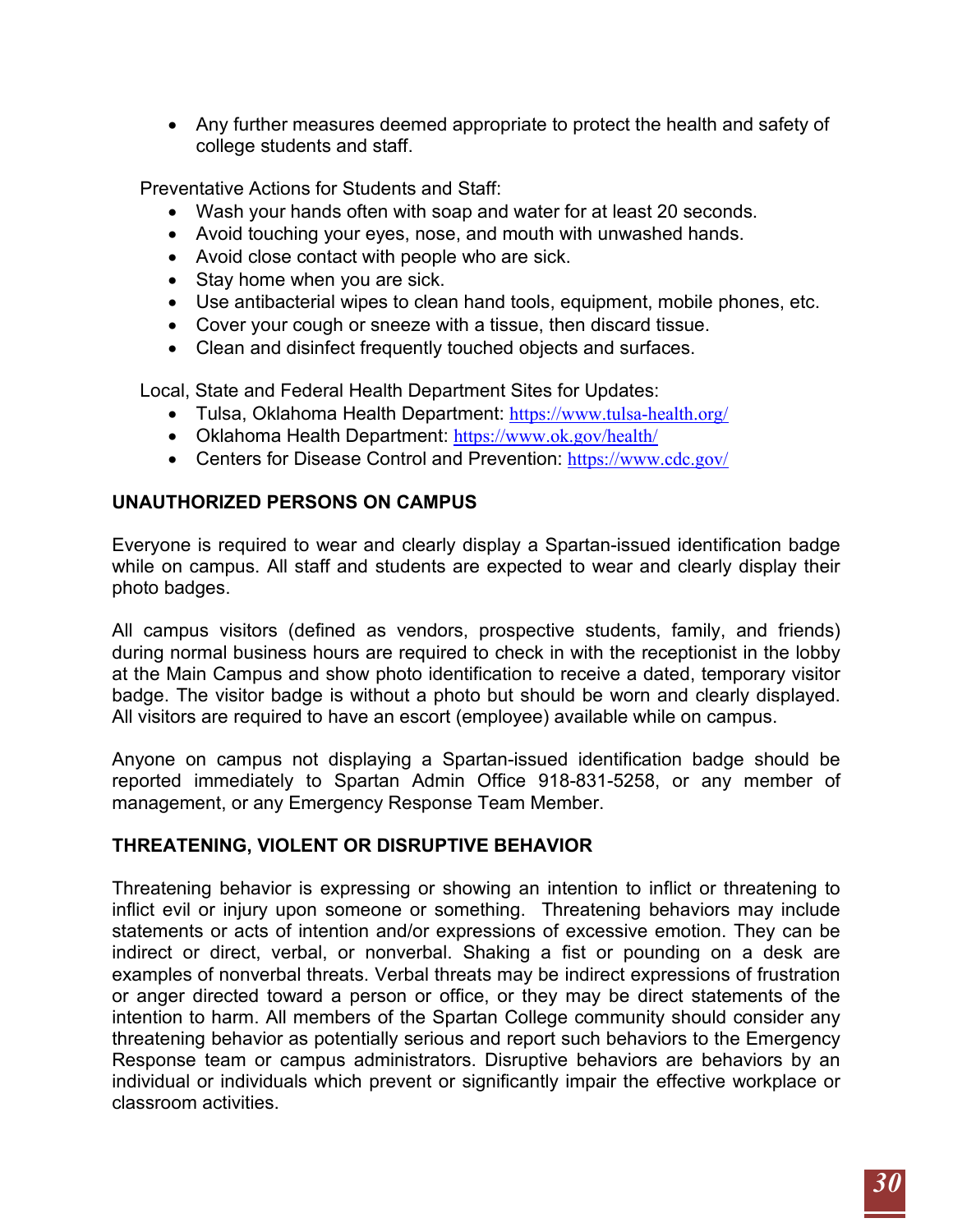Most people who commit violent acts exhibit warning signs. It is important to take seriously any behaviors or words that imply threat and consult appropriate people to assess the risk and plan interventions.

- In an emergency, call 911.
- If not an emergency, call Campus Security immediately at **918-240-3699.**
- Have someone else call if you are unable to do so.
- Provide the address, location, and all possible details to the dispatcher.
- Get to a safe place.
- Do not provoke or become involved in the disruptive behavior.
- Do not argue, yell, or joke with the individual.
- Limit eye contact with the individual.
- Stay out of arm's reach of the individual.
- Do not touch the person.
- If the disturbance is outside, stay inside, away from doors and windows.
- Do not allow menacing behavior to go unreported.
- Disruptive behaviors may also be perceived as threatening.
- If the threat is immediate, leave the situation, if possible, and call the Person-in-Charge or designated security personnel. If the threat or behavior indicates possible danger, take immediate action to protect yourself.
- For an angry or hostile student, customer, or co-worker: Stay calm. Listen attentively. Maintain eye contact. Be courteous. Be patient. Be respectful. Keep the situation in your control but try to ensure there is a barrier between the individual and yourself. Do not get backed into a corner.
- If shouting, swearing, or threatening continues: Signal a co-worker or supervisor that you need help. Do not make any calls yourself.
- If someone is threatening you with a gun, knife, or other weapon: Stay calm. Quietly signal for help. Maintain eye contact. Stall for time. Keep talking but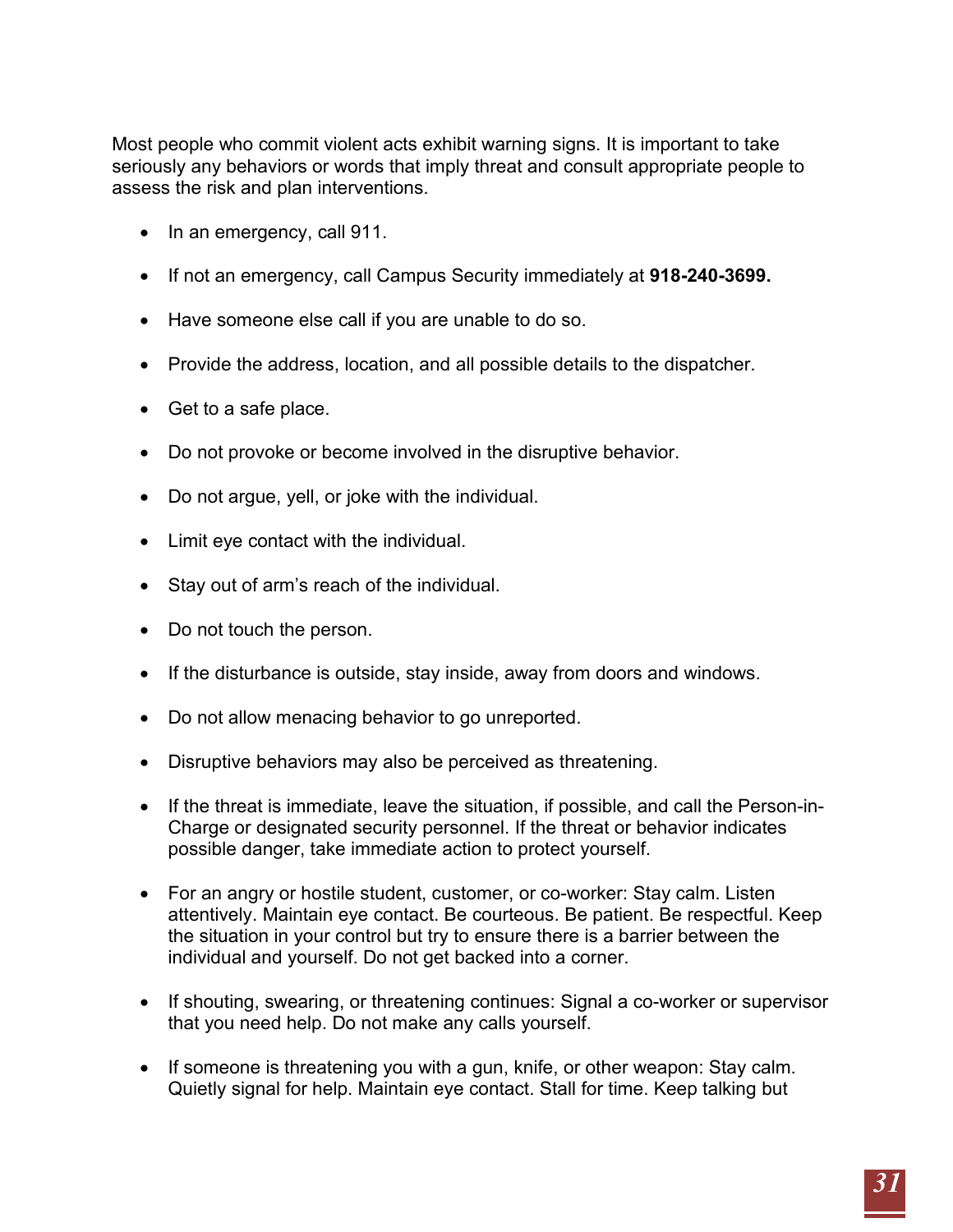follow instructions from the person who has the weapon. Do not risk harm to yourself or others. Never try to grab the weapon. Watch for a possible chance to escape to a safe area.

- If the threat is not immediate, report the behavior to the Person-in-Charge or Emergency Response Team to receive assistance in assessing the level of danger, determining an appropriate intervention, and choosing appropriate safety measures.
- Document the incident. Fill out an Incident Report or Student of Concern Report.

## <span id="page-31-0"></span>**ACTIVE SHOOTER / VIOLENT INTRUDER / CAMPUS THREAT**

This type of incident is unpredictable, and your immediate response depends on the situation you encounter.

Notify applicable supervisor who will notify Campus Security.

Commence "A.L.I.C.E." program immediately.

Notify anyone encountered of the danger.

CALL 911 if possible and report "There has been a shooting" or "Someone has been shot" and if possible, provide the following information:

- $\triangleright$  Exact location of the incident and if the suspect is still shooting.
	- $\triangleright$  Conditions of victim(s) and estimated number.
	- $\triangleright$  Brief description of the clothing worn by suspect(s), vehicle description, and direction of shots fired.
	- $\triangleright$  Type of weapon used (handgun, rifle, etc.)
	- $\triangleright$  Direction of travel or location of the suspect(s).

Spartan College of Aeronautics and Technology has adopted "A.L.I.C.E.", a comprehensive preparedness for Violent Intruder Event utilizing infrastructure, technology, and Human Action to increase survival chances. This program has one primary focus: **SURVIVAL** of those who find themselves under attack.

# **ALERT**

Detailed information will be communicated to as many people as possible.

Communications will be by all available means: Handheld radios and Text.

Your sensory inputs.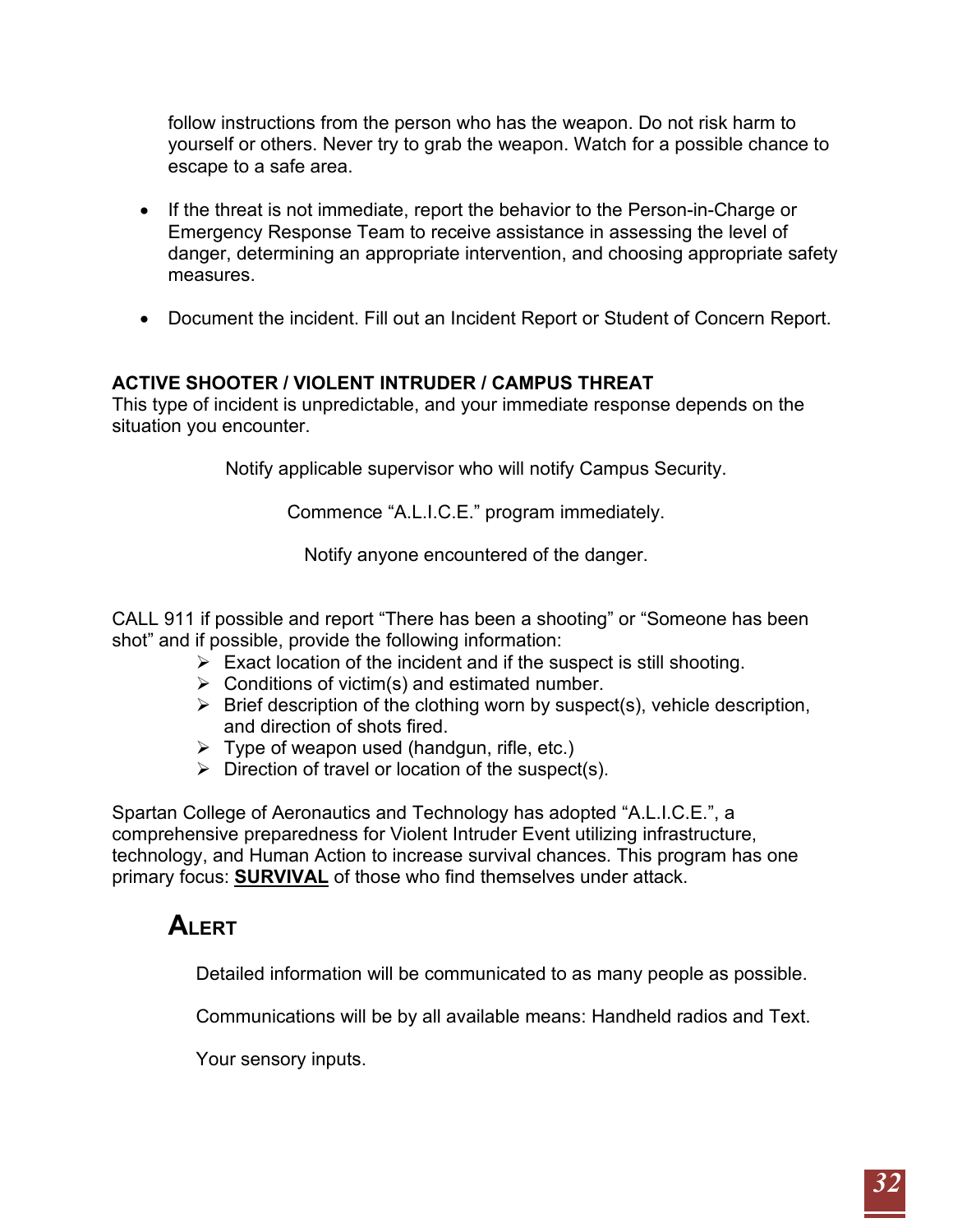# **LOCKDOWN**

Remain calm.

Call 911 if you discover the threat or if you believe there is an imminent threat to life. Notify everyone you safely can that there is a dangerous situation outside. Use judgment about the safety of doing so. Lock doors.

Lock or confirm that someone else is locking exterior (building entrance) doors.

Move to a location within the building that has a lockable door and lock it or use a door wedge to secure door from inside.

Hide. Get out of the line of sight and fire.

Move away from the windows, doors, and outer walls, especially the basement or first floor windows and doors and pull the shades, if possible.

Crouch down in areas that are out of sight from doors and windows, such as behind furniture or the wall nearest the view from outside the room.

Close, cover, turn off or lock, if possible, windows, blinds, window in the door, lights, and ventilation.

Be quiet. Do not draw attention to yourself.

Don't talk or make sudden movements.

Turn off audio equipment.

Turn off cell phones and radios or turn to vibrate.

Do not exit the building when a fire alarm sounds unless: You have reason to believe that there really is a fire in the building or you have been advised by a location Emergency Response Team, or other recognized emergency responder, to evacuate.

Be ready to move if the current position is judged to be too dangerous. Be aware of possible escape routes.

Recognized law enforcement or Spartan College administrators will notify occupants when it is safe to resume normal activities.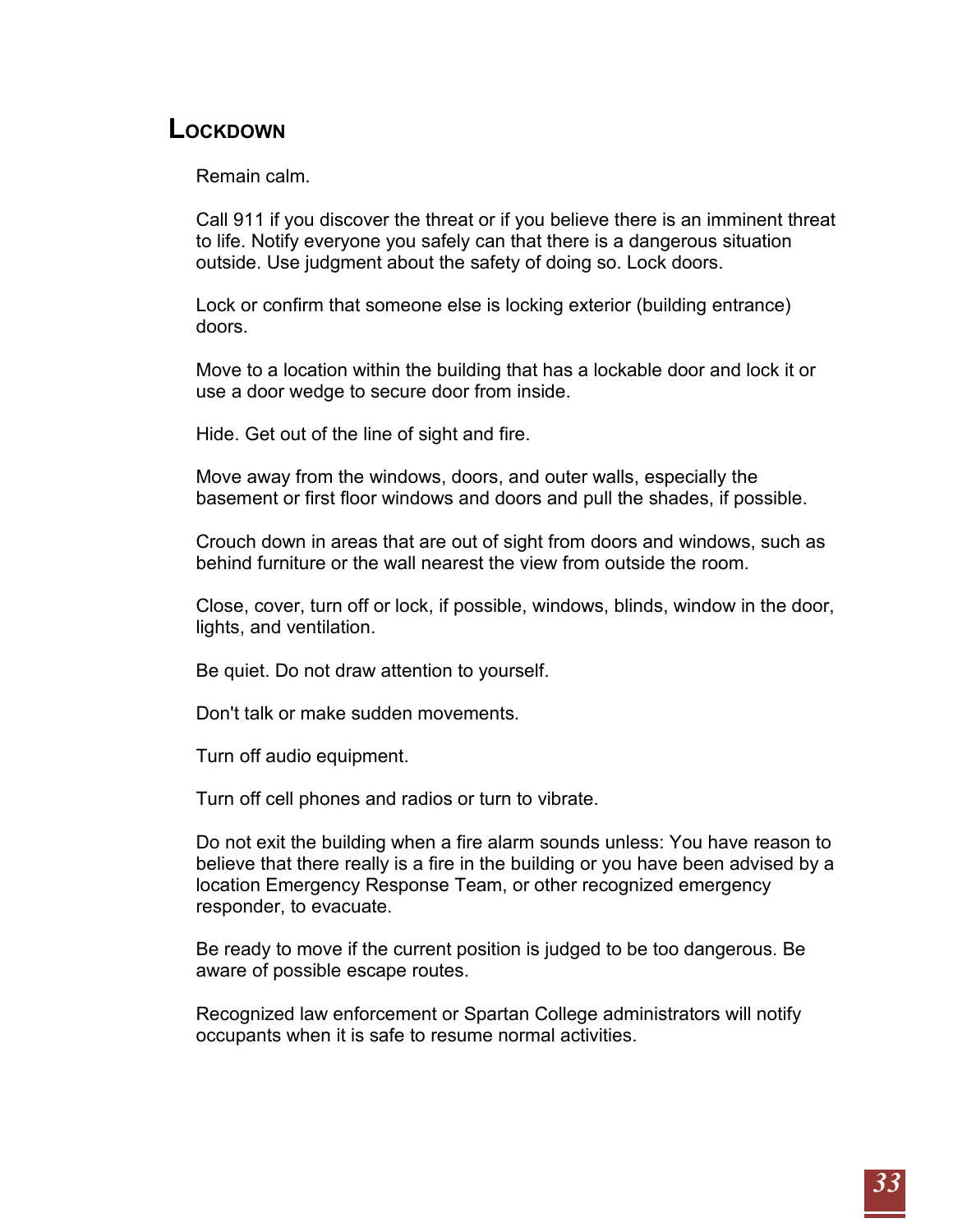Students and staff in hallways or other open areas SHOULD move to the "Evacuate" reunification point as quickly as possible. Do not return to your classroom.

If you see someone other than emergency personal attempting to enter the building, notify 911 immediately but only if it is safe to do so.

NO ONE SHOULD LEAVE A SECURED ROOM UNTIL DIRECTED TO DO SO BY AUTHORIZED EMERGENCY PERSONNEL.

#### **LOCKDOWN - BARRICADE**

Remain calm.

Use all materials at your disposal to barricade the door. Use belts, ropes or electric cables to secure the door if the materials are available. Heavy objects are recommended to barricade doors.

The idea is to create a stronghold that nobody can breach...**BE A HARDER TARGET**.

## **INFORM**

As real-time information is available will be provided by any means possible.

Use this information to make single or collective decisions as to the best option for survival.

Be flexible because the situation will be dynamic and fluid.

# **COUNTER**

Engage in acts that will require very high skill level: **NOISE, MOVEMENT, DISTANCE AND DISTRACTIONS**.

SWARM violently using all weapons available.

Remove and secure the weapon utilizing a trash can and hold the trash can in front of you.

Do not release the Intruder for any reason and keep detained until Campus Security, Police or other Law Enforcement arrives and takes the Intruder into custody.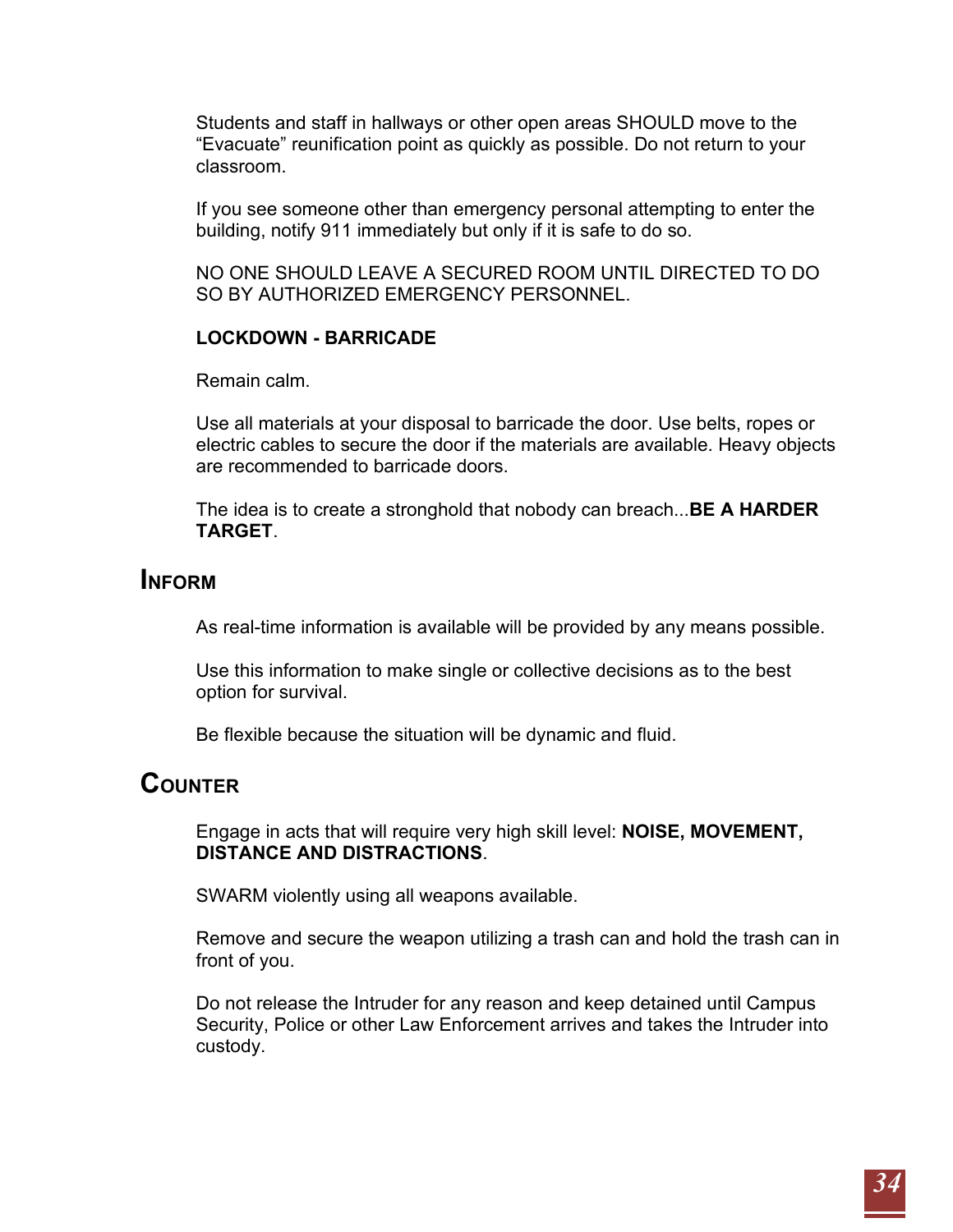# **EVACUATE**

If the Intruder is inside, you get outside.

Do not use your vehicle to evacuate.

Reunification point is:

Main Campus – Spartan Residence Hall North Location – Tulsa International Airport Entrance Flight Location – R.L. Jones Tower Parking Lot Spartan Residence Hall – Main Campus South Parking Lot

## <span id="page-34-0"></span>**BOMB THREATS AND EXPLOSIONS**

All bomb threats must be taken seriously! Even though telephone calls, e-mail or other communication stating there is a bomb on school premises are often made to disrupt normal activities, we cannot afford to dismiss any threat. Sometimes the caller feels power by causing a school to be evacuated. School administrators have no way of knowing whether a bomb exists; therefore, each bomb threat will be handled in a quick and consistent manner, following established procedures and guidelines. Safety and the prevention of panic are of paramount importance.

**In these situations, the Dean of Campus Operations will normally activate Campus Emergency Response Teams. Once initial notification and evacuation are complete, await further guidance from Spartan Campus Security or ERT members will be relaying directions to school supervision.**

Law enforcement will conduct a thorough bomb search. Spartan's staff and faculty are only to make a cursory inspection of their area for suspicious objects and report the location of any found items.

> **DO NOT Touch a Suspicious Object. DO NOT Open Drawers or Cabinets. DO NOT Use Mobile Phones or Devices. DO NOT Turn Lights On or Off. Quickly Clear the Area**.

## **Other Considerations:**

- Attempt to control the situation to avoid panic.
- Everyone should know and understand his and her role. Practice responses.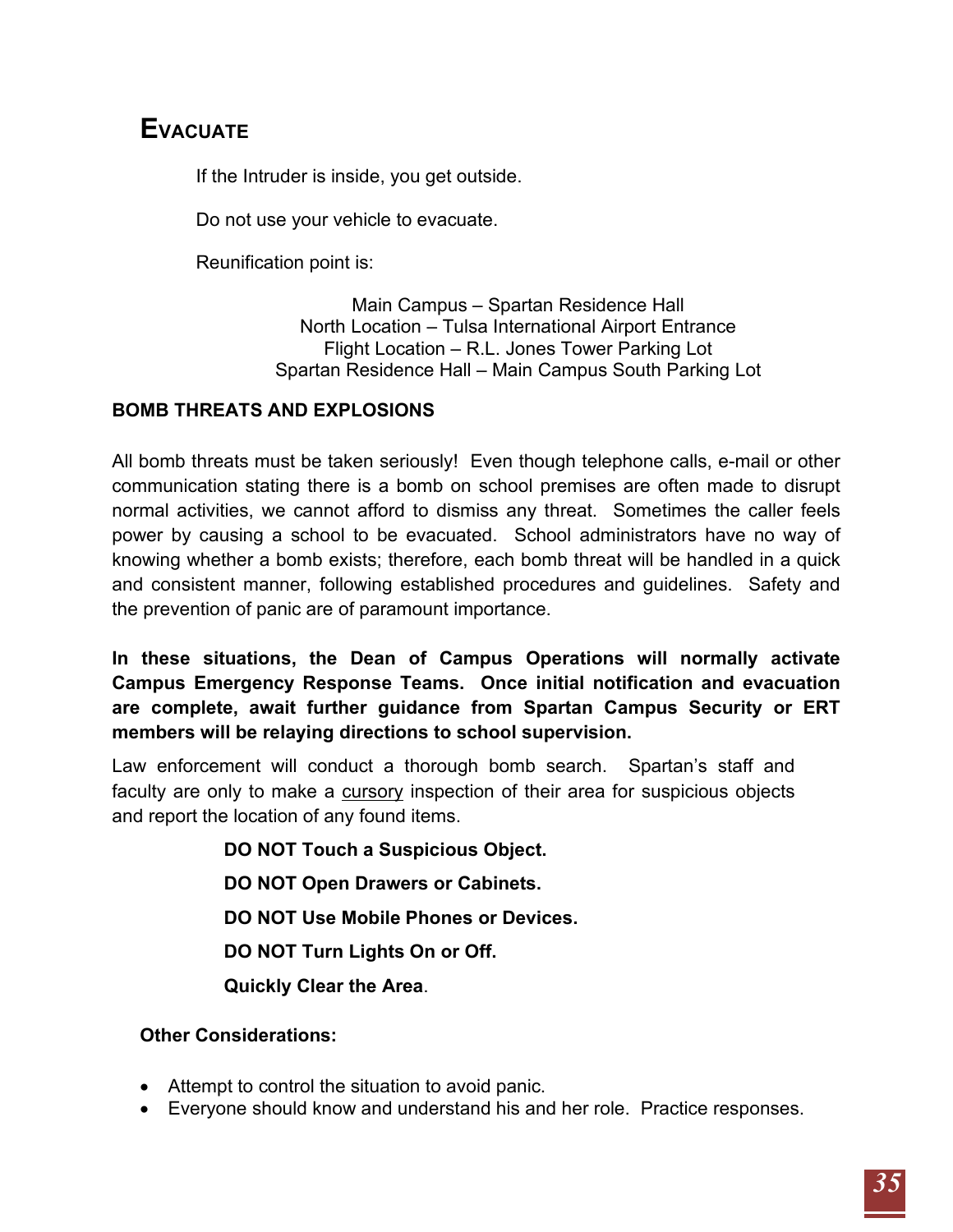- Bomb threats require a response, usually no less than a search by school personnel and law enforcement notification.
- Consider the impact on students and staff.

## **Telephone Bomb Threat:**

- Turn off all radios and mobile phones because they may activate certain devices.
- Take note of caller's phone number if identifiable.
- Ask for bomb location and time of detonation. Gather as much information as possible. What kind of bomb is it? What does it look like?
- **CALL 911** as soon as possible with all pertinent information/
- Most bomb threat calls are brief. Stay calm and courteous. Try to keep the caller talking.
- Signal a co-worker to listen to the telephone conversation, if possible.
- Record information. Listen for background noises. Listen closely for accents, speech impediments or age indications.
- Utilize Spartan's Bomb Threat Information Sheet, if available during the call; otherwise, complete the form after the call.
- Immediately notify the Dean of Campus Operations.
- Dean of Campus Operations will notify the Campus President.
- The Spartan Emergency Response Teams will activate in this situation. Follow their guidance.

# **E-mail Threat:**

- Immediately notify your Department Chair or Supervisor.
- The Department Chair or Supervisor will immediately notify the Dean of Campus Operations.
- Dean of Campus Operations will notify the Campus President.
- Dean of Campus Operations and the Campus President will determine the course of action in response to this type of threat.
- Expect activation of the Spartan Emergency Response Teams depending on the time available. Dean of Campus Operations will direct a call to local law enforcement.
- Dean of Campus Operations will coordinate with local law enforcement officials to evaluate information received and decide upon a course of action.

## **Suspicious Package or Device Found:**

- **DO NOT TOUCH SUSPECTED BOMB!**
- Do not transmit with a mobile phone or a radio in the vicinity of the suspicious package because these devices may activate certain devices.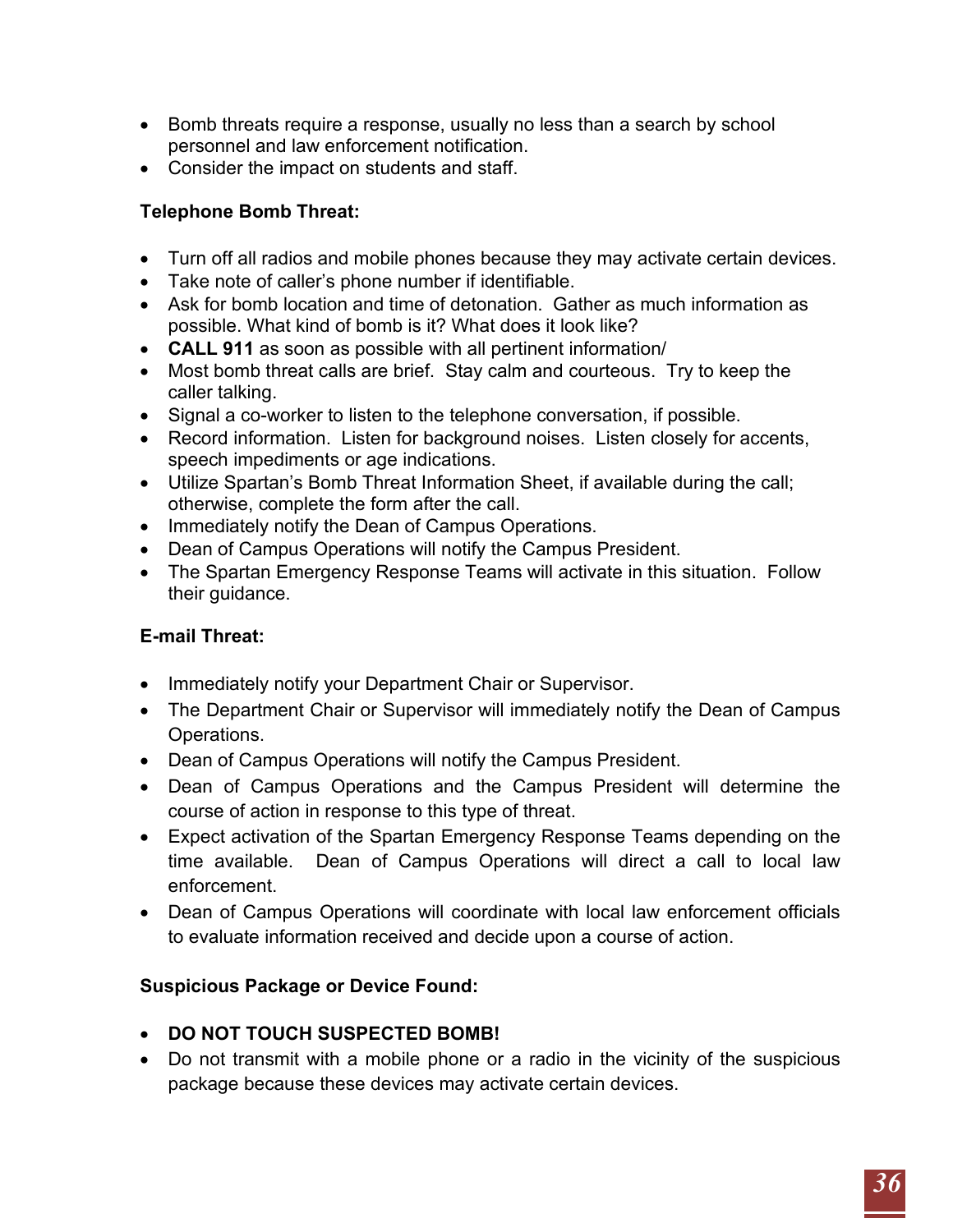- Immediately notify the Dean of Campus Operations who will utilize the site evacuation plan or site fire drill procedure to move all staff and students away from the suspected bomb location. A minimum of 500 feet is recommended.
- The Dean of Campus Operations will **CALL 911** and provide the exact location and description of the package or device.
- Upon arrival, law enforcement personnel will assume responsibility. All investigations will be conducted by designated law enforcement officials.
- The Spartan Emergency Response Team will activate in this situation. Follow their guidance.

# **EXPLOSIONS**

- Upon hearing an explosion, immediately take cover under or next to furniture. Try to remain as calm as possible.
- Try to identify what exploded, the extent of damage and possible life-threatening hazards to determine the next course of action.
- Take immediate action to ensure your own safety and the safety of others. Evacuate according to the site plan, if directed. Otherwise, remain in place of cover.
- If you evacuate, go to an area upwind from the explosion site to avoid possible toxic fumes. If smoke is present, stay low and exit, crawling to avoid breathing fumes.
- Faculty should turn off power supplies, electricity, and gas lines, if it is safe to do so.
- Ensure no one returns for any reason until fire and local law enforcement personnel officially declare the area safe.
- Department Head / Supervisor immediately notify the Dean of Campus Operations.
- The Spartan Emergency Response Team will activate in this situation. Follow their guidance.

## <span id="page-36-0"></span>**CHEMICAL SPILL**

In the event of a small chemical spill, the individual/s that caused the spill is responsible for prompt and proper clean up. It is also their responsibility to notify their Department Chair or Supervisor of the spill and to coordinate proper removal and disposal of the spill. For larger spills notification of a spill cleanup company or fire department may be necessary. The following outlines general procedures for small and large chemical spills.

## **When a small chemical spill has occurred:**

• Notify the Dean of Campus Operations.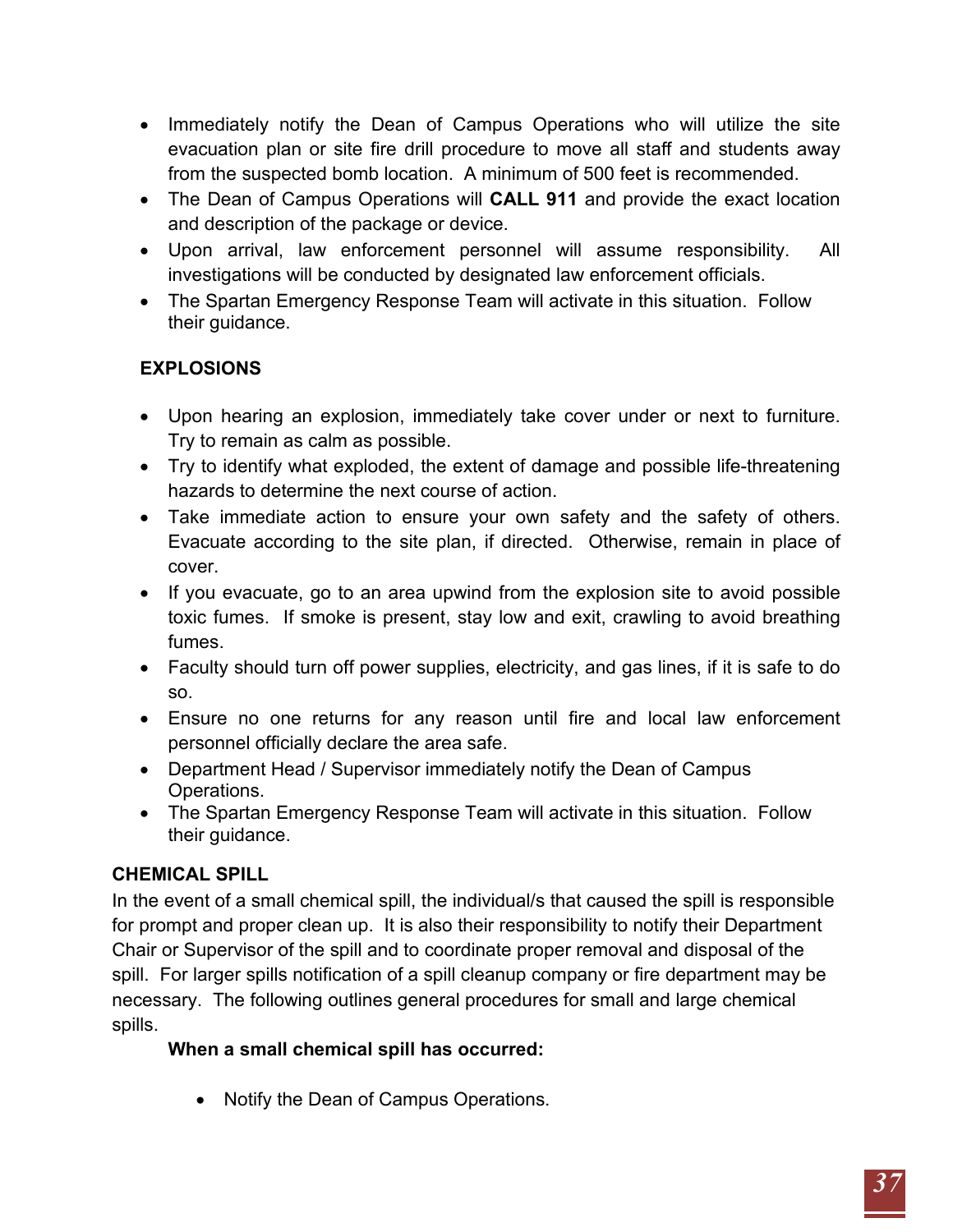- If toxic fumes are present, secure the area (with caution tapes or cones) to prevent other personnel from entering and wait until relieved by Campus Security.
- Deal with the spill in accordance with the instructions described in the MSDS.
- Small spills must be handled in a safe manner, while wearing the proper PPE.
- Review the general spill cleanup procedures.
- The Department Head or Supervisor will arrange for proper disposal with Facilities Personnel.

## **When a large chemical spill has occurred:**

- Immediately notify the Dean of Campus Operations.
- Evacuate building, as necessary.
- Contain the spill with available equipment (e.g., pads, booms, absorbent powder, etc).
- Secure the area and alert other site personnel and wait until relieved by Campus Security.
- Do not attempt to clean the spill unless trained to do so.
- Attend to injured personnel and call the medical emergency number, if required.
- If it is a very large release, contaminates more than one room, has toxic or flammable vapors, or may cause immediate threat to human life, activate the fire alarm to evacuate or start selective evacuation.
- If the spill is serious and people have been badly contaminated, call 911 from campus phones and report, "I am calling from (location) to report a hazardous materials spill and chemical exposure to (give details including chemicals involved, number of people exposed, and amount of exposure) at (building location and room number)."
- Call a local spill cleanup company or the Fire Department (if arrangement has been made) to perform a large chemical spill cleanup.

## <span id="page-37-0"></span>**TIMELY NOTIFICATION AND ALERT SYSTEMS**

In the event of an emergency weather, evacuation, lockdown, active shooter or campus threat situation, timely notification and alerts will be activated by Campus Authority using RAVE – Mobile Alert System. The RAVE system interfaces with CampusNexus and ADP to provide current student and employee contact information to initiate email, voice message and text notifications. Students and employees should ensure any changes in contact information is updated in a timely manner.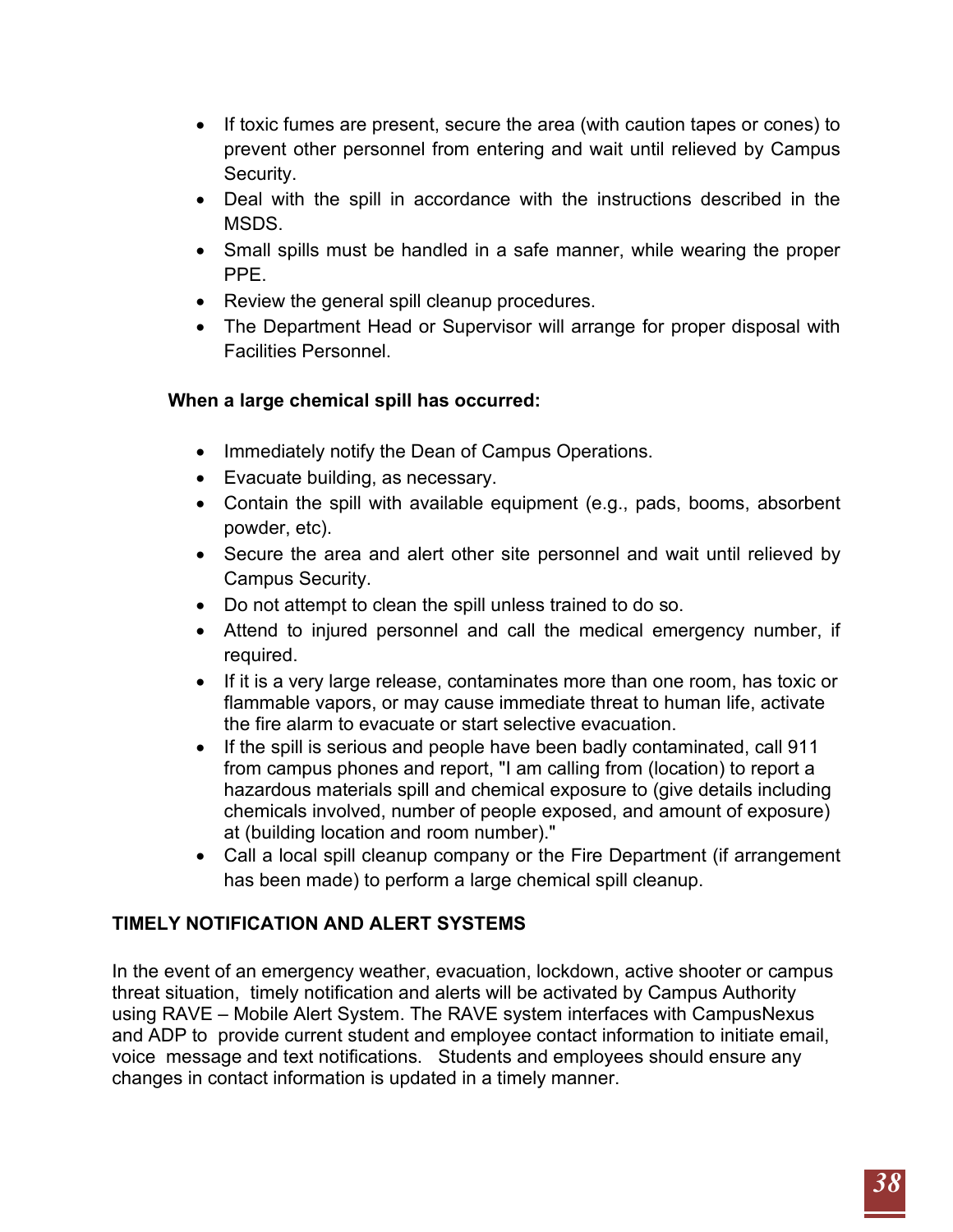# **FIRE SAFETY PLAN**

<span id="page-38-0"></span>Positive fire prevention tactics can limit the probability of a fire and thus, protect Spartan students, employees, and staff. A list of fire prevention tactics for all departments is provided below to help reduce our fire risk.

## **Fire Prevention:**

- Evaluate and analyze your own areas.
- Be certain all smoke detectors in your area are in working order; change the batteries biannually (time change).
- Practice good housekeeping.
- Do not store combustible materials such as paper, clothing or combustible liquids near an ignition source.
- Avoid overloading electrical outlets and limit the use of extension cords (never place an extension cord under a rug).

## **General Policy**

- a. Fire safety standards promulgated by OSHA are contained in 29 CFR 1910.38, Fire Prevention, and in Subpart L, 29 CFR 1910.155-165, Fire Detection, Alarms and Suppression. The standards mandate that Spartan College develop and implement a fire safety plan that includes:
	- Determining the response level to incipient stage fires.
	- Developing a plan based on selected response level; and,
	- Maintaining fire detection, alarm, and suppression systems.
- b. This policy applies to Spartan College employees in all departments.
- c. Spartan College employees are required to read and understand the contents of the Spartan College Fire Safety Plan and to take appropriate action in the event of a fire emergency in any Spartan College facility.

## **Definitions:**

- a. Incipient stage fire: A fire in the initial or beginning stage that can be controlled by using a portable fire extinguisher and that does not require using personal protective equipment.
- b. Area of rescue assistance: Designated areas of protection on floors of a building above ground level where individuals who physically cannot use the stairways for evacuation are to wait for rescue assistance. If a building is fully covered by a sprinkler system, any point in the building is an area of refuge.
- c. Designated personnel: Spartan College employees and students who have received annual training on the proper use of portable fire extinguishers.

## **Response Level**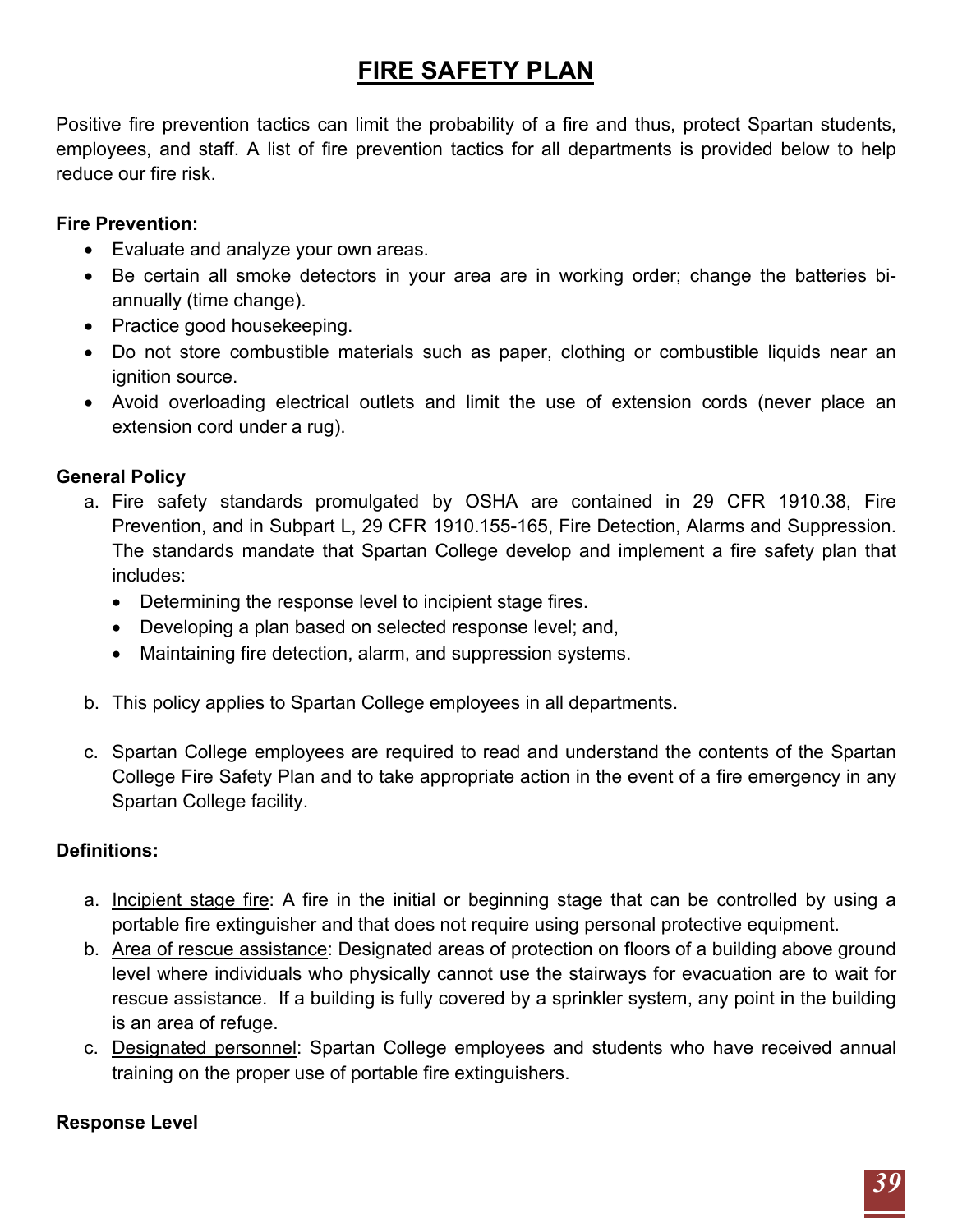- a. OSHA provides three options for the response level to incipient stage fires.
	- **Option A**. Requires all employees to evacuate the workplace when a fire alarm sounds.
	- **Option B**. Provides portable fire extinguishers and designates personnel to use them to fight incipient stage fires.
	- **Option C**. Provides portable fire extinguishers and permits all personnel to fight incipient stage fires.
- b. Spartan College has elected to exercise OSHA Option C whereby all Spartan personnel (on a voluntary basis) are designated to fight incipient stage fires. Ideally, the instructor nearest the fire should be the first person to "fight" the fire.
- c. By electing to exercise OSHA Option C, Spartan College has provided a copy of the Spartan College Safety Plan to each employee and will provide initial fire extinguisher training recurring annual training as required to both students and faculty. Spartan also has instructed their personnel that they **must** evacuate a building immediately if the fire becomes uncontrollable.

# **SEXUAL ASSAULT**

<span id="page-39-0"></span>Sexual Assault is any sexual act directed against another person forcibly and/or against that person's will; or not forcibly or against the person's will where the victim is incapable of giving consent because of his/her temporary or permanent or physical incapacity (or because of his/her youth).

#### **If you are a victim of a sexual assault your first priority is to get to a place of safety.**

You should then obtain necessary medical treatment.

If you are a victim of sexual assault and need assistance in notifying Spartan Security or the local police, notify any Campus Safety Authority.

Do not change your clothes until you have had a medical examination.

Remember, time is a factor in collecting evidence and preservation.

Filing a police report will not obligate the victim to prosecute nor will it subject the victim to scrutiny or judgmental opinions from the officers. It may help to catch a perpetrator.

Student victims have the option to change their academic classes and on-campus living situations, if applicable, after an alleged sexual assault if such changes are reasonably available.

The accuser and the accused are entitled to the same opportunities to have others present during a Spartan disciplinary proceeding and both the accuser and the accused shall be informed of the outcome of any institutional disciplinary proceeding of an alleged sexual offense.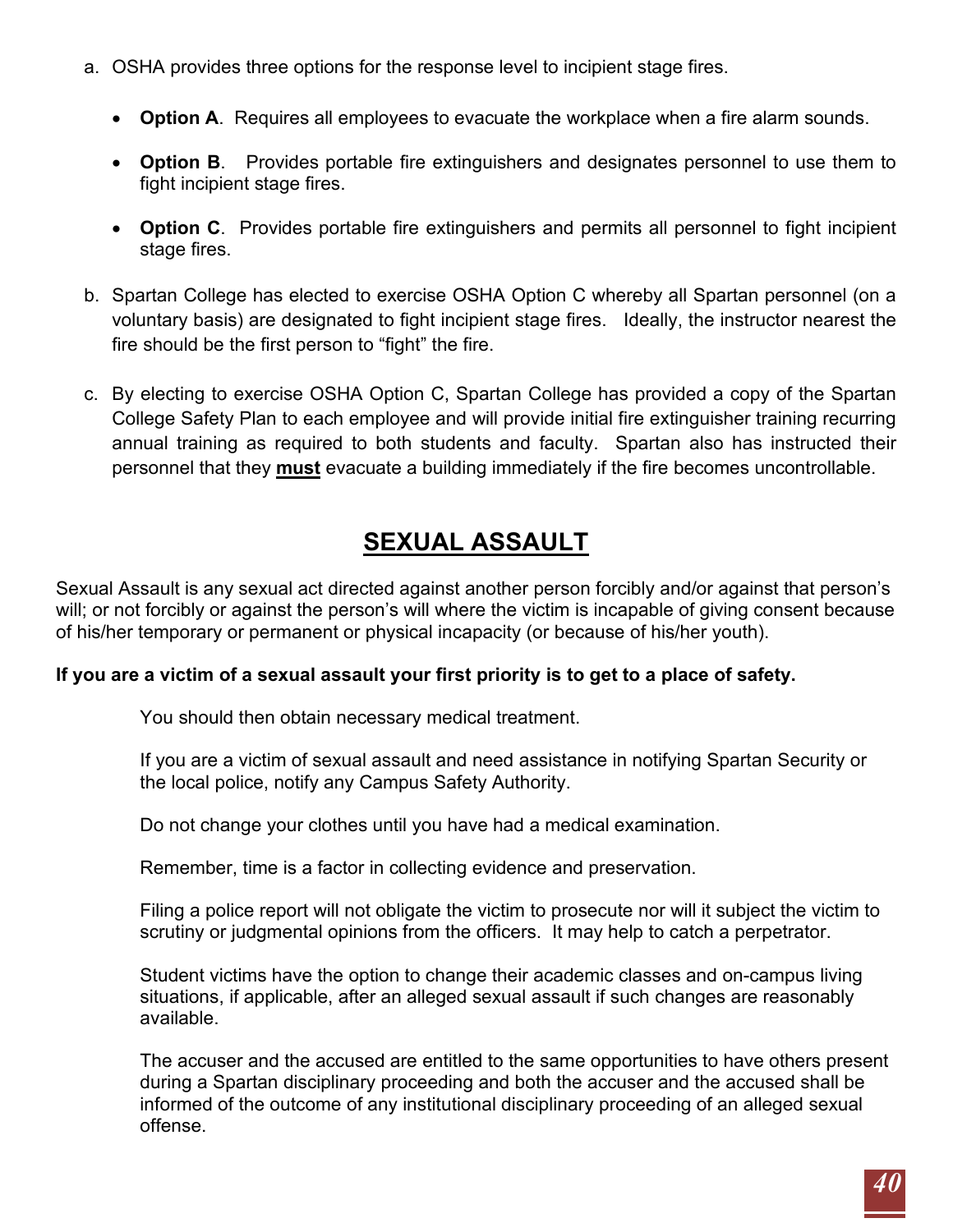A Spartan student found guilty of violating Spartan's Sexual Assault Policy may be suspended or expelled from Spartan for the first offense.

A Spartan employee found guilty of violating the College's Sexual Assault Policy may be disciplined up to and including termination from employment at Spartan for the first offense.

Spartan College of Aeronautics' Title IX Coordinator Alessia Cummings, Dean of Student Affairs.

https://www.lighthouse-services.com/\_StandardCustomURL/IncidentLandingPageV2.asp

# <span id="page-40-0"></span>**WORK RELATED INJURY, ILLNESS AND ACCIDENT REPORTING PROCEDURES AND POLICY:**

Every employee must report any work-related injury or illness to his/her supervisor immediately or as soon as is practical. Upon being notified of the injury or illness, the supervisor should complete a "Report of Accident" form. In the event an injury or illness requires immediate medical attention, the supervisor should direct the employee from Main Campus or North Facility to Concentra Medical Center or St. John's Emergency Room. Flight employees should be directed to Urgent Care or St. Francis Emergency Room. Serious injuries or illnesses occurring at any time should be addressed by calling 911.

#### **PROCEDURE:**

## **Reporting Work-Related Accidents/injuries/illnesses**

It is the responsibility of the employee to report any work-related injury and illness to his/her supervisor immediately following the incident. Failure to report work-related injuries and illnesses in a timely manner may result in the denial of benefits under the worker's compensation law.

Upon being advised of the incident, the supervisor will report immediately to the scene of the occurrence to assure prompt medical attention for the employee(s) involved. After required treatment is secured, the supervisor should address any safety hazards which may have caused or contributed to the incident and report them to the Dean of Campus Operations immediately.

It is essential that the "Report of Accident" form be completed. It is the responsibility of the supervisor on duty to fill out this form accurately and completely. The supervisor should also document the names of any persons that witnessed the incident. If no medical treatment is required, the supervisor should forward the original "Report of Accident" form to the Human Resources office.

#### **Lost Time from Work**

If an employee loses time from work following a work-related injury or illness, the supervisor must notify the H.R. office. Once the employee returns to work, the supervisor should notify the H.R. office.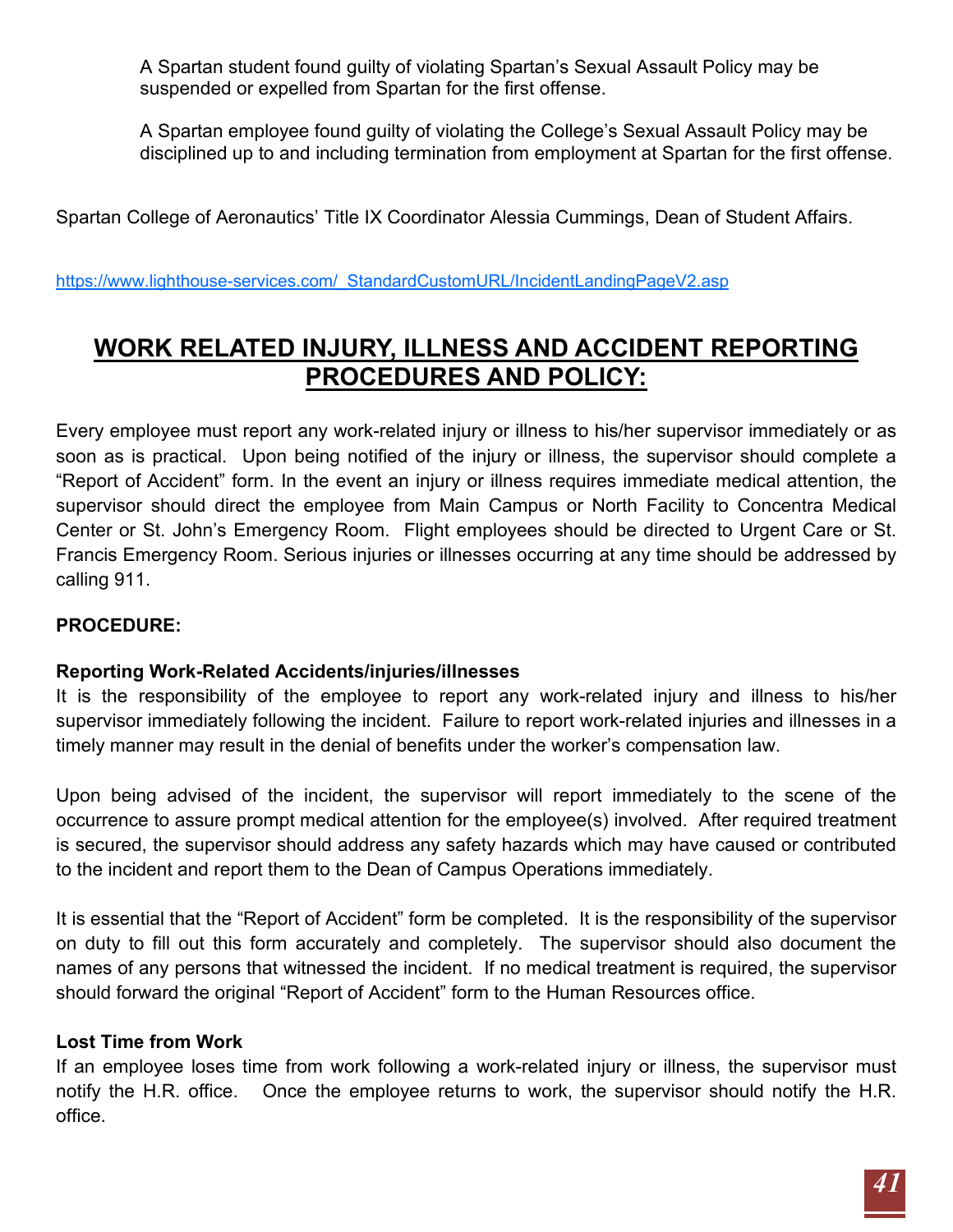# **WRITTEN HAZARD COMMUNICATION PLAN**

#### <span id="page-41-0"></span>**PURPOSE:**

The purpose of this plan is to establish a program and procedures for hazardous chemical substance at Spartan College of Aeronautics.

Almost every workplace contains substances which pose potential health problems to employees if exposed to them in concentrations or in a manner not prescribed. Spartan College recognizes its employees have the right and need to know the properties and potential safety and health problems of substances to which they may be exposed. With this policy, Spartan intends to ensure the transmission of necessary information to employees regarding substances in the workplace, pursuant to Title 380 Department of Labor, Chapter 45, Oklahoma Statutes, Section 380:45-1-1 through 380:45-21-1 and the Federal Occupational Safety and Health Act Hazard Communication Standard, 29 Code of Federal Regulations 1910.1200.

#### **DEFINITIONS:**

**Exposure:** Coming into contact with a hazardous chemical through inhalation, ingestion, skin contact or absorption.

*Health Hazard***:** Immediate or long-term affliction to the body, such as an illness or disease, caused by exposure to hazardous materials.

*Physical Hazard***:** Negative effects to the employee's physical surroundings as well as the employee's health, caused by exposure to hazardous materials.

*Hazardous Chemical***:** Any chemical that is a physical or health hazard.

## **RESPONSIBILITIES**

- **1. Spartan's Safety Officer will:**
	- Issue and administer this program and ensure it satisfies the requirements of all applicable federal, state or local hazard communication requirements.
	- Review the safe use of current and new chemical products used on Spartan's locations.
	- Ensure Material Safety Data Sheets are available and in use at the following locations:
		- $\triangleright$  Education Office, Main Campus
		- $\triangleright$  Aviation Training Office, North Location
		- Flight Location, R. L. Jones Airport, Jenks, OK
		- $\triangleright$  The Spartan Residence Hall Office

#### **2. The Department Chairs, Managers and Supervisors**

- Provide initial and annual training of employees on the hazard communication program. https://oshatrain.org/pages/professional-training-courses.html
- Maintain the training records of all their Spartan personnel including their respective training sessions.
- Immediately respond to any personnel concern or requests for information.
- Assess the risks and provide training to employees on the use and storage of chemicals.
- Ensure their MSDS inventory is consistent and complete.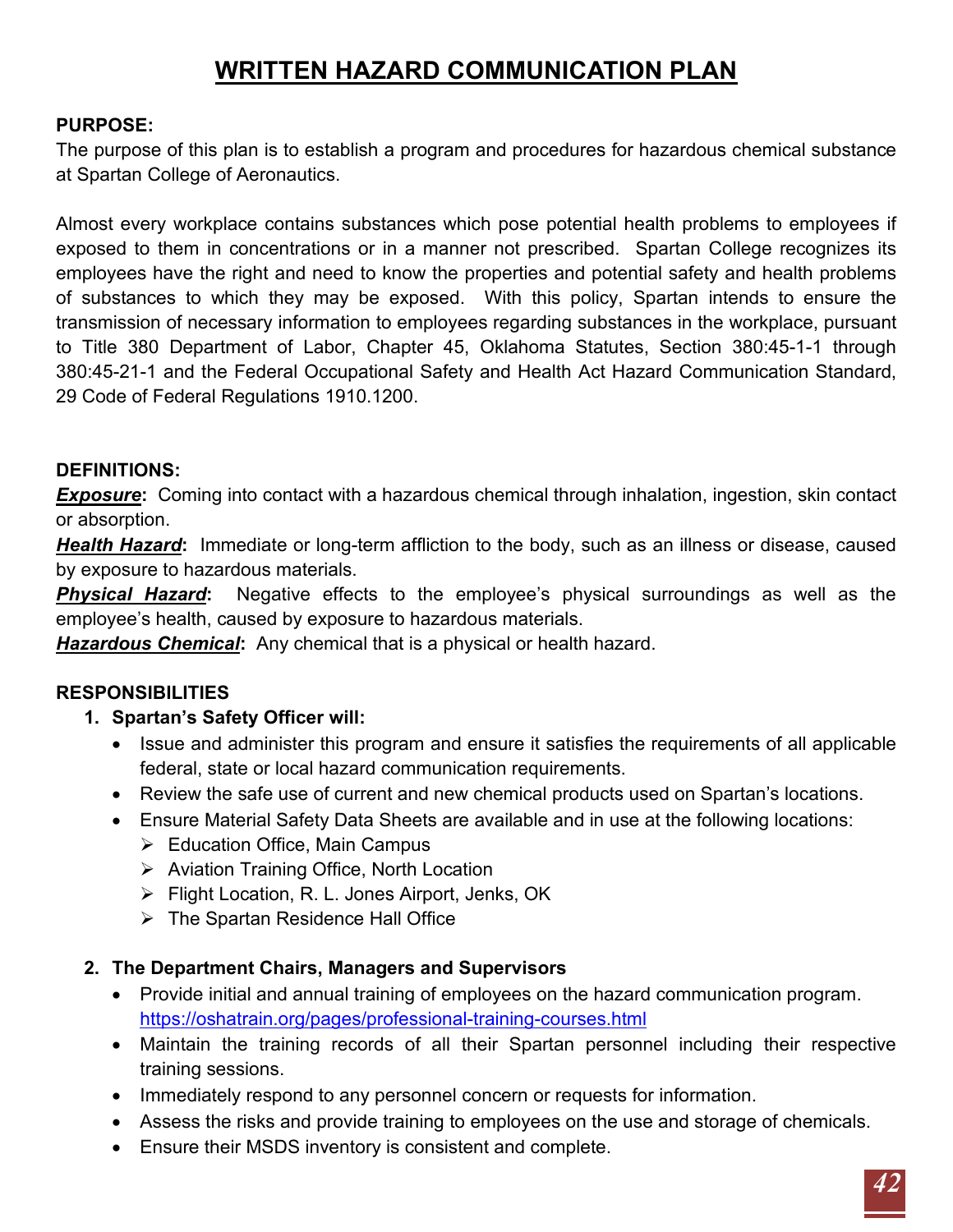- Identify hazardous chemicals used in non-routine tasks, assess their risks, and provide appropriate training to control the associated risks.
- Provide awareness and precautions to take when dealing with hazardous chemicals.
- Provide training on Spartan College Spill Prevention Countermeasure and Containment Plan.

## **3. Spartan's Facilities Department**

- Inform outside contractors performing work on Spartan's facilities about the location of potential hazards.
- Maintain an inventory of Material Safety Data Sheets for all building and ground maintenance chemicals.
- Provide training on Spartan College Spill Prevention Countermeasure and Containment Plan.

## **HAZARD COMMUNICATION PROCEDURES**

## **GENERAL**

- The work environment will be kept clean and safe from recognized health hazards to protect the health and personal safety of Spartan personnel.
- Spartan will strive to minimize employee or student exposure to hazardous chemicals.
- Employees will be trained to recognize health hazards, use appropriate engineering controls and wear personal protective equipment.
- Efforts will be made to minimize the use of hazardous chemicals in the workplace consistent with required instructional duties and responsibilities.
- If the use of hazardous chemicals creates an imminent danger situation, the operation will immediately be discontinued.
- Anyone witnessing a potential unsafe condition must report the situation and location immediately to their Instructor, Supervisor or Department Chair.

## **DISCRIMINATION**

- No Spartan employee or student will face termination or expulsion or any form of discrimination or reprisal for reporting or filing a safety or health complaint.
- Anyone experiencing or suspecting discrimination or reprisal should report their suspicions to the Corporate Compliance Officer or Human Resources.

## **TRAINING**

- HAZCOM training will be provided for all employees by Spartan's Safety Officer.
- HAZCOM training will be provided for all students by their instructor, prior to exposure to hazardous chemicals and before new chemical hazards are introduced to the work area.
- HAZCOM training will cover as a minimum:
	- $\checkmark$  Names of the hazardous chemicals used in the work area.
	- $\checkmark$  Appearance or odor of hazardous chemicals when released in the work area.
	- $\checkmark$  Physical hazards and health effects.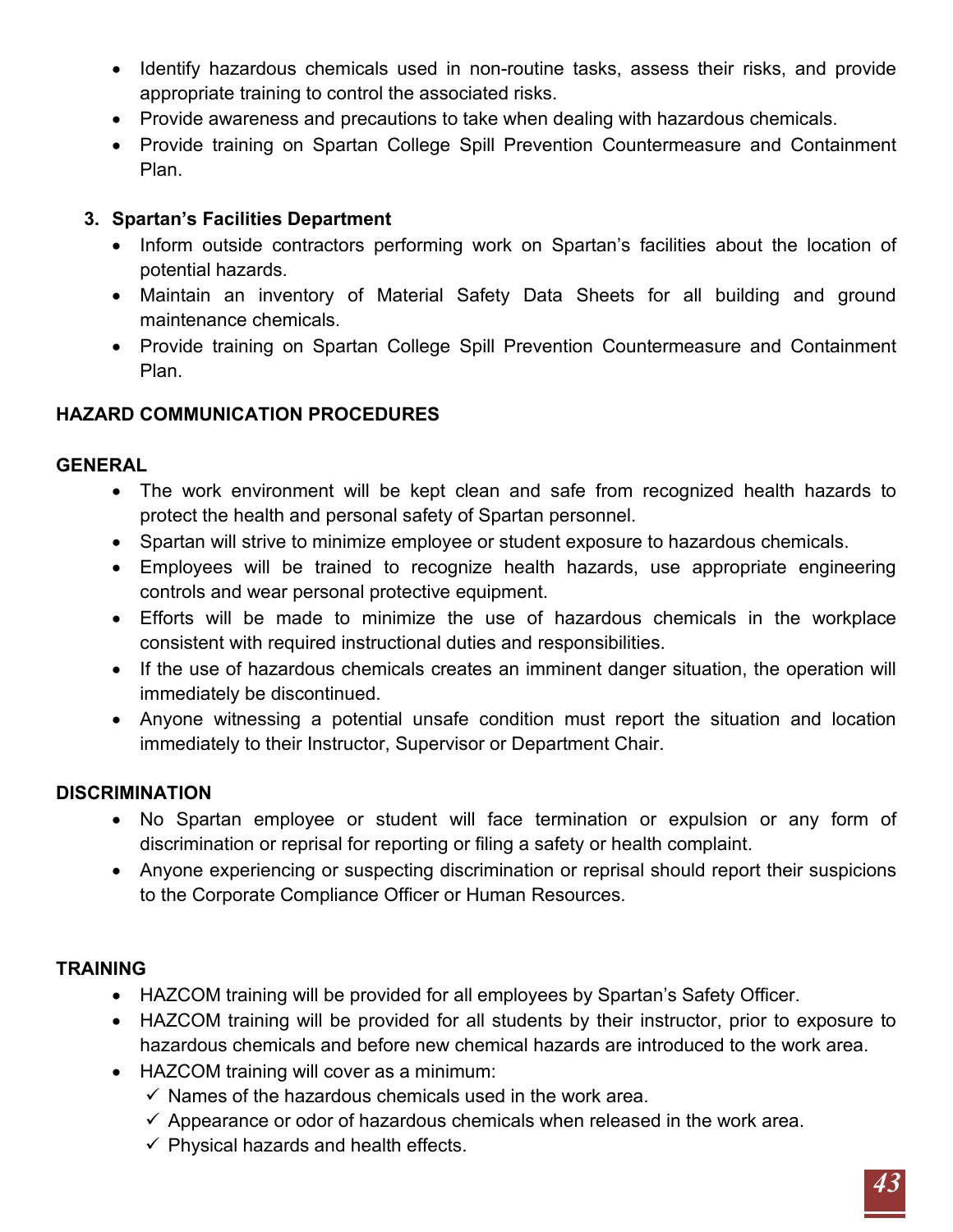$\checkmark$  Measures employees (or students) can take to protect themselves to include the proper wear of Personal Protective Equipment (PPE).

- Employees will be trained on the proper use of Spartan's labeling system and who to contact for additional information.
- Employees will be trained on where MSDS are kept within their departments and the MSDS content and use.
- Employees will be trained on good work practices and procedures to minimize exposures. Students will receive classroom instruction on good work practices and procedures to minimize exposures.
- Training for HAZCOM is provided by OSHA on the internet. Employees will study and test on the HAZCOM program. The test results can be emailed directly to the Safety Officer.

## **LABELING OF CHEMICAL CONTAINERS**

Original chemical product containers or packages containing hazardous chemicals will be labeled with the following information:

- $\triangleright$  Trade name or chemical name of the hazardous substance.
- $\triangleright$  Name and address of the chemical product manufacturer.
- $\triangleright$  Appropriate hazard warnings in the form of words, pictures or symbols that convey the hazard of the substance in the container.
- All containers shall be compatible with the chemical.
- All containers shall have the name of the material, appropriate hazard warnings.

## **HAZARDOUS MATERIALS INVENTORY LIST BY DEPARTMENT**

- A list of hazardous chemicals will be maintained by each Program Chair.
- List of hazardous chemicals may be found in here.

## <span id="page-43-0"></span>**HAZARDOUS COMMUNICATION CHECKLIST**

• The Hazardous Communication Checklist is a safety checklist used annually at Spartan to review the program and identify areas needing updating or improvements.

# **UTILITY CART AND SERVICE VEHICLE SAFETY**

## **PURPOSE**

To establish a policy for the safe use and operation of utility carts on all Spartan College facilities.

## **GENERAL**

Any person operating a utility cart will have the knowledge, training, and skill to safely operate that vehicle and shall be fully accountable for their actions and the consequences thereof.

#### **DEFINITIONS**

Utility Cart - a low speed vehicle which is designed to be used as a light duty vehicle for transportation purposes.

## **RESPONSIBILITY**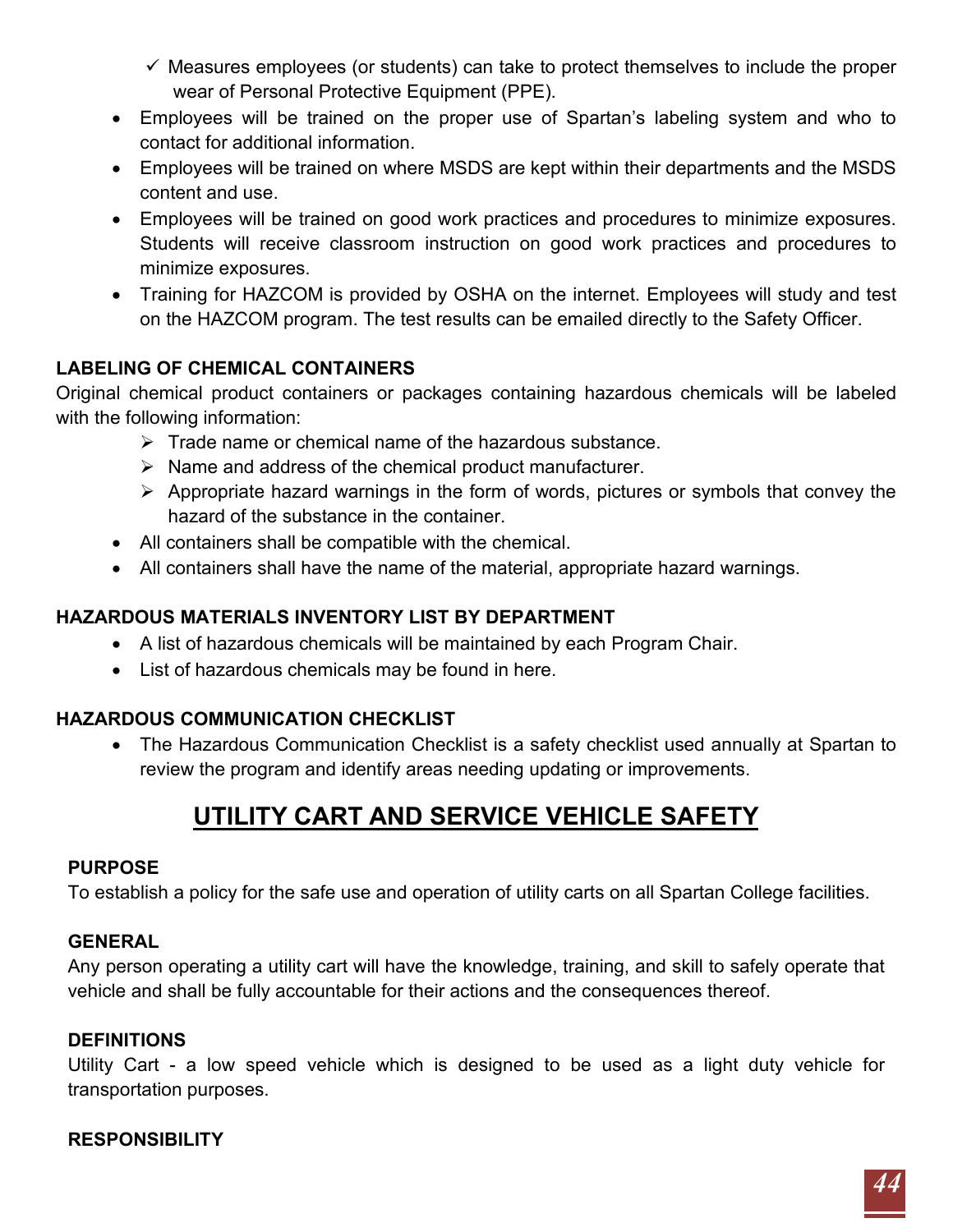Utility carts shall be operated in accordance with the requirements of the attached documents:

- Shall ensure that all utility carts or service vehicles and operators, within their department, comply with the Utility Cart & Service Vehicle Safety Policy.
- Shall ensure that required training and all completed [Policy Acknowledgement Forms](https://ww2-test.rmu.edu/OnTheMove/findoutmore.open_page?iCalledBy=findoutmore&iPage=67661&ivisitor=0) are maintained on record within their department for three calendar years, after departure from the College.
- Shall ensure that everyone who has been authorized to operate utility carts/service vehicles or who would reasonably be expected to operate said vehicles receives training prior to operating. Training shall include all aspects of this policy, safety procedures and employee demonstration of safe vehicle operation.
- Shall assure that operators receive periodic evaluation and training.

# **SPARTAN FLIGHTLINE MAINTENANCE**

- Shall perform at least annual maintenance of all low-speed vehicles. Preventative maintenance services shall include verification of the presence and proper operation of various safety features and, adjustment of the setting for "speed governors," as may be appropriate.
- Shall remove from service any vehicle deemed unsafe, until such time the user/owner arranges for the repairs.
- Must maintain annual inspection records of all repairs until the utility cart or low speed vehicle is taken out of service.

# **OPERATORS**

- Shall be knowledgeable regarding the requirements of the Spartan Utility Cart & Service Vehicle Safety Policy and Procedures.
- Shall acknowledge responsibility and accountability for compliance with the Policy by completing the [Policy Acknowledgement Forms.](https://ww2-test.rmu.edu/OnTheMove/findoutmore.open_page?iCalledBy=findoutmore&iPage=67661&ivisitor=0)
- Shall complete safety training as required prior to operating a utility cart or service vehicle.

## **PROCEDURES**

Utility carts and service vehicles shall be operated with the utmost courtesy, care and consideration for the safety and convenience of pedestrians. Pedestrians shall always be afforded the right-of-way .

Utility carts shall be operated in accordance with the following specific rules:

- All occupants in the vehicle shall keep hands, arms, legs, and feet within the confines of the vehicle while it is in motion and should only contain the number of passengers as there are seats.
- Utility carts or service vehicles shall not be parked in a location where they could obstruct an entrance or exit to any facility.
- Operators shall always stop utility carts and service vehicles at all blind intersections and proceed cautiously .
- Operators should avoid all walkways less than six feet wide. The recommended speed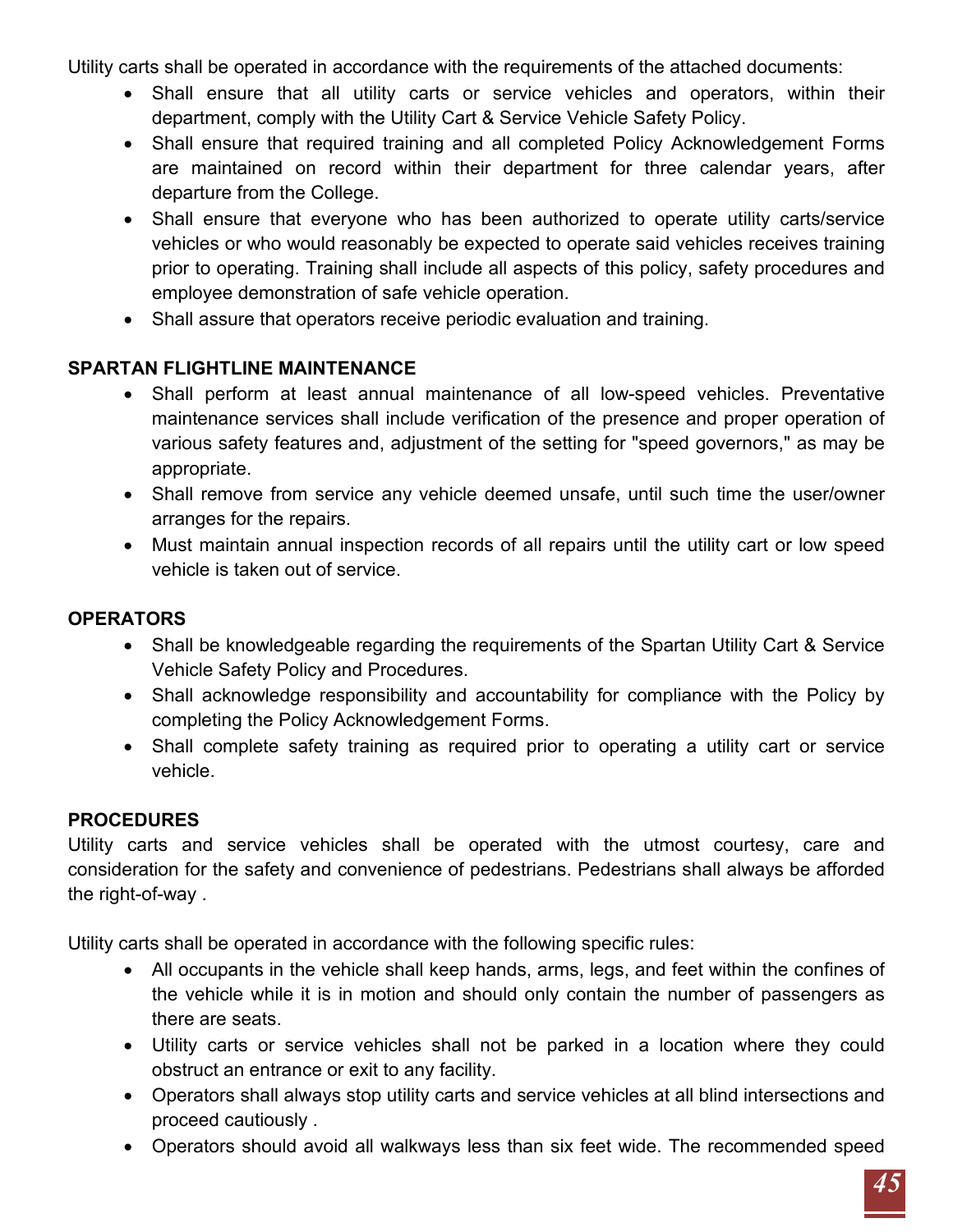on walkways is 5 mph and in a congested area, the speed should be no faster than pedestrians walking in the same area.

- Special care shall be taken while driving utility carts or service vehicles through parking lots and on walkways. Utility carts shall not be operated at speeds more than 5 mph in these areas.
- Utility carts and service vehicles should operate or park only on hard surfaces unless the vehicle is specifically designed for and used for grounds maintenance.
- Utility carts shall be parked and or operated in such a manner that they do not impede or interfere with normal pedestrian or vehicular traffic flow on roadways, ramps, or sidewalks.
- Supervisors shall obtain, and maintain on file, a statement signed by each employee who has been authorized to operate utility carts and service vehicles, attesting to their knowledge, and understanding of the Spartan Utility Cart & Service Vehicle Safety Policy.
- Supervisors shall assure that employees review the Policy prior to any employee operating a utility cart or service vehicle, following any non-compliance incident, and whenever determined necessary by the Supervisor.
- Utility carts shall be operated within the confines of Spartan property only.
- Passengers seeking assistance are permitted on utility carts and service vehicles if the operator has fulfilled the requirements of the policy and procedures and the vehicle is operated on Spartan grounds for Spartan purposes.
- Any utility cart intended to be operated more than 15 mph, shall be equipped with specific safety features that include, but are not limited to seat belts, windshields, headlights, brake lights and rear-view mirrors.
- Utility carts and service vehicles intended for use between dusk and dawn, regardless of operating speeds, shall be equipped with headlights and taillights.
- Supervisors shall assure that each utility cart or service vehicle is tagged with the maximum load capacity recommended by the manufacturer. Utility carts and service vehicles equipped with a back carriage shall not be overloaded. Overloading decreases maneuverability and safe operation.
- Employees shall not operate utility carts or service vehicles owned by other departments unless approval has been granted by the supervisor of the department to which the vehicle is owned.
- Utility carts and service vehicles shall be operated in compliance with the common "rules of the road" regardless of whether they are being operated on sidewalks or roadways.
- Utility carts and service vehicles shall be equipped with a functional horn, unless the option was not available at the time of the vehicle purchase.
- Operators of utility carts or service vehicles, which are not equipped with turn indicators, shall use appropriate hand signals.
- Each utility cart or service vehicle shall be operated in accordance to the manufacturer's "Safety and Operation Instructions" affixed to the vehicle.
- All accidents involving utility carts and service vehicles shall be reported immediately to the supervisor of the department to which the vehicle is registered regardless of whether property or personal injury occurred. Police reports shall be filed as appropriate.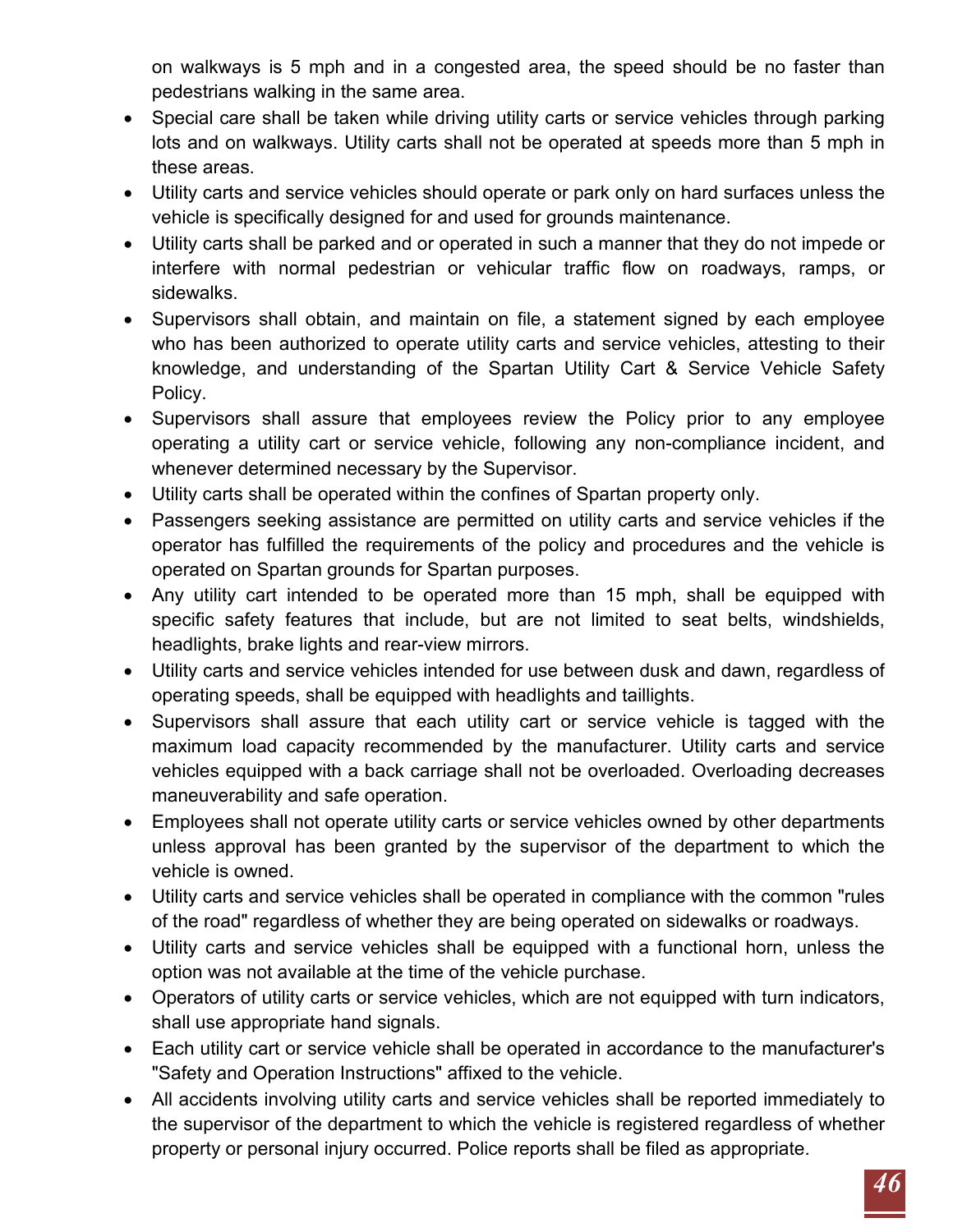- Each operator shall be responsible to provide timely notification of safety and maintenance concerns regarding utility carts and service vehicles to the supervisor, who will contact an approved service facility for repair.
- Chargers for low-speed electric vehicles must be plugged directly into a ground fault interrupter receptacle. The use of extension cords is not permitted.

# **FORKLIFT SAFETY AND OPERATION**

- <span id="page-46-0"></span>• Operating forklifts should only be done by individuals who have been trained properly and certified to operate the equipment.
- Appropriate clothing must be worn, work wear must be reasonably fitted as any loose clothing can get caught on machinery.
- Do not operate/hold any controls when your hands have grease on them; it may cause them to slide off and cause an accident.
- Operators should do a routine check of the equipment before driving them. Some things you should check for any faults are brakes, steering, controls, warning devices, mast and tires.
- If there are any noted damages or problems, you should notify your supervisor and the forklift should not be operated if it needs to be repaired.
- Always consider the "journey end" of a load before picking it up. A convenient position of a load from pick up may not be convenient for stacking.
- For safety purposes it is important for the operator to make use of the steps and hand grabs to seat themselves correctly in the forklift.
- Before starting the forklift it is important to ensure all the equipment's controls are in reach and the seat position and mirrors are adjusted to the operator's needs.
- The operator should not start the forklift until they are correctly seated, and all of their body are safely inside the confines of the operator's cabin or the forklift.
- The operator must only drive the equipment in the machinery's designated roadways and pay attention and follow any work site rules and regulations.
- Observe all signs, especially those on maximum permitted floor loadings and clearance heights. Be aware of the height of the load, mast and overhead guard of the forklift when entering and exiting buildings. Be careful when operating a forklift near the edge of a loading dock or ramp – the forklift can fall over the edge – keep a safe distance from the edge.
- Never proceed past the speed limit.
- Take corners and any turns slowly to minimize risk of tipping.
- Make any changes in direction or any stops gradually and slowly.
- Steer clear of any bumps or uneven ground surfaces along with slippery conditions. Steer clear of loose ground objects which could cause loss of control over the equipment or a load to move around.
- Use the horn when closing in on a corner or doorway/entrance and around people to alert pedestrians or other forklift operators of your whereabouts to avoid any unnecessary collision.
- Make sure that you always have enough space to stop safely.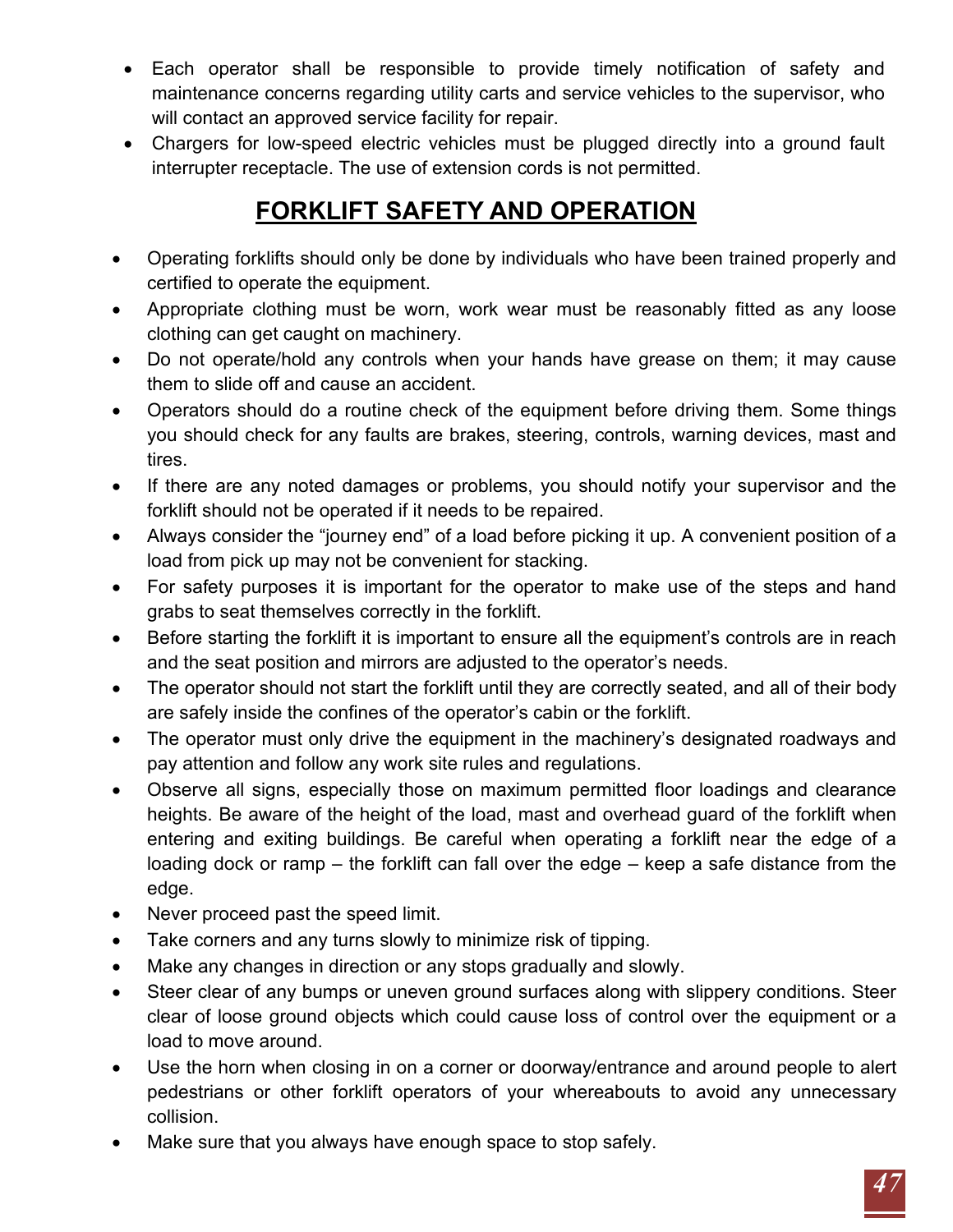- Check the loads carefully before moving them for stability and damage.
- It is important to ensure that the load is tilted back with the forks sitting low while transporting to increase truck stability.
- Check for any overhead objects before lifting or stacking loads.
- Do not lift or move loads that are not safe or stable.
- Make sure loads are correctly stacked and positioned across both forks.
- Stack the load on the pallet or skid safely and correctly.
- Use securing measures such as ropes or bindings if required.
- Make sure you have clear visibility. Operate the forklift in reverse when it improves visibility; except when moving on ramps.
- It is important to make sure you can see the racking clearly in which you are positioning the load.
- If visibility is poor do not continue driving; in some circumstances, you may need a lookout helper to assist you.
- Operators must not let others ride on the equipment.
- If a person must be lifted, use only a securely attached work platform and cage and follow the appropriate operating instructions.
- Do not authorize anyone to stand or walk under the load or forklift machinery the load can fall causing injury or death.
- Keeps hands and feet clear of the cross members of the mast Serious injury can be caused if the mast is lowered while your hand is on it.
- When driving on ramps, move in a forward direction and down ramps in reverse, especially while carrying loads.
- Do not load or unload goods or turn while on a ramp.
- Ensure the forklift is not over-loaded. Know the capacity of your forklift and any attachments being used and never exceed this capacity.
- An overload can cause the rear tires to be raised off the ground and may cause the forklift to tip over.
- Ensure the load is evenly distributed.
- Do not lift or move a load unless both forks are fully under the load.
- Do not lift a load with one fork. Use pallets and skids that can withstand the weight of the load.
- Do not use damaged, deformed, or decayed pallets for holding loads.
- When changing the propane tank, ensure you are in a well-ventilated area.
- After use ensure the forklift is parked in a designated or authorized area.
- Fully lower the forks to the floor and apply the park brake.
- Do not leave a forklift running while unattended.

https://oshatrain.org/pages/professional-training-courses.html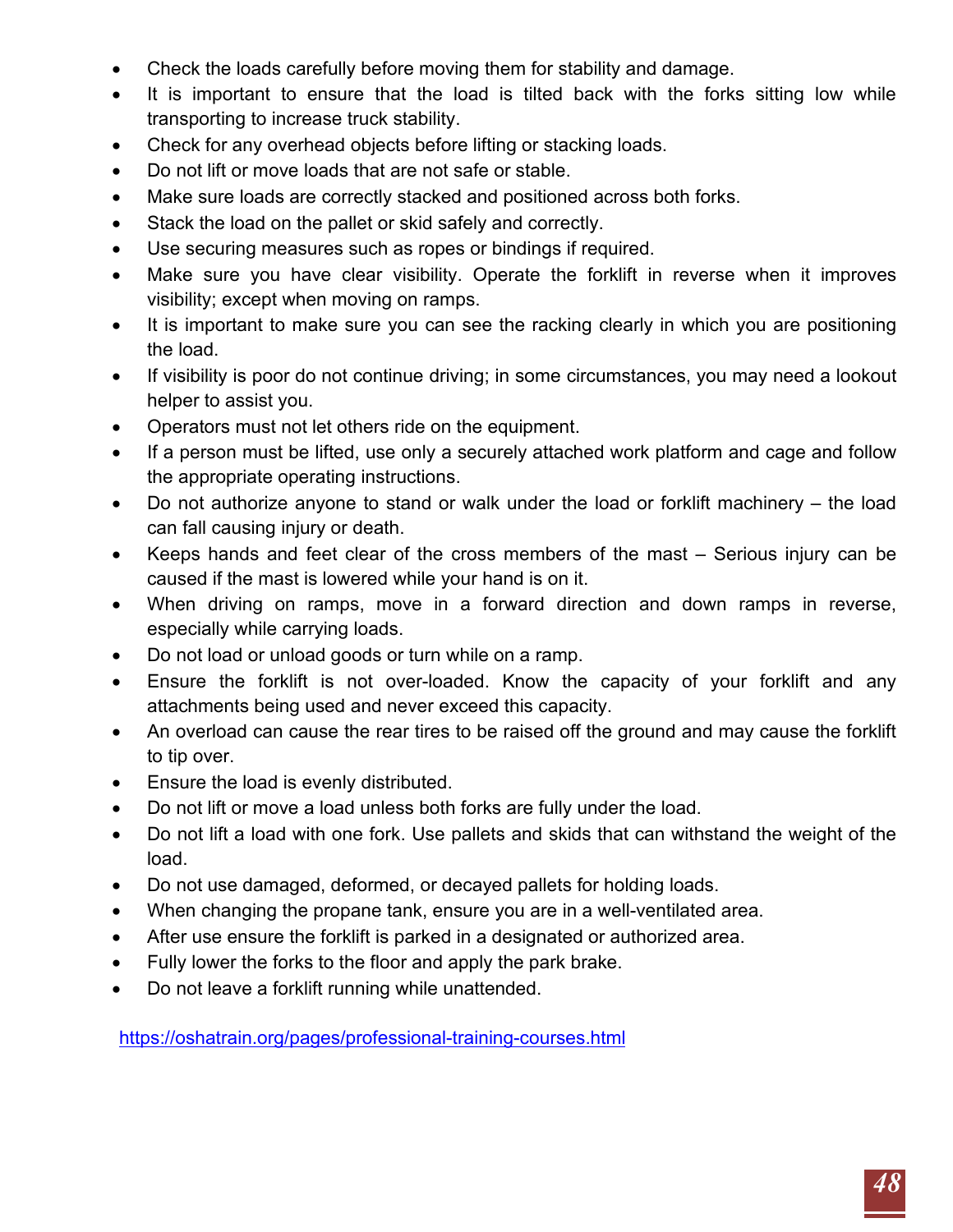# **LADDER SAFETY AND FALL PROTECTION**

<span id="page-48-0"></span>Neither the Ladder Standard (29CFR1926 Subpart X) nor the Fall Protection Standard (29CFR1926 Subpart M) requires fall protection for workers while working on portable ladders. Spartan College does not use fixed ladders in the performance of their job.

In using a portable ladder, safety precautions should be observed. Make sure you have an appropriate ladder and use correct technique for placement and climbing.

## **CHOOSE THE CORRECT LADDER**

There are three basic portable ladder types:

- Type I- Industrial: heavy-duty with a load capacity not more than 250 pounds.
- Type II- Commercial: medium-duty with a load capacity not more than 225 pounds. (Suited for painting and similar tasks.)
- Type III- Household: light duty with a load capacity of 200 pounds.

There are many types of ladders available on the market. If it is intended to be portable and used by a single person, it should fit into one of the three basic categories. Only choose ladders with the UL seal from Underwriter's Laboratory. Ladders commonly come in three materials: aluminum, wood, or fiberglass. Aluminum is the most durable, but will conduct electricity, making it dangerous for use around electricity. Wood may rot. Fiberglass is the best combination of durability and non-conductivity but is also the most expensive.

## **USING A LADDER**

- Make sure the ladder is suited for the type of job you plan to do.
- Before using a ladder, especially a ladder that has been stored for a while, inspect it for cracks or broken joints.
- Place your ladder on a stable, even, flat surface. Never place a ladder on top of another object.
- Use the 1:4 ratio to ensure a stable working platform. Place the base of the ladder 1 foot away of whatever it leans against for every 4 feet of height to the point where the ladder contacts at the top.
- When using an A-frame stepladder, make sure the brace is locked in place.
- If climbing onto another surface, make sure the ladder extends at least three feet past the platform you're climbing onto.
- Secure tall ladders by lashing or fastening the ladder to prevent movement.
- Always face the ladders when climbing or descending
- Keep both feet on the ladder-never put one foot on a rung and the other foot on a different surface.
- Do not climb higher than the second rung on stepladders or the third rung on straight or extension ladders.
- Never stand on the top or the paint shelf of a stepladder.
- Keep your belt buckle (if you have one) positioned between the rungs so it doesn't catch.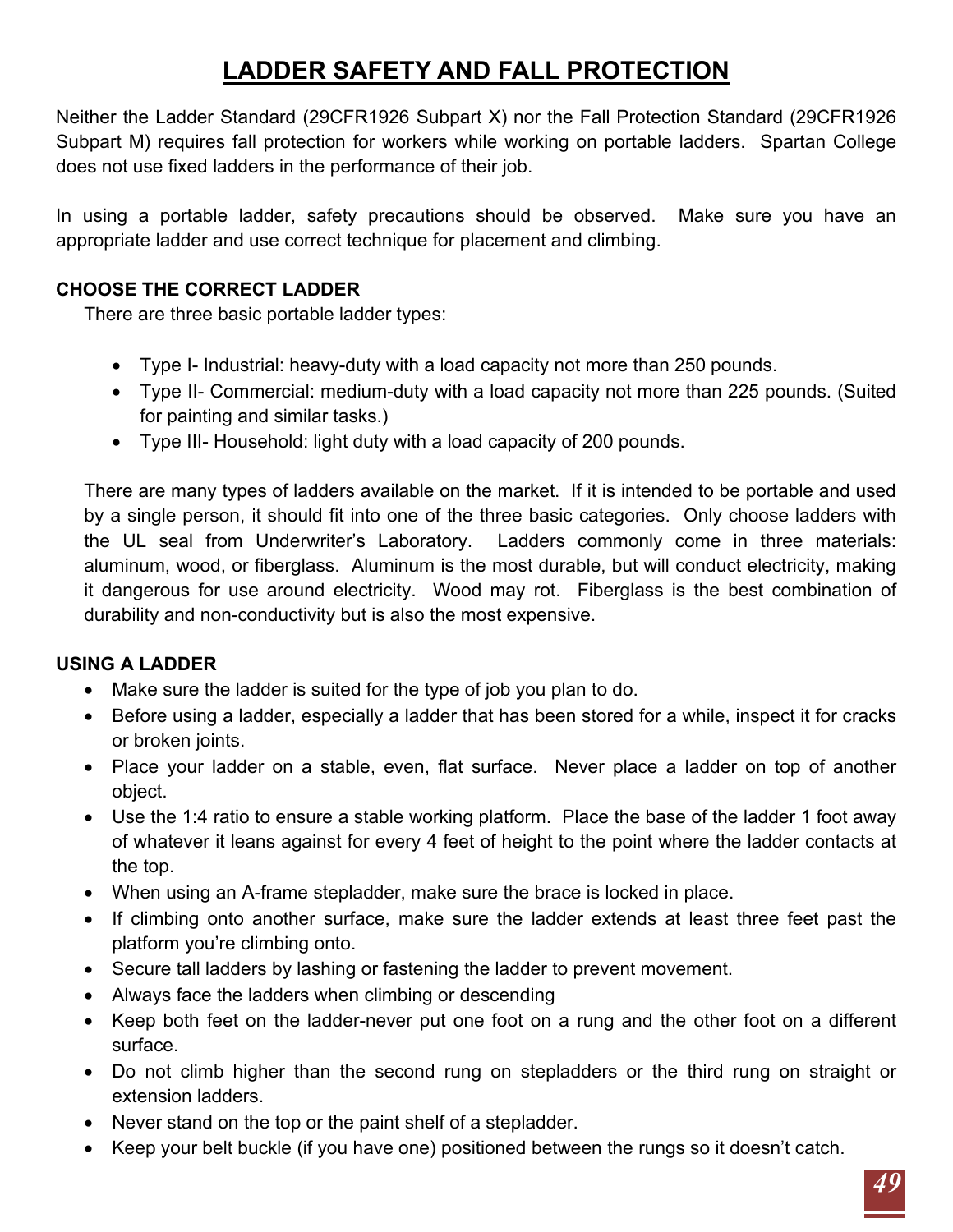- Never leave ladders unattended.
- When working with electricity, use a ladder made of wood or fiberglass.

#### **MAINTAINING LADDERS**

Inspect ladders regularly. Stepladders and extension ladders should be inspected for broken or frozen joints or latches. Aluminum ladders should be inspected for cracks and broken welds. Aluminum ladders should also be inspected for rough spots and burrs before first use.

Wood ladders should be inspected for cracked wood, splinters, and rot. Look for broken or loose hardware. Protect wood ladders with linseed oil or clear sealant. Never paint a wooden ladder.

Fiberglass ladders are protected with a clear sealant. If the fiberglass is damaged through the sealant, sand lightly before applying another coat of lacquer.

# **PERSONAL PROTECTIVE EQUIPMENT PROGRAM**

#### <span id="page-49-0"></span>**PERSONAL PROTECTIVE EQUIPMENT**

The Occupational Safety and Health Administration (OSHA) require employers to protect their employees from workplace hazards using engineering or work practice controls. If the machine or work environment can be physically changed to prevent the employee exposure to the potential hazard, then the hazard can be eliminated with an engineering control. If employees can be removed from exposure to the potential hazard by changing the way they do their jobs, then the hazard can be eliminated with a work practice control. When these controls are not feasible or do not provide enough protection, the use of personal protective equipment (PPE) is required. Employers are required to assess the workplace to determine if hazards are present, or are likely to be present, that would require the use of PPE.

If PPE is to be used to reduce the exposure of employees to hazards, a PPE program should be developed and maintained. The components the program should contain are:

- Identification and evaluation of hazards in the workplace
- Procedures on personal protective equipment selection
- Procedures on personal protective equipment maintenance
- Procedures for the evaluation of the effectiveness of the personal protective equipment
- Procedures to train employees on the effective use of PPE

Personal protective equipment should not be used as a substitute for engineering, work practice, and/or administrative controls. PPE should be used in conjunction with these controls to provide for employee safety and health in the workplace. Personal protective equipment includes all clothing and other work accessories designed to create a barrier against workplace hazards.

Using personal protective equipment requires hazard awareness and training on the part of the user. Employees must be aware that the equipment does not eliminate the hazard. If the equipment fails,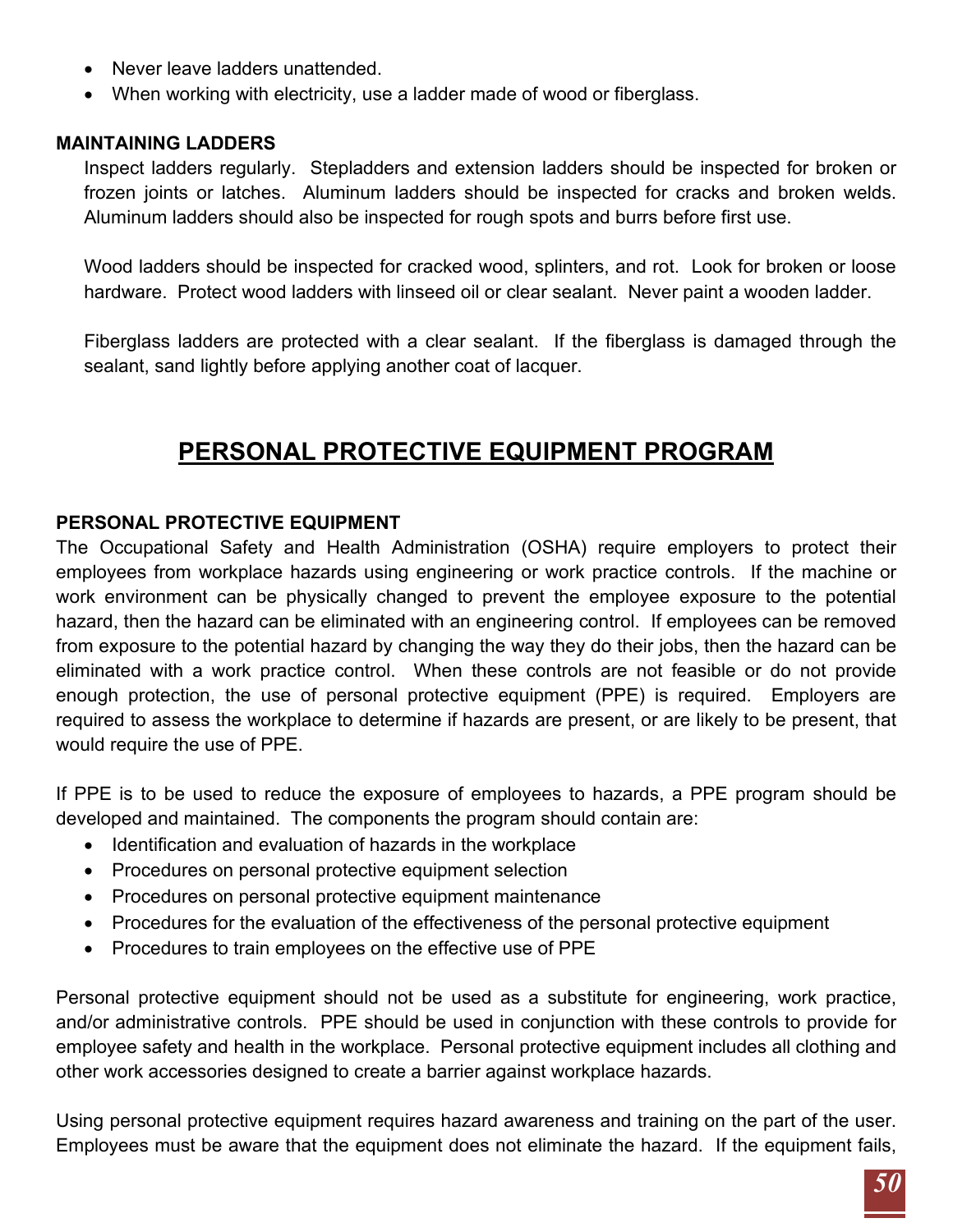exposure will occur. To reduce the possibility of failure, equipment must be properly fitted and maintained in a clean and serviceable condition. Selection of the proper personal protective equipment for a job is important. Employers and employees must understand the equipment's purpose and its limitations. The equipment must not be altered or removed even though an employee may find it uncomfortable. (Sometimes equipment may be uncomfortable simply because it does not fit properly.)

## **HAZARD ASSESSMENT**

Employers are required to assess the workplace to determine if hazards that require the use of personal protective equipment are present or are likely to be present. If hazards or the likelihood of hazards are found, employers must select and have affected employees use properly fitted personal protective equipment suitable for protection from these hazards.

During the hazard assessment survey, managers and supervisors should identify any hazards that require the use of head, eye, hearing, face, hand, and/or foot protection. Potential hazards to look for are:

- Impact- Chipping, grinding, machining, masonry work, woodworking, sawing, drilling, chiseling, powered fastening, riveting, and sanding
- Penetration- Sharp objects that could go through the skin: nails, knives, saws.
- Compression- Construction, plumbing, smithing, building maintenance, trenching, utility work, moving equipment operations (powered industrial trucks, lawn equipment, etc.)
- Hazardous chemical exposures- pouring, mixing, painting, cleaning, siphoning, dip tank operations, dental and health care services.
- Heat- welding, pouring molten metal, smithing, baking, cooking, and drying.
- Light radiation- welding: electric arc, gas cutting, torch brazing, soldering, and glare.
- Electrical hazards- building and tool maintenance, utility work, construction, wiring, computer and arc or resistance welding.
- Harmful dusts- sawing, drilling, sanding, abrasive blasting, and grinding.

Employers must certify, in writing, that a workplace hazard assessment has been performed and keep it on file.

## **CHOOSING PERSONAL PROTECTIVE EQUIPMENT**

Select the protective equipment that ensures a level of protection greater than the minimum required to protect employees from the hazards. Careful consideration must be given to comfort and fit. Care should be taken to ensure that the correct size is selected. Defective or damaged personal protective equipment shall not be used.

## **TRAINING**

Before doing work requiring the use of personal protective equipment, employees must be trained to know:

- When personal protective equipment is necessary
- What type is necessary based on job function?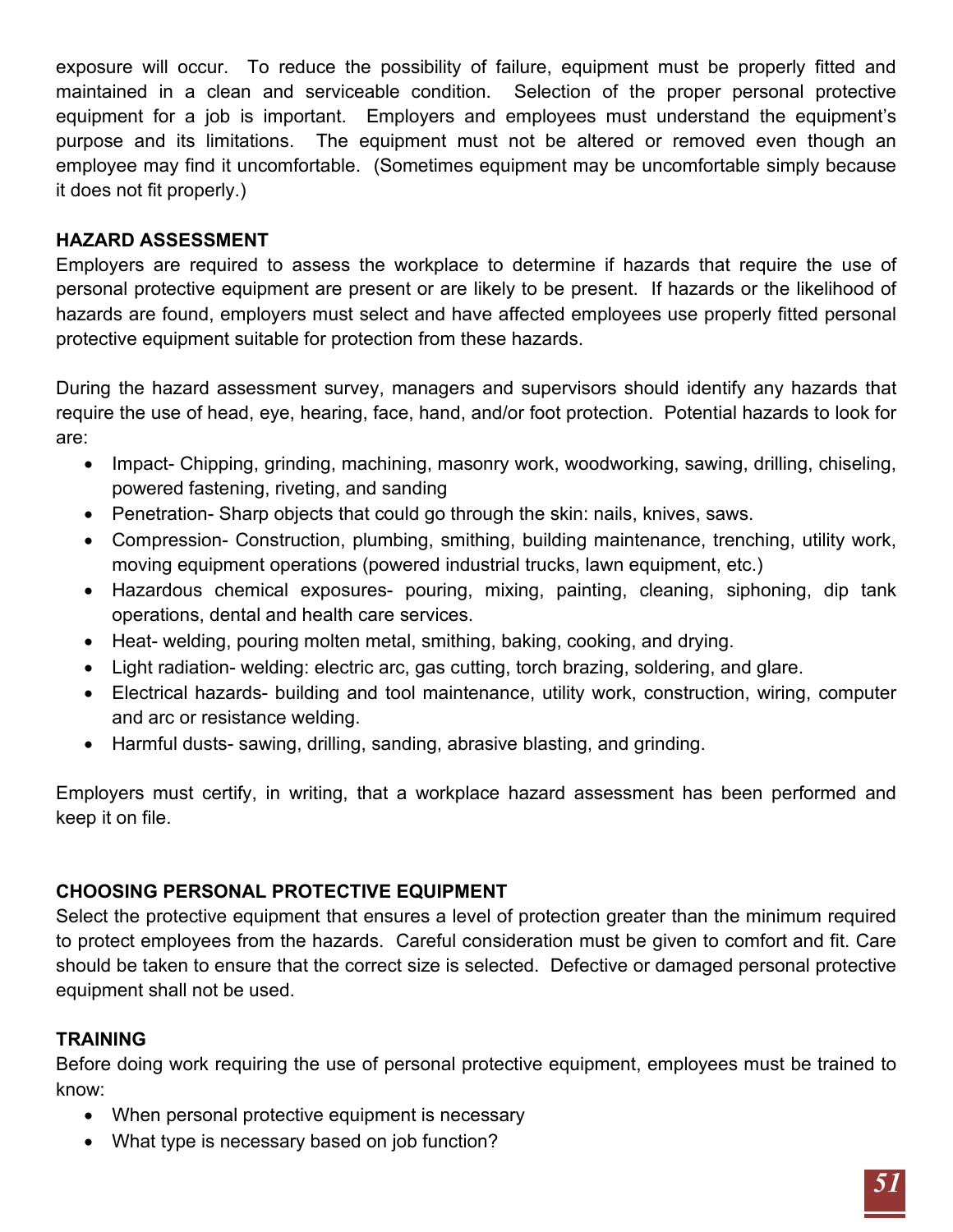- How it is to be worn
- The limitations of the personal protective equipment
- Proper care, maintenance, useful life, and disposal of PPE

Each affected employee must demonstrate an understanding of the required training, and the ability to use PPE properly, before being allowed to perform work requiring the use of PPE. Training will be conducted on the internet at the OSHA website. https://oshatrain.org/pages/professional-trainingcourses.html If the employee does not have the required skill and understanding, retraining is required. Each written certification shall contain the name of each employee trained, the dates of training, and identify the subject certified.

## **CONCLUSION**

To have effective personal protective equipment program, one supervisor from each department must be responsible for its coordination. The first-line supervisors must be convinced of the hazards and must be held accountable for their employees to receive training during orientation. Employees should be motivated to continue to use protective gear though an on-going safety program.

Personal protective equipment can be effective only if the equipment is selected based on its intended use, employees are trained in its use, and the equipment is properly tested, maintained, and worn.

# **LOCKOUT / TAGOUT POLICY**

## <span id="page-51-0"></span>**INTRODUCTION**

Locking and tagging out equipment safeguards those working on the equipment from being injured by its being unexpectedly energized or releasing stored energy. This document describes the acceptable procedures on the Spartan College Campus for locking and tagging out equipment. It summarizes the applicable requirements for lockout/tagout procedures and is intended to help campus departments comply with applicable OSHA regulations.

## **DEFINITIONS**

- Affected person: Any person whose job requires that he/she operates or uses a piece of equipment on which maintenance or service is being performed; or whose job requires that he/she works around the equipment; or any person near the equipment.
- High pressure steam: Steam under pressure of more than 20 pounds per square inch.
- Lock: A keyed padlock with two keys: one in the possession of a qualified worker and the other retained by the head of the department. The lock is to be identified for use by a specific worker.
- Primary voltage: Voltages of 7200 volts A. C. or more to ground.
- Qualified worker: A worker who has demonstrated by experience or training that he/she understands the operation of the equipment and can safely service or repair the equipment.
- Tag: A printed or handwritten document that clearly indicates a device is not to be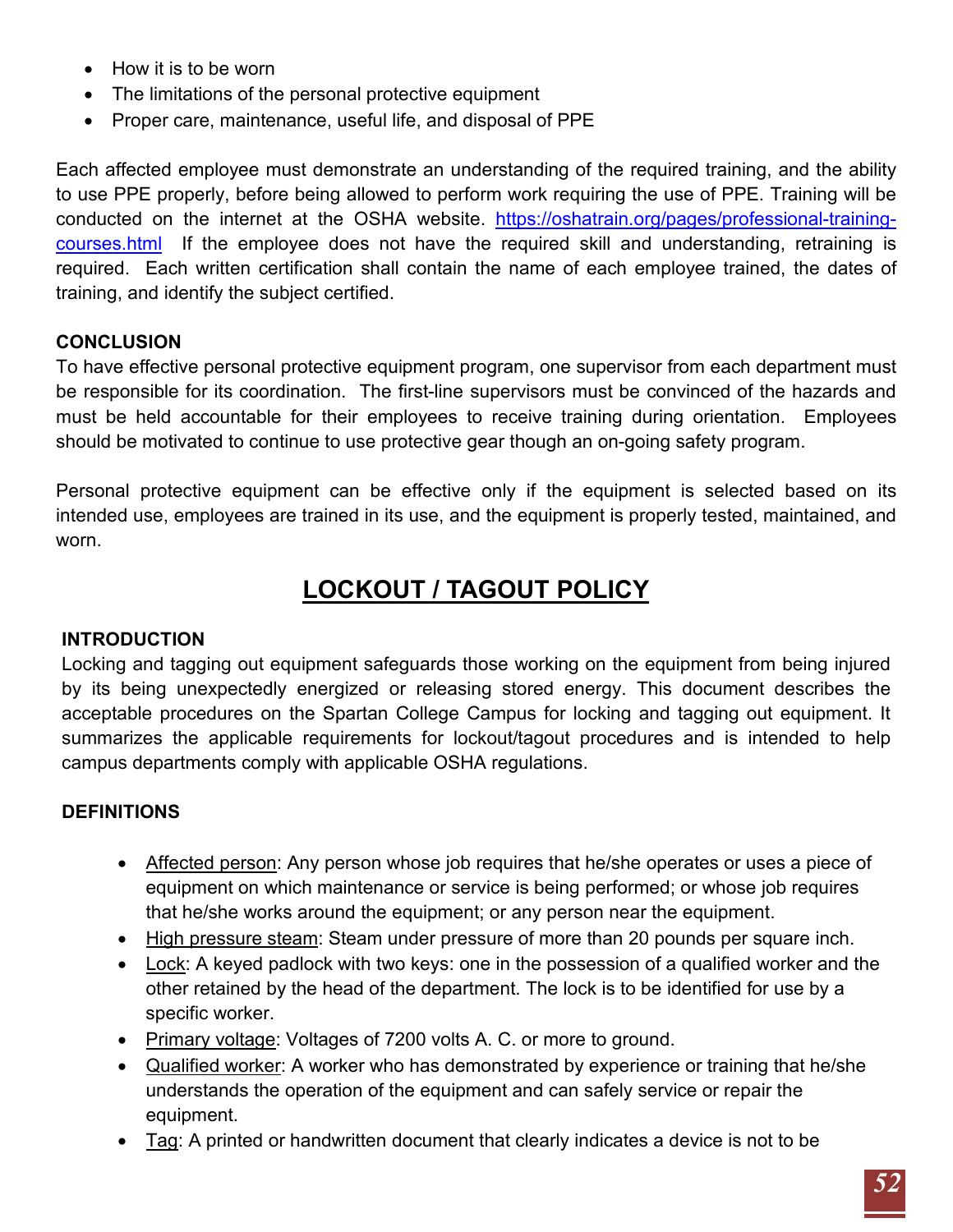operated, who tagged out the equipment, and the time and date the equipment was tagged out. The tag should be made of appropriate material for the environment in which it is used.

## **WHAT THIS POLICY COVERS**

This Policy applies to all work on the Spartan College facilities involving the installation, service, maintenance, adjustment, or other handling of machines, powered equipment, or utility systems where the unexpected energizing of the equipment or a release of stored energy could cause injury or death. Potentially hazardous energies covered by this policy include electrical, mechanical, hydraulic, pneumatic, chemical, and thermal energies.

- Work on or around powered equipment is covered by this policy if:
	- o A person may contact electrified or otherwise energized components while performing the work.
	- o A person is required to remove or bypass any guard, interlock, or other safety device (including equipment covers) to perform the work.
	- $\circ$  A person is required to place any part of his/her body into an area on the machinery or piece of equipment where work is performed during the equipment's operation.
- Examples of activities covered by these procedures include, but are not limited to, unjamming a printing press, adjusting the internal electronics of a piece of equipment, repairing boilers, repairing high voltage electrical service equipment, and changing the fan motor on an air handling unit.

## **WORK NOT COVERED**

This Policy DOES NOT apply to:

- Minor tool changes and adjustments and other minor service activities that take place during normal operations if they are routine, repetitive, and integral to the use of the equipment for production, provided that the work is performed using alternate measures that provide effective protection. (An example of this would be changing a drill bit on a drill press.)
- Work on electrical equipment that is connected by a cord and plug where the hazard of the equipment being accidentally turned on or releasing stored energy is eliminated by unplugging the equipment. The person working on the equipment must have exclusive control over the plug.
- Work on equipment that cannot be shut down, provided that:
	- o Department management demonstrates that continuity of service is essential.
	- $\circ$  Shut down of the system is impractical.
	- $\circ$  Special equipment is provided, or special protective procedures are used that will provide effective protection for personnel. (Examples include work on electrical circuits supplying network computer equipment or work on utility lines.)

## **WHO SHOULD FOLLOW THIS POLICY?**

- All Spartan College facilities personnel, and staff, who install, adjust, service, or maintain machines, powered equipment, or utility systems must comply with the policy and procedures in this document.
- Contractors are required to adhere to these procedures for work on Spartan College owned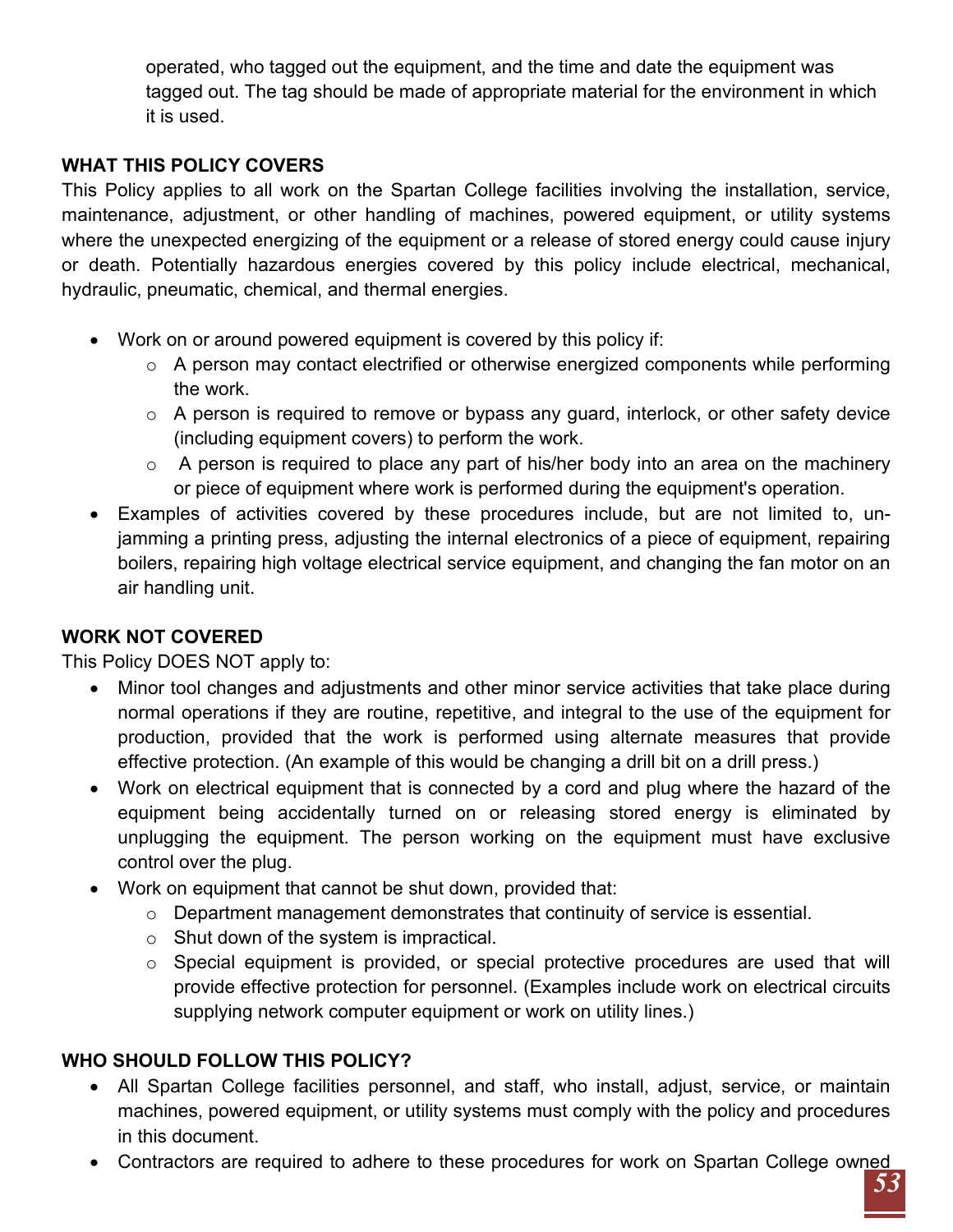equipment. The contractor's equivalent procedures may be applied to work on their own equipment.

#### **RESPONSIBILITIES**

## **Facility Supervisor**

It is the responsibility of Facilities Supervisor to implement this policy in their respective department, and to provide lockout/tagout training for workers who could be injured by accidentally energized equipment or equipment that could release stored energy.

## **Qualified Worker**

It is the responsibility of each qualified worker to use lockout/tagout procedures and equipment as outlined in this document. He/she is also to inform his supervisor of the lack or loss of any of his/her lockout/tagout equipment.

## **LOCKOUT PROCEDURES**

- All affected persons are to be notified that the equipment will be off and locked out.
- All energy sources for the equipment should be identified.
- The equipment shall be shut off or otherwise de-energized, being careful to de-energize all energy sources. This includes all valves, switches, breakers, or other controls that supplies energy to the equipment. In the case of mechanical energy, a block may be used to stop the release of stored energy.
- A lock is to be placed on each energy source disconnect or energy release block.
	- o The lock is to be placed directly on the equipment if provided with an integral lockout device.
	- o If there is no integral lockout device on the equipment, securely attach an independently manufactured lockout device on the equipment and then place the lock on the lockout device.
	- o If none of the above is possible, use the **TAGOUT** procedure.
- A tag must be secured to the lock indicating that the equipment is not to be energized and who owns the lock.
- It should be verified that the lockout does prevent the release of energy.

# **TAGOUT PROCEDURES**

- This procedure is to be used only if it is not reasonable to use the lockout procedure.
- All affected persons are to be notified that the equipment will be off and tagged out.
- All energy sources for the equipment should be identified.
- The equipment shall be shut off or otherwise de-energized, being careful to de-energize all energy sources. This includes all valves, switches, breakers, or other controls that supplies energy to the equipment. In the case of mechanical energy, a block may be used to stop the release of stored energy.
- Securely place a tag on each energy source disconnect or energy release block.

## **AUTHORIZATION TO WORK ON ENERGIZED EQUIPMENT**

Facilities staff may oversee or perform work on energized equipment such as described in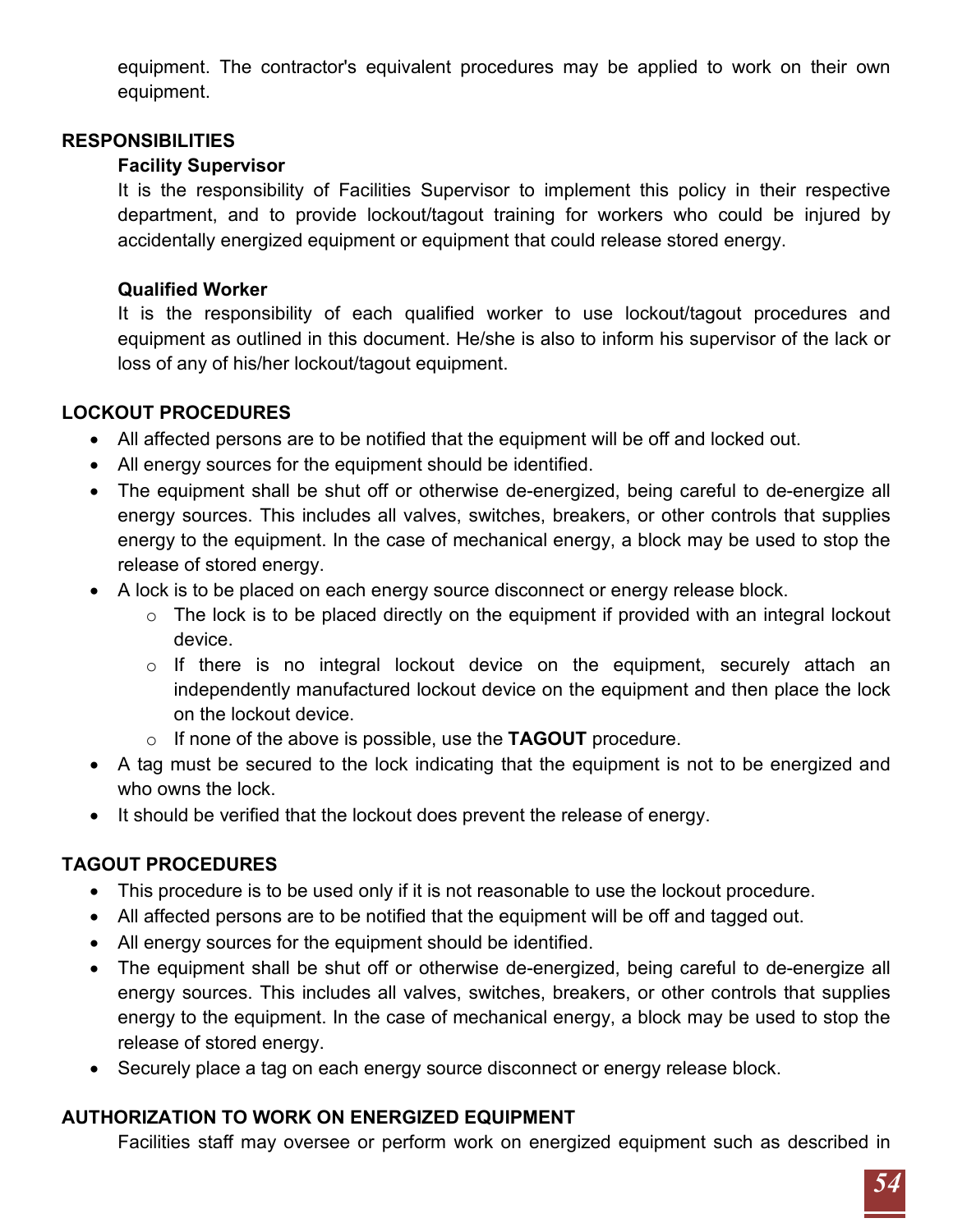this document only if they are qualified for the work. The Facilities Supervisor is to determine who is qualified to work on energized equipment. Only the supervisor may authorize work on energized equipment.

# **REMOVAL OF LOCKOUT TAGOUT EQUIPMENT**

- Lockout/tagout equipment must be removed by the worker who placed it.
- Before the removal of a lockout/tagout the following must be completed:
	- o Removal of all non-essential items.
	- o Check to see that all workers and bystanders are in a safe position.
	- o Inform all affected personnel.
- If the worker who applied the lockout/tagout is not present, and his supervisor deems it necessary to energize the equipment, the following must be done by the supervisor:
	- o Verify that the worker is not on campus.
	- o Make all reasonable effort to contact the worker.
	- o Determine the purpose of the lockout/tagout, and whether it is safe to operate the equipment in its current condition.
	- o Remove all nonessential items.
	- o Inform all affected personnel.
	- o Check to see that all affected persons are in a safe position.
	- o Inform the worker of the lockout/tagout removal before the worker starts to work for his/her next shift.

## **PROTECTING MORE THAN ONE WORKER**

When more than one person works on the same equipment, multiple lockout devices must be used. Each qualified worker must put his/her lock on the multiple lockout device and remove it when he or she stops working on the equipment. Only when all locks are removed can the equipment be reenergized.

## **SPECIAL CONSIDERATIONS**

## **Primary Voltages:**

- Lockout/tagouts applied to primary voltage electrical equipment should be considered a special situation. It is to be considered a special situation because:
	- o All work should be done in pairs on primary voltages since many of the work areas are confined spaces.
	- o Safety jumpers are applied to ensure safety by grounding normally energized equipment.
	- o Draining energy from capacitors is normally required.
- Only an electrician with qualifications in working with primary voltages should place or remove these lockout/tagouts. If a supervisor must remove a lockout/tagout on primary equipment, he/she should follow the procedures outlined for removal of a lockout/tagout, with the help and advice of another electrician qualified to work with primary voltages. This may mean using an employee of the electric utility company if no other qualified electricians are on campus.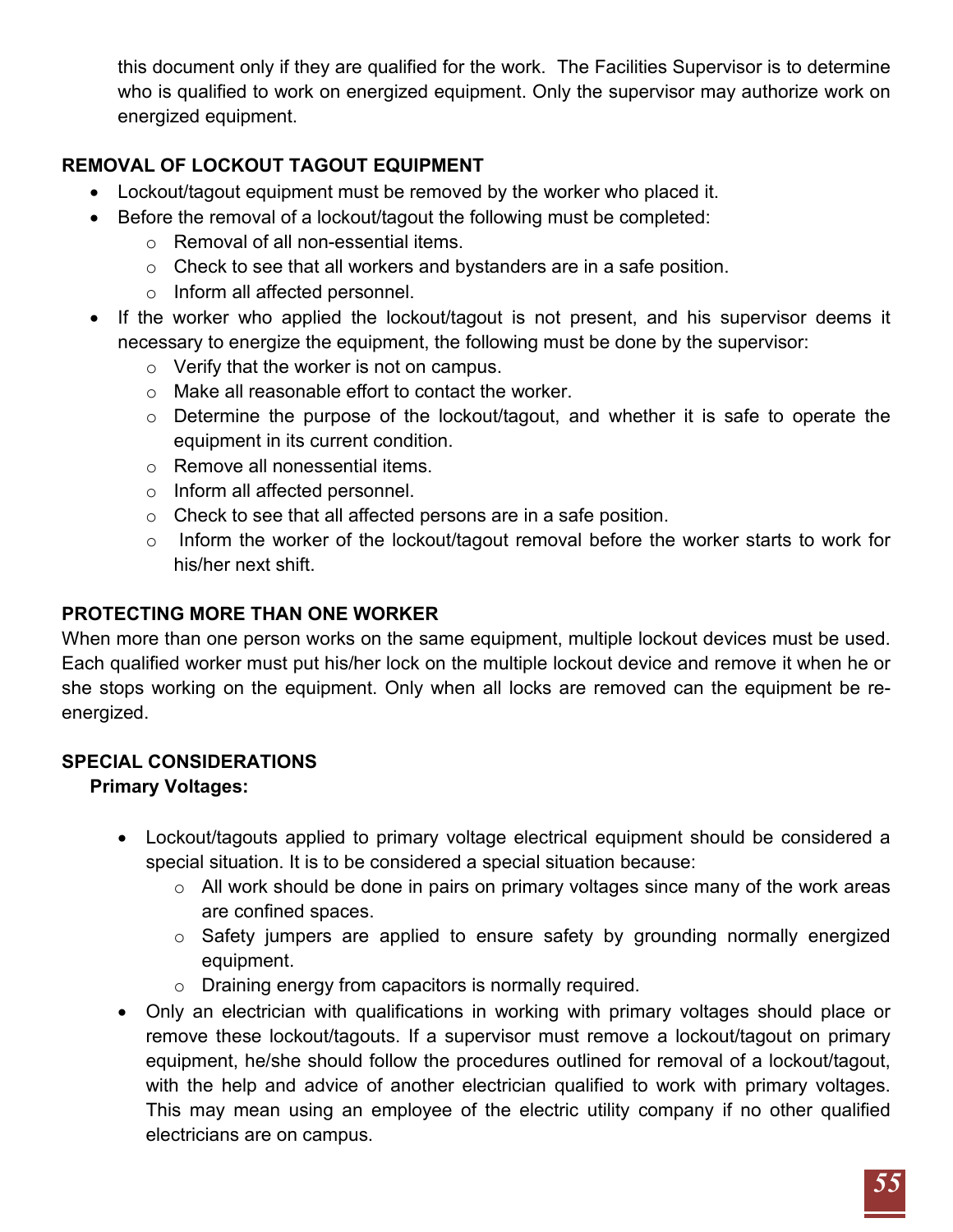# **VEHICLE SAFETY**

<span id="page-55-0"></span>We must make every effort to maintain our vehicles in top running condition and ensure vehicles are used for company business only.

All Spartan employees must pass a Motor Vehicle Record (MVR) check before being allowed to drive company vehicles. MVR's are updated every two years after the initial report. MVR's containing multiple tickets, convictions in the last 2 years, DUI, DWI, drag racing, suspensions and vehicle manslaughter will automatically be denied driving privileges.

All MVR request forms are located with Human Resources Department.

Vehicles will be assigned to specific department chairs, supervisors, or managers for departmental requirements. Each department is responsible for the security, parking, maintaining, servicing and overall appearance of their vehicles.

Each department will ensure the renewal of all tags and insurance verifications.

Insurance verifications for tag renewals are kept in the Dean of Campus Operations office.

## **VEHICLE AND DRIVER SAFETY PROCEDURE**

The following document outlines accepted Spartan practices for employees and student workers when driving company owned vehicles on college business and for Spartan sponsored events and field trips.

## **Driver Requirements**

- Drivers are always to have in their possession a valid driver's license.
- Each driver must be approved under the insurance by completing the Motor Vehicle Record Form.
- Once approved, driving privileges with Spartan remain valid for a period of 24 months.
- Spartan is unable to verify driver MVRs from certain states. Human Resources has a list of these states and territories.
- Commercial Driver's License A CDL is required for any vehicle with a gross combination weight rating of 26,001 or more pounds or designed to transport 16 or more passengers or is used to haul hazardous materials.

## **Vehicle Safety**

Alcohol and Drug use: No alcoholic beverages or controlled substances are to be used or consumed by the driver or passengers at any time while in possession of Spartan-owned, leased or rented vehicles, including personal vehicles used on Spartan business.

- **Safety Belts:** Safety belts must always be worn while the vehicle is in operation. The driver must ensure that all persons are properly secured before the vehicle is put in motion.
- **Smoking:** Smoking is prohibited in any Spartan owned, leased, or rented vehicles where passengers are transported.
- **Firearms:** Firearms are prohibited in any Spartan owned, leased, or rented vehicles. Exemption: Spartan College Campus Security Officers.
- **Hazardous Materials:** Unless approved by the Department of Environmental Health & Safety, hazardous materials may not be transported in any Spartan owned, leased, or rented vehicles.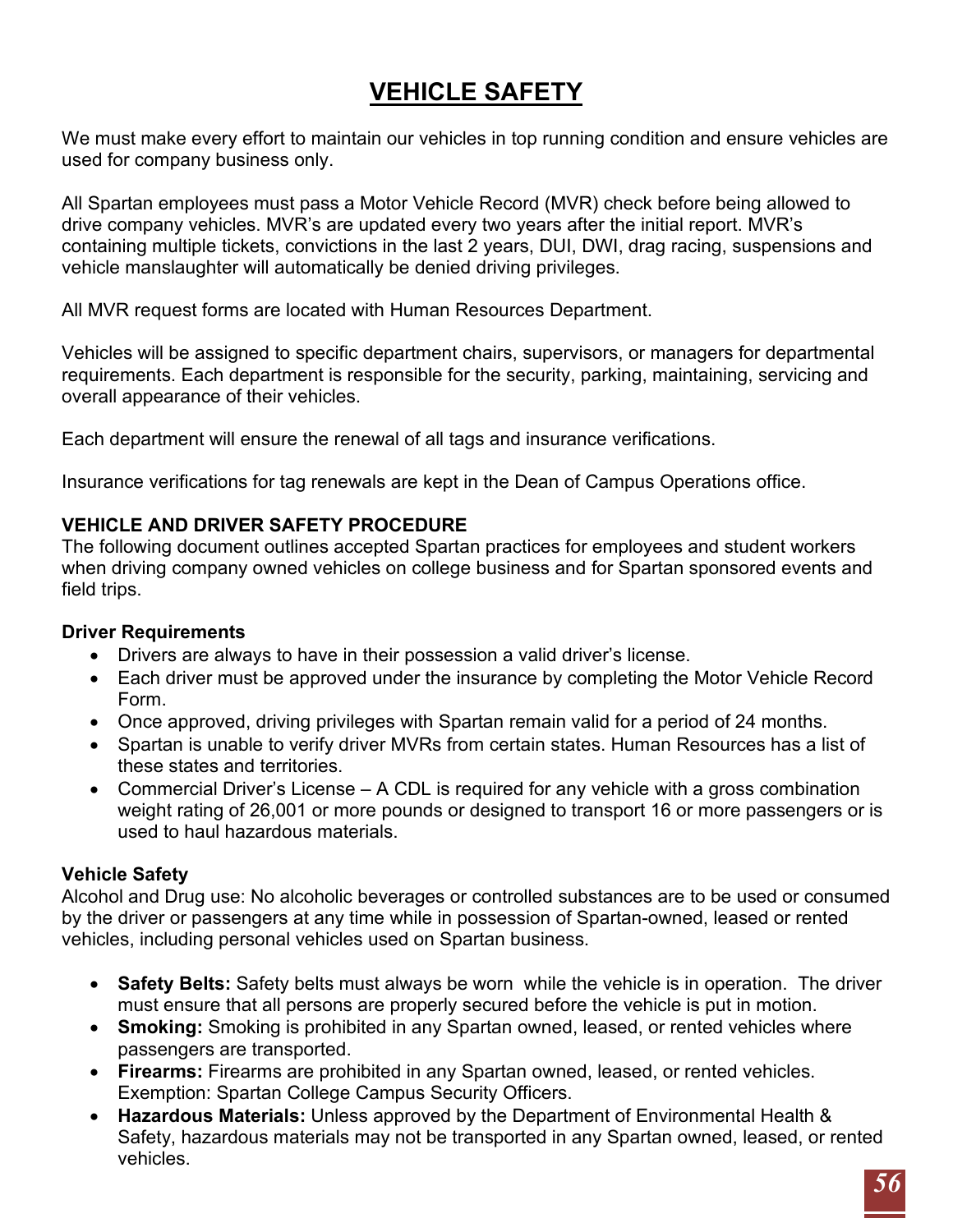- **Traffic Laws:** Traffic laws must always be obeyed . If failure to obey traffic laws result in a ticket, the driver is responsible for any fines including parking tickets.
- **Mobile Phones:** Using a mobile phone while operating any Spartan owned, leased, or rented vehicle is strictly prohibited.
- **Driver Training:** Van driver safety training is required for drivers of vans designed to transport eight or more passengers.
- **Drug Testing:** All employees who are listed on the Spartan vehicle insurance policy are subject to random drug testing.

#### **Maintenance, Insurance & Accident Reporting**

Vehicle Maintenance: It is the department's responsibility to monitor vehicle maintenance and service dates and to only use approved maintenance providers.

Insurance Verification: Insurance Verification Cards are provided for all Spartan owned vehicles for storage in the vehicle glove compartment.

Accident Reporting: A police report is required for any owned, leased or rented vehicle involved in an accident regardless of fault.

#### **MAINTENANCE OF VEHICLES**

Engine Oil**:** To prevent engine deterioration, it is imperative that the engine maintains the amount of oil it is programmed to receive. Negligence in this aspect will lead to a deteriorating engine performance, resulting in falling mileage. It is the driver's responsibility to check the oil every other fuel fill up. The oil must be changed within manufacturing recommended minimums per vehicle.

Check Tire Pressure: To maintain good gas mileage and proper vehicle operation, it is the driver's responsibility to check the tires at least once a month. It is also recommended that the tires be rotated every 25,000 miles.

Windshield Wipers: It is recommended that the windshield wipers be replaced yearly, preferably before winter.

Air Filter: The air filter should be checked during the vehicle's oil change. The air filter should be changed annually.

Radiator Coolant: It is recommended that the vehicle's radiator coolant (antifreeze) should be checked semi-annually (summer and winter).

#### **ACCIDENT PROCEDURES**

If you are involved in an accident with a Spartan company owned vehicle, please follow these procedures:

- Check to see if anyone involved is injured. If there are injuries contact 911 immediately.
- If no one is injured in the accident, contact your supervisor as soon as you can.
- Exchange driver's information and insurance information. Note: if the other driver involved does not have insurance, contact the police immediately.
- Please take pictures of both vehicles and the immediate area of the accident.
- If the vehicle can be driven safely, return to your facility immediately.